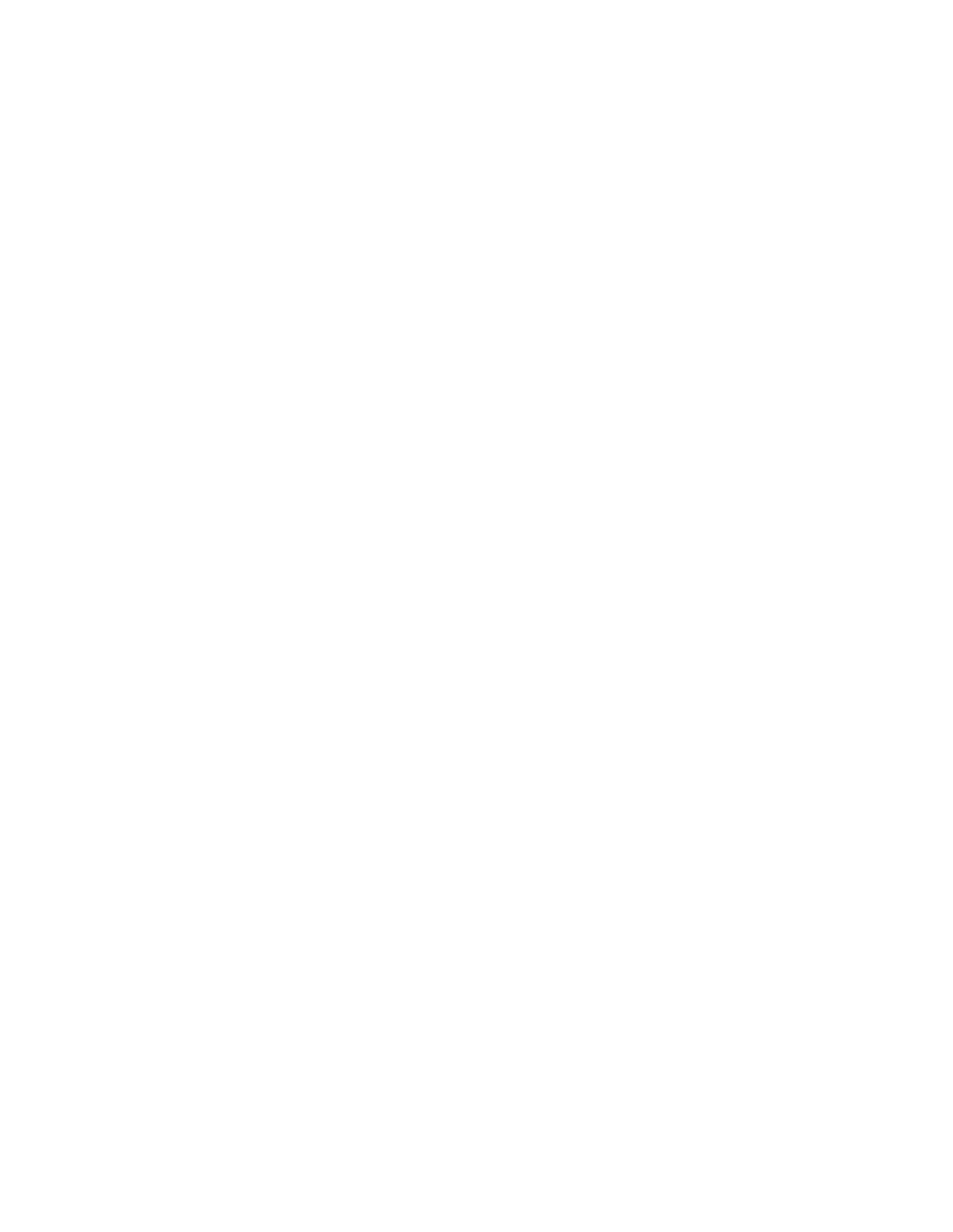Prepared for Toledo Public Schools and the KnowledgeWorks Foundation July 14, 2003

By The Bowling Green State University Center for Innovative and Transformative Education and the University of Toledo Urban Affairs Center

**Michael K. Veh, MPA**  Project Consultant, The Urban Affairs Center

**Donna Hardy Johnston**  Community Research Associate, The Urban Affairs Center

**With** Lisa Johnson Research Assistant, The Urban Affairs Center

**Copies available from: The University of Toledo Urban Affairs Center 2801 W. Bancroft St. Toledo, Ohio 43606 419**x**530**x**3591 E-Mail: uac@utoledo.edu** 

**This publication is available for download at the following website: HTTP://uac.utoledo.edu**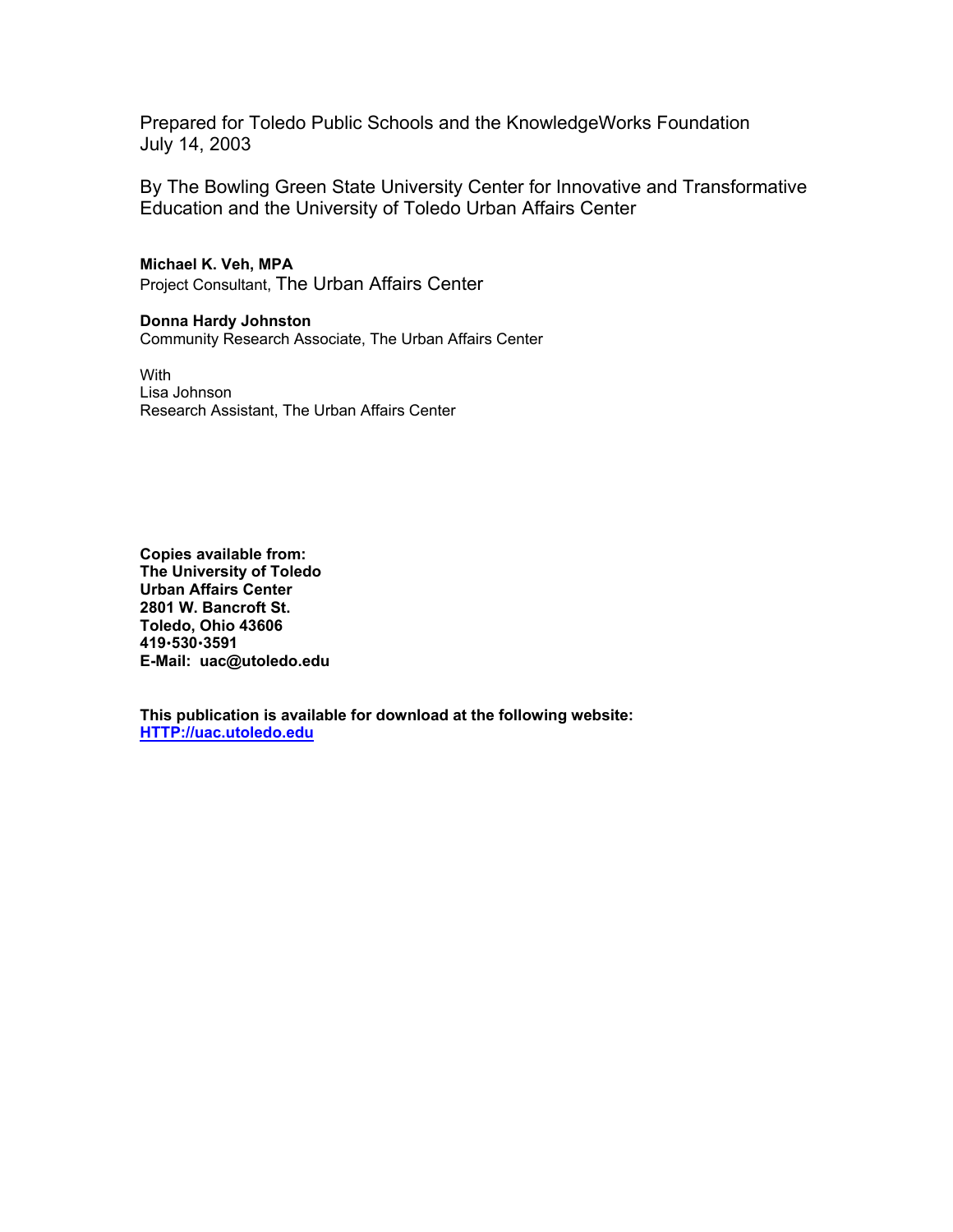## Learning Relationships: Improving Achievement in Public High School

July 14, 2003

**Michael K. Veh, MPA**  Project Consultant, The Urban Affairs Center

**Donna Hardy Johnston**  Research Associate, The Urban Affairs Center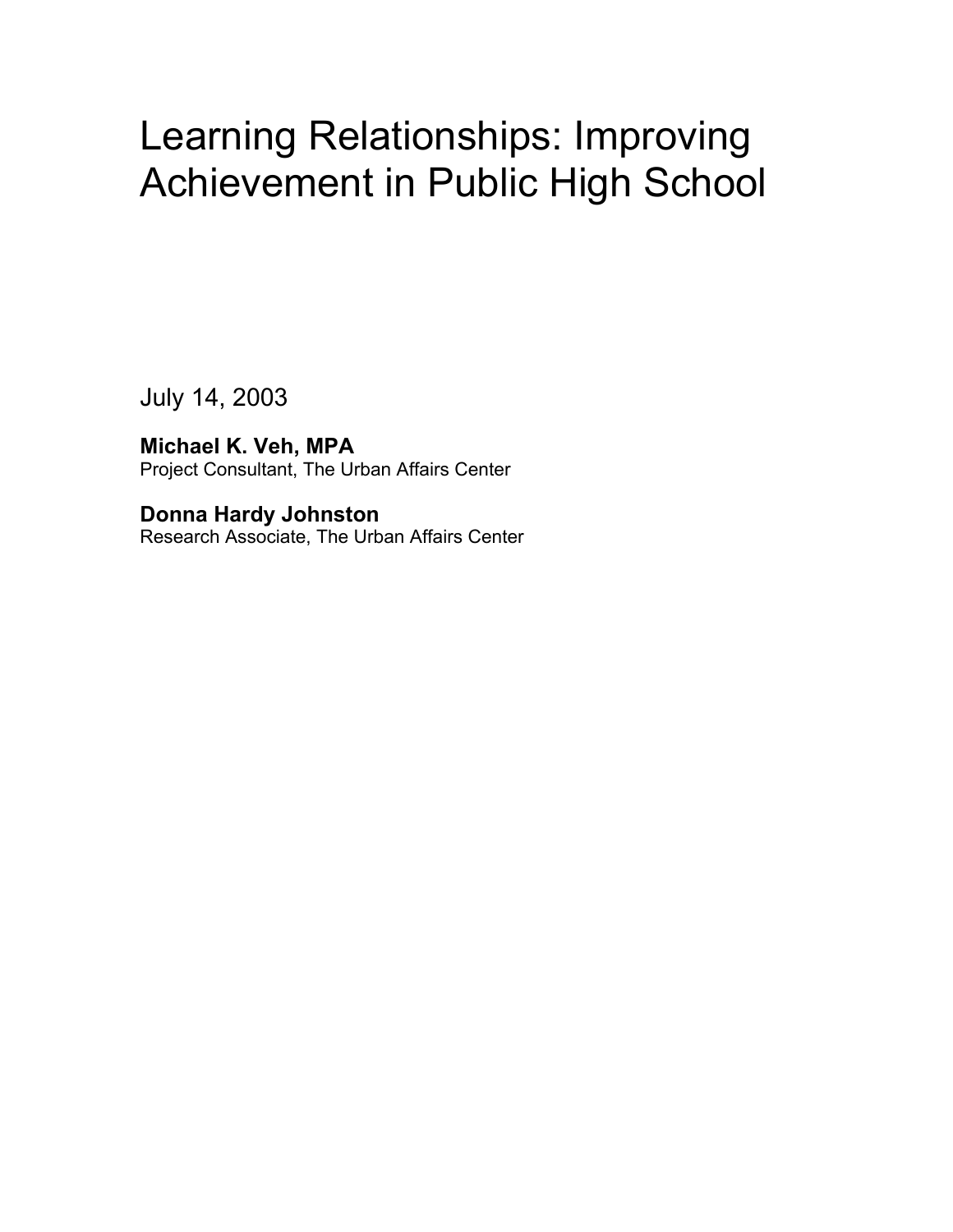## **Table of Contents**

| Learning Relationships: Improving Achievement in Public High School 1  |  |
|------------------------------------------------------------------------|--|
|                                                                        |  |
|                                                                        |  |
|                                                                        |  |
|                                                                        |  |
|                                                                        |  |
|                                                                        |  |
|                                                                        |  |
|                                                                        |  |
|                                                                        |  |
|                                                                        |  |
|                                                                        |  |
| Discussion On Small Schools - One Possible Step Toward Improvement  12 |  |
|                                                                        |  |
|                                                                        |  |
|                                                                        |  |
|                                                                        |  |
| The Public Engagement & Small Learning Environments Survey 14          |  |
|                                                                        |  |
|                                                                        |  |
|                                                                        |  |
|                                                                        |  |
|                                                                        |  |
|                                                                        |  |
|                                                                        |  |
| Public Engagement & Small Learning Environments Survey 22              |  |
|                                                                        |  |
|                                                                        |  |
| Center for Innovative and Transformative Education (CITE) Vision 40    |  |
|                                                                        |  |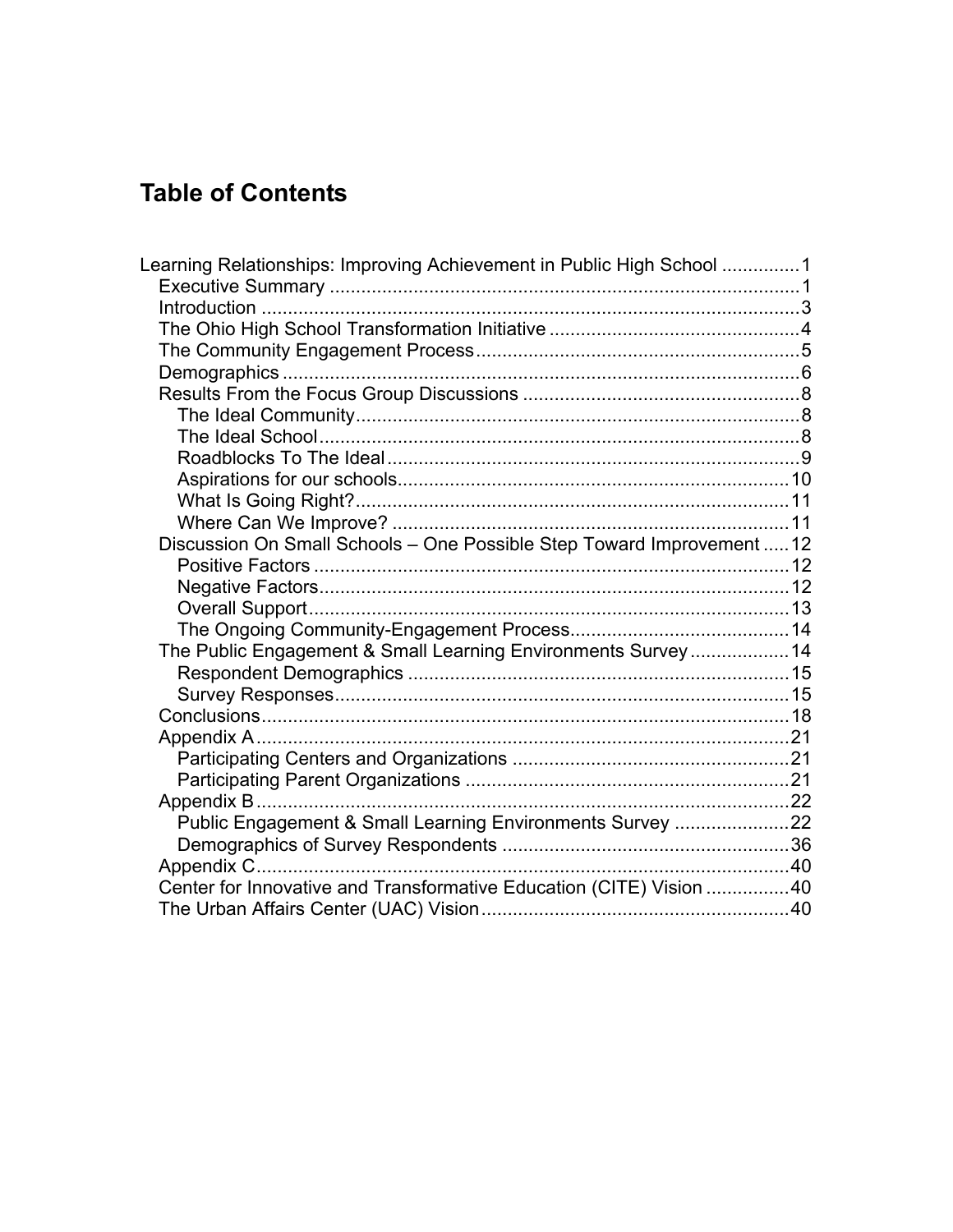## **Learning Relationships: Improving Achievement in Public High School**

#### **Executive Summary**

Toledo Public Schools, along with sixteen other Ohio urban school districts, chose to participate in the Ohio High School Transformation Initiative to investigate whether small school design could have a significant impact on the district's high schools. Five of Toledo's high schools received planning grants of approximately \$100,000 each from KnowledgeWorks and the Bill and Melinda Gates Foundation to redesign their schools examining everything from scheduling to curriculum and, in particular, their connection to the outside community.

In order to best measure the community's feelings toward the schools, a two phase approach was taken – direct community engagement through focus groups and a community engagement survey. The survey was created based on the initial input from the first five focus groups and made available on the Internet as well as distributed in a hard-copy format.

Early patterns that developed in the meetings with members of the community were supported in later meetings and by the survey data. Consistent responses by participants lead to some key observations:

- People are willing to investigate alternatives in the hope of improving student success
- There is a strong desire within the schools to improve and do a better job educating students
- Students and teachers need more choices and more autonomy in order to stimulate the learning process
- Communication between the schools and the community must be consistent and honest if the schools are to succeed
- The community needs further education and more information about small schools – preferably from small school experts and people who have been involved implementing small schools
- In general, the community supports the concept of smaller schools and smaller learning environments
- Members of the community must take an active role in the school reform process
- There must be continual and ongoing interaction between the schools and the community

It was clear that the community wants the schools to be successful and is willing to assist in the process. However, citizens must have defined responsibilities that go beyond attending meetings and briefings. They must be part of the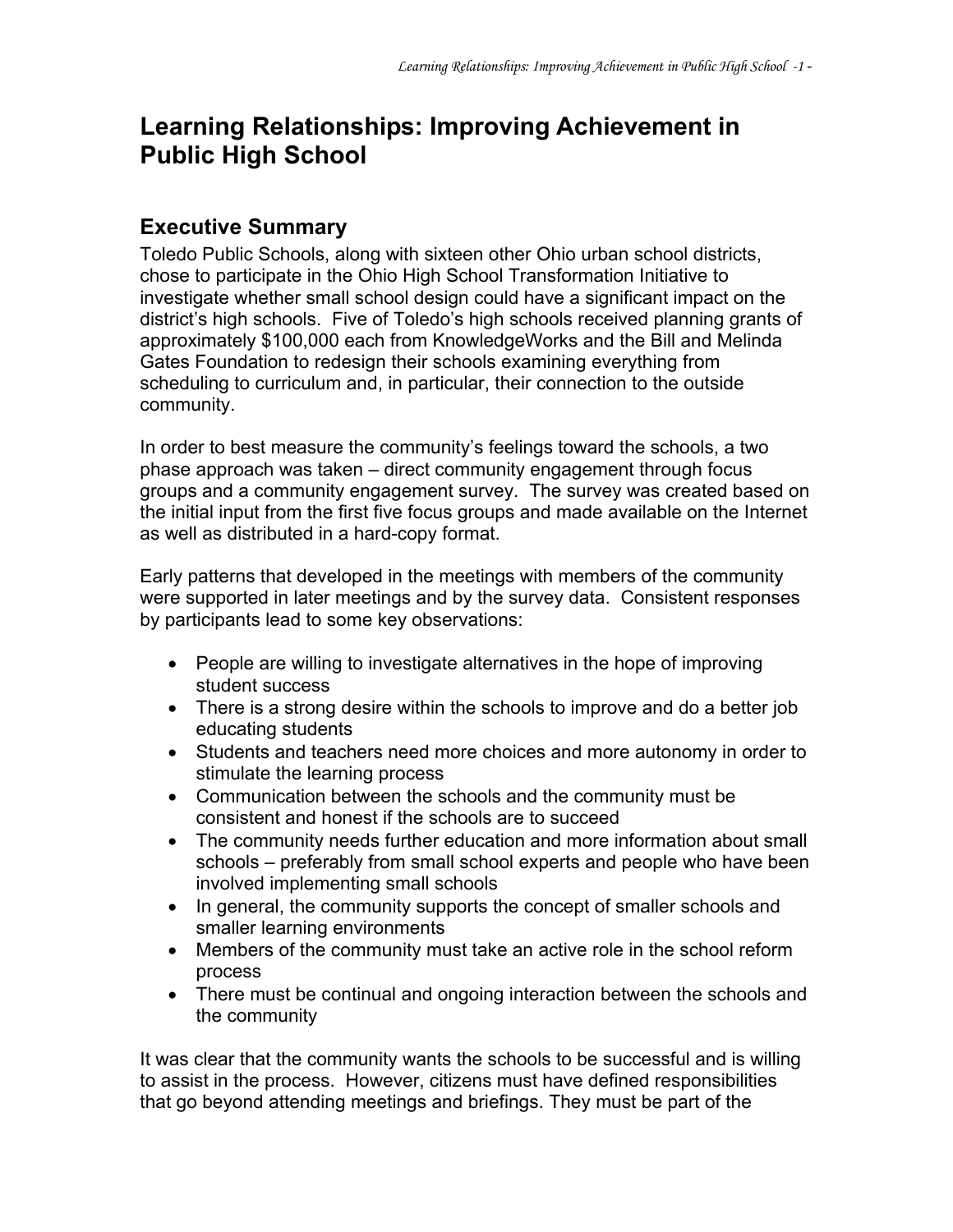decision-making process and their input must be welcomed and considered at every step.

Small schools were clearly identified as one potential solution to the problems facing Toledo's high schools. While members of the community expressed a desire to know more about how the smaller design would work in their particular school district, they indicated support for the idea and a willingness to investigate further. As noted earlier, the community wants the schools to be successful and appear willing to examine programs that have worked in other urban school districts.

The participants in the sessions also stressed the need for ongoing community engagement designed to increase the knowledge sharing and information base throughout the community. It is not enough to have a small handful of citizens involved in the process – the community, as a whole, must feel they are welcome and wanted. The quality of the community schools reflects on the quality of the community and everyone must have an opportunity to be heard and to know their comments and concerns are being taken seriously and given proper consideration.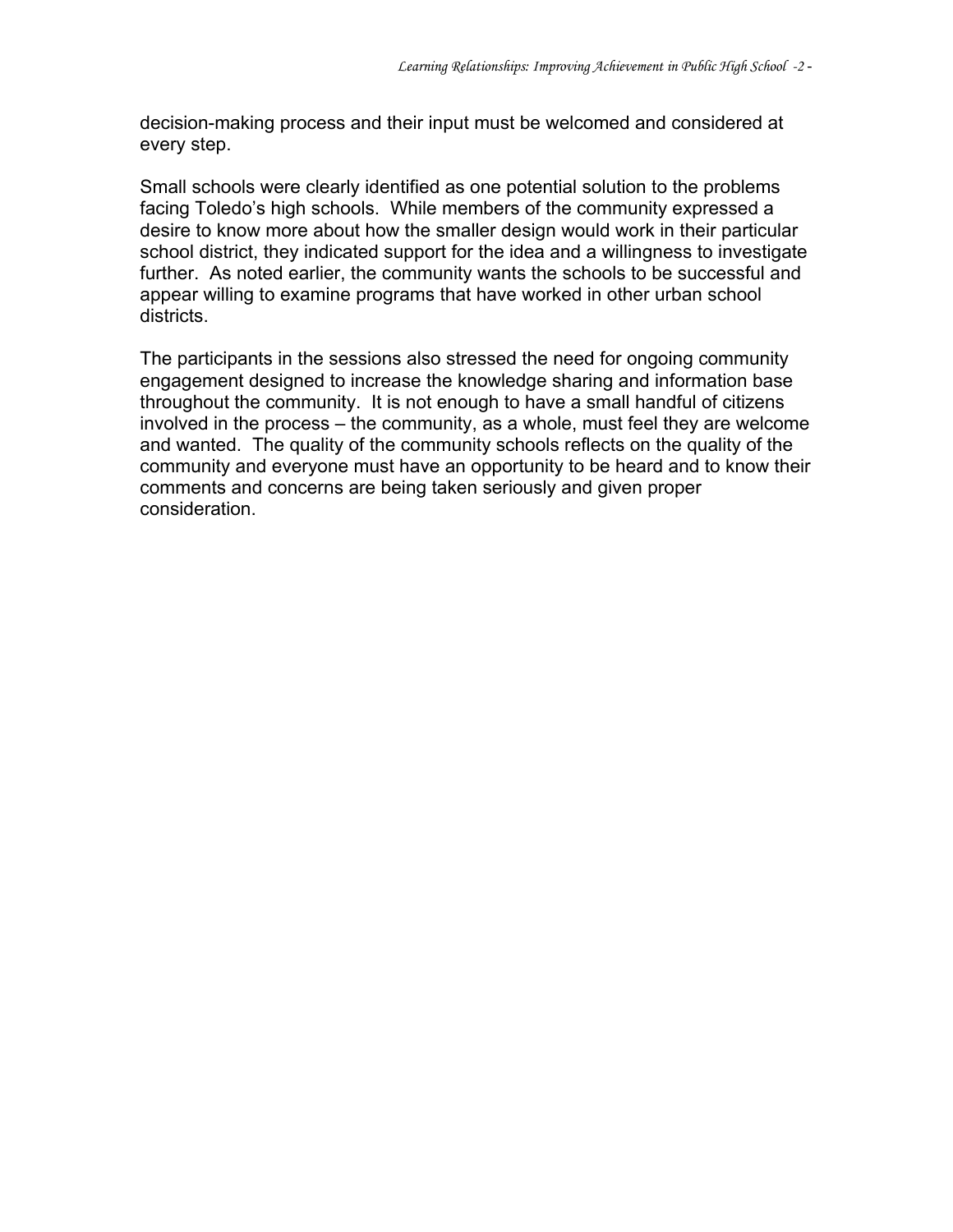#### **Introduction**

Urban public schools face extremely difficult challenges – challenges not faced by smaller suburban school districts.

According to research from the KnowledgeWorks Foundation, students in Ohio's urban high schools are falling further and further behind in their academic performance. Though the rate of high school graduations in Ohio is slightly higher than the national average, the rate of college completion for Ohio high school graduates lags significantly behind national averages.

| <b>High School Graduation Rates</b>  |       |  |
|--------------------------------------|-------|--|
| US                                   | 80.4% |  |
| Ohio                                 | 83%   |  |
| Lucas Co.                            | 82.9% |  |
| Toledo*                              | 66.9% |  |
| BA Degree or Higher Completion Rates |       |  |
| US                                   | 24.4% |  |
| Ohio                                 | 21.1% |  |
| Lucas Co.                            | 21.3% |  |
| Toledo                               | 16.8% |  |
| LIS 2000 Cansus of the Population    |       |  |

000 Census of the Population \*2001 emis

It is crucial that the challenges of our urban high schools be addressed. KnowledgeWorks believes that schools must be redesigned based upon the findings in volumes of research and best practices; and that energy and resources must be directed toward ensuring that all Ohio youth are able to meet state standards, graduate, and have the option of pursuing a college education.

Toledo Public Schools have the same problems with operating effectiveness and limited educational attainment, as do other urban public schools in Ohio<sup>∗</sup>. Toledo high school graduation rates and BA degree completion rates are significantly below both the state average and the national average. Despite some signs of improvement, Toledo schools continue to receive an Academic Emergency rating – the lowest of the state's rankings. The rating requires TPS to continuously redevelop improvement plans as well as take other measures in an effort to improve the district's standing.

 $\overline{a}$ 

<sup>∗</sup> http://nces.ed.gov/pubs2002/100\_largest/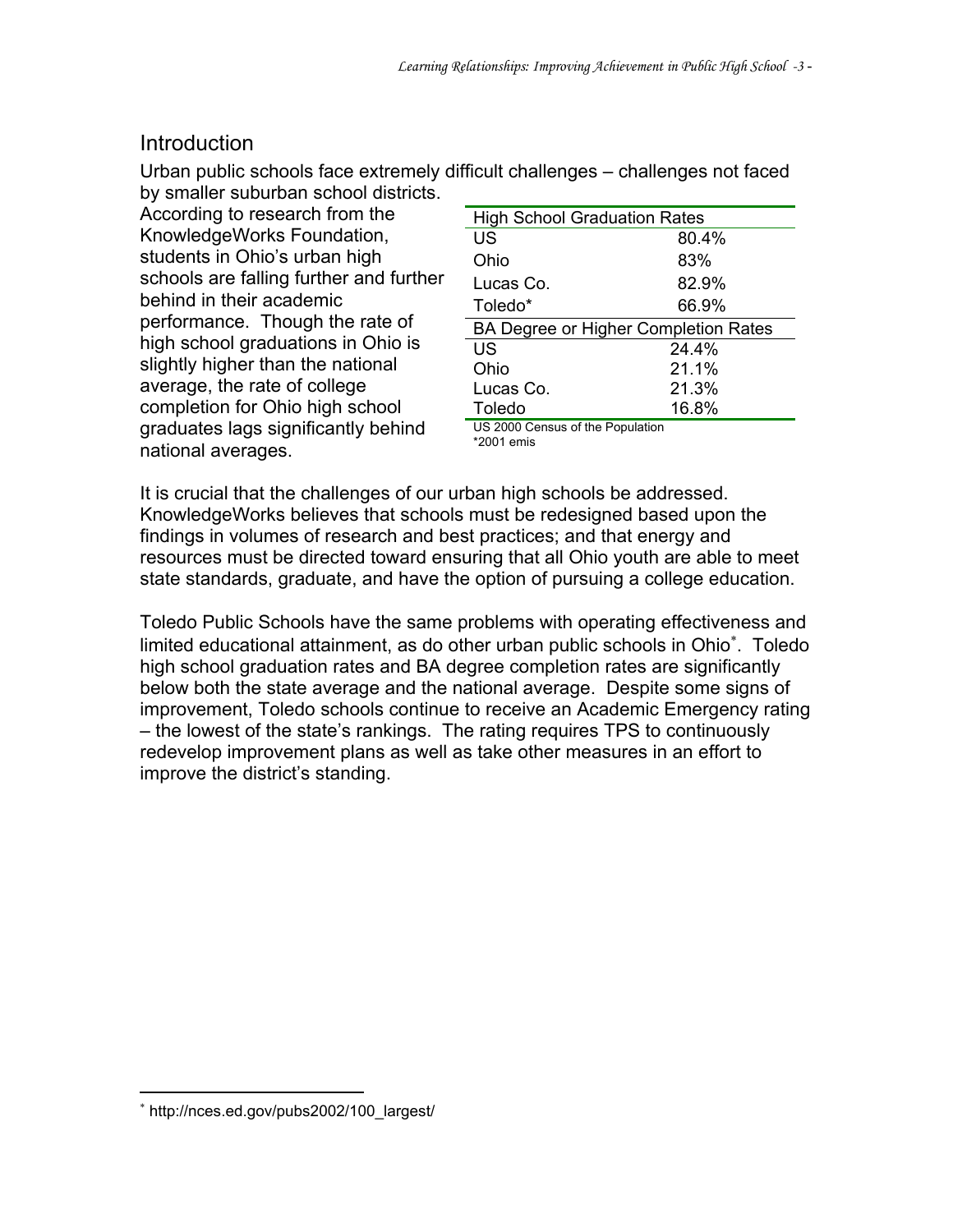#### **The Ohio High School Transformation Initiative**

The Ohio High School Transformation Initiative is a statewide effort at high school reform largely funded by the KnowledgeWorks Foundation of Cincinnati, Ohio. The project is grounded in the concept that it is possible to improve student achievement in urban school districts though the creation of learning environments where all stakeholders are connected. KnowledgeWorks, working in conjunction with the Bill and Melinda Gates Foundation, the Ford Foundation, the Ohio Department of Education and other non-profit organizations, proposes reconfiguring large high schools into smaller, autonomous learning environments.

In Ohio, KnowledgeWorks began working with 42 schools in 17 primarily urban school districts. In the Toledo Public School (TPS) district, Bowsher, Libbey, Rogers, Scott and Woodward High Schools participated in the grant-funded program. The first phase of the initiative, Research and Design, involved the development of school-based leadership teams with the mission of studying models of small schools and developing a detailed plan for reinventing their own school.

A key portion of the Research and Design Phase involved the collection of data from the community surrounding the schools in the hope of being able to understand how the school and community are connected and how each could help the other develop stronger relationships. The local school districts selected nonprofit organizations in each community to serve as a "Center of Strength" and to involve parents and the community in the planning and design process. TPS contracted with the Center for Innovative and Transformative Education (CITE) and Partnerships for Community Action (PCA) at Bowling Green State University.

The role of the Center of Strength (COS) is to establish community engagement in the planning, implementation and operation of the small high schools. CITE/PCA established a collaborative relationship with the Urban Affairs Center (UAC) at The University of Toledo to accomplish the goals of the community engagement component of the KnowledgeWorks grants. The UAC has a strong reputation for inclusion throughout the community, having partnered with over 80 different community groups during each of the last three years. The UAC and CITE have partnered on other grants and have established a strong working. The goal of community engagement is to mobilize, facilitate, and assure the effective engagement of formal and informal community groups in the ongoing development of the Toledo Public Schools. By assuring an active and effective community voice in public education, COS created the processes and mechanisms to assure that school officials interact and work more effectively with their communities.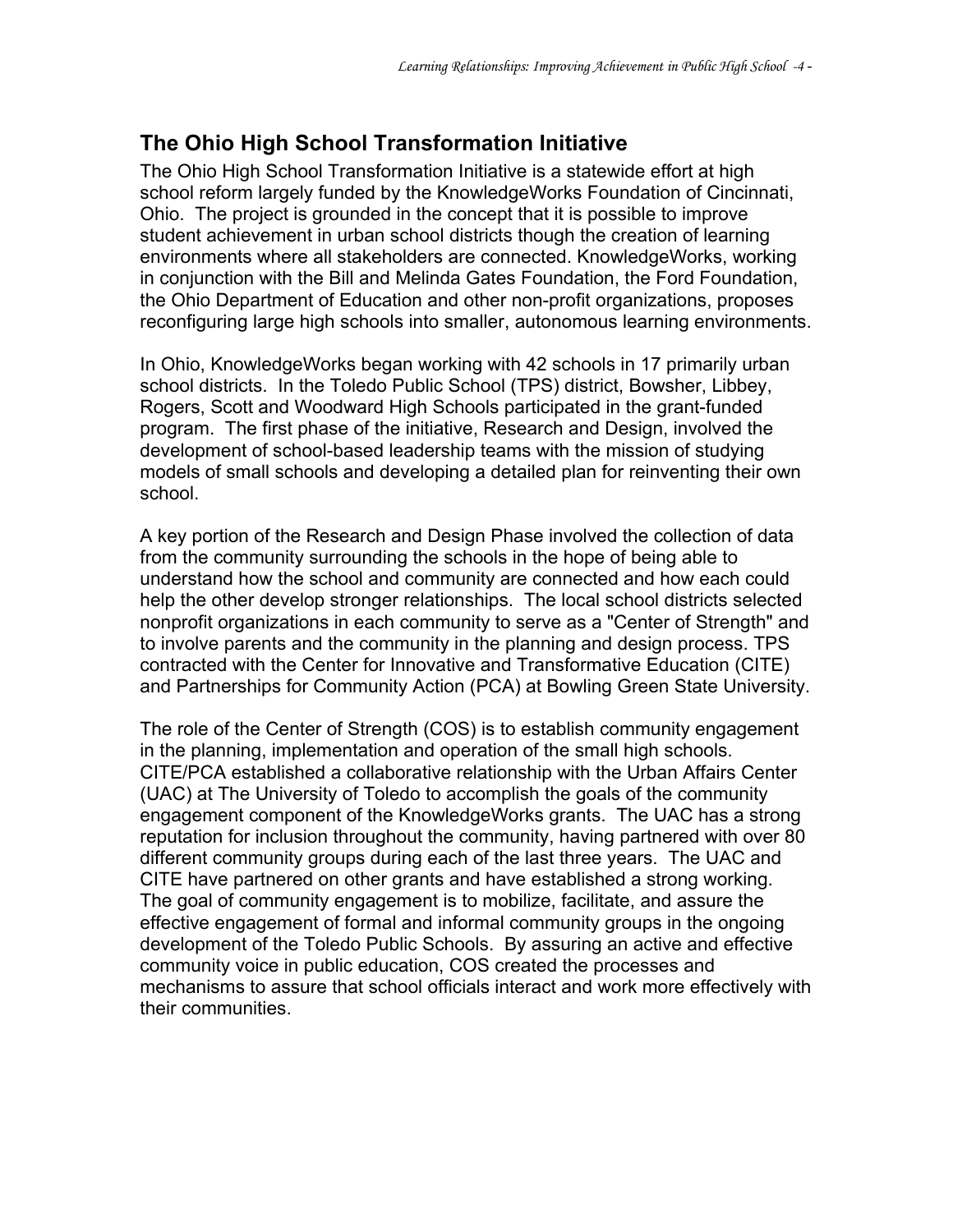#### **The Community Engagement Process**

The initial plan for community engagement in Toledo required participation from Community Development Corporations (CDC) located throughout the city. By leveraging their community contacts, it was believed that the CDC could effectively help the COS contact a diverse cross-section of residents. Starting with a list of nearly 100 community organizations, roughly a quarter of them were targeted and contacted to participate in the project. While support for the project was strong, participation by the organizations was severely limited.

Unfortunately, the CDCs were faced with changing grant application procedures of their own at the time the community engagement process began and many were reluctant to commit the time and resources they believed necessary to assist in coordinating engagement sessions. Some, more willing to help

A number of sessions were held with school reform organizations such as Parents for Public Schools and the Smart School Partnership and community service groups like Adelante and The Aurora Gonzales Community & Family Resource Center.

provided contact information for area residents and arranged for meeting spaces but could do little to assure attendance. A large number of the CDCs contacted did not respond to requests for assistance while others promised assistance but never carried out their commitments.

Nevertheless, a number of sessions were held with school reform organizations such as Parents for Public Schools and the Smart School Partnership and community service groups like Adelante and The Aurora Gonzales Community & Family Resource Center. The CDC Organized Neighbors Yielding eXellence (ONYX) attempted three

times to schedule meetings and ultimately resorted to handing out paper surveys to community residents during their annual meeting. Other sessions included groups of parents from several of the schools as well as a number of faculty and occasionally students.

Attendance at the sessions was unpredictable at best. At the start of the project in the late winter months, weather impacted attendance. As the school year wound down, people appeared to be ready to move into their summers and forget about school and school issues. Complicating the process are the ongoing information sessions dealing with the Rebuilding Ohio Schools Initiative, a program to rebuild or renovate schools across the state. Many people thought the sessions on school reform were simply additional sessions dealing with rebuilding.

An interesting side note is that many of the people attending the focus groups were amazed that the schools were asking for their opinions and input. Many people expressed the opinion that the schools historically work in a vacuum and place little value on the opinions of the community. Most school information sessions tend to be lectures about what will be happening rather than fact finding missions designed to uncover what the public would like to have happen.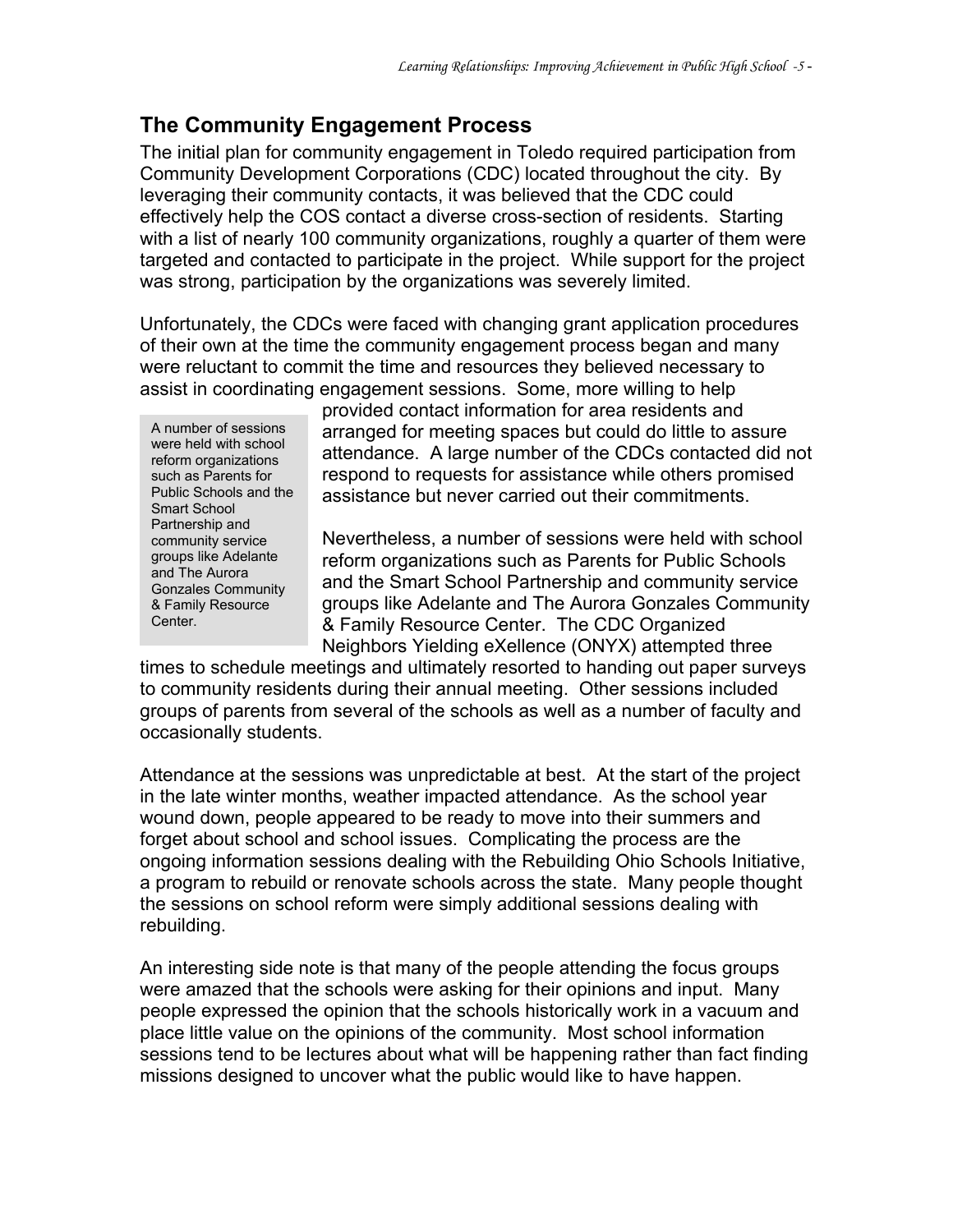Frequently, people were pleased that we wanted to hear their thoughts and opinions.

Realizing that the plan to use the CDC contacts to reach into the communities was not working as planned, the focus shifted to targeting other communitybased organizations such as business groups and churches. This strategy also met with mixed results as church groups offered to help but business organizations were non-responsive.

Inner-city churches, firmly engaged in their community were supportive of the process and immediately offered whatever assistance necessary. Several arranged meetings and invited members of their church communities to attend. Attendance was light at these sessions, yet the information gathered was extremely valuable.

In addition to focus groups, COS consultants created a survey based on responses from the earliest sessions and distributed them to the membership of a variety of cooperating organizations including Coalition to Access Technology and Networking (CATNet) Aspiring Minds of Toledo, the Black Data Processing Association,<sup>1</sup> and others. An Internet link to the survey was also posted on the UAC website and information about the project was sent out on the University of Toledo's campus network.

#### **Demographics**

 $\overline{a}$ 

Twenty-four focus group sessions were held with various organizations around the school district. Included in

these sessions were Parents for Public Schools, the Toledo Smart Growth Partnership, Indiana Avenue Missionary Baptist Church, the Grace Community Center, Aurora Gonzales Community & Family Resource Center, Adelante, New Covenant Evangelical Ministries, and the J. Frank Troy Senior Center among others More than one hundred people attended the sessions. An exact



count could not be kept due to the fact that some people chose not to sign-in upon arrival and did not fill out demographic forms.

 $1$  Each of these are coalition or umbrella groups. CATNeT for example has over 40 Community Technology Centers in NW Ohio, serving senior citizens, differently-abled housing, community groups, faith-based neighborhood groups, section 8 housing complexes, etc.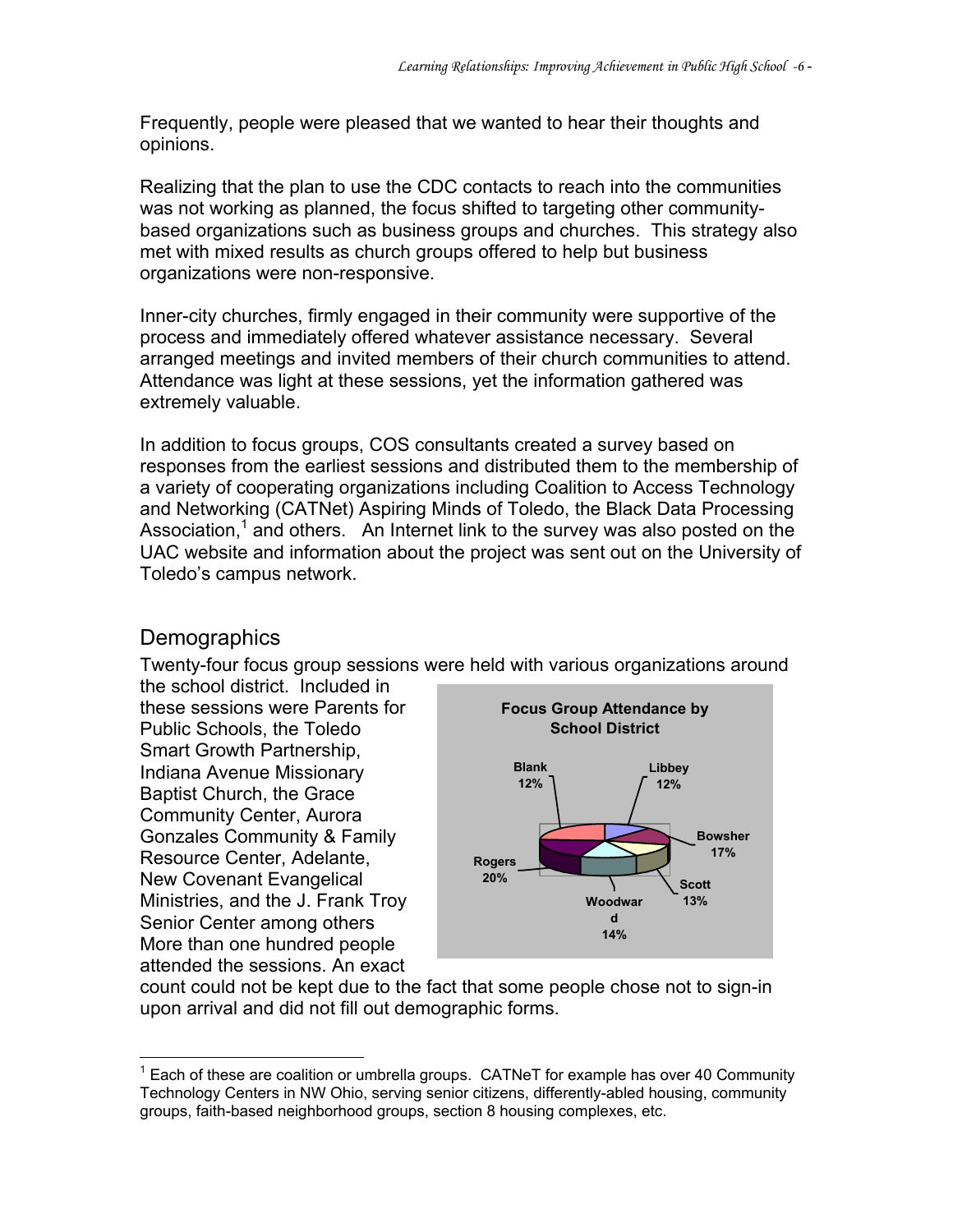Since the project included five different high school districts, sessions were held at a number of locations around the Toledo area. Because of this, few sessions

were made up of representatives of a single high school district and some attendees did not live in participating school districts at all. (Several parts of the City of Toledo are served by school districts other than TPS.) Their responses were included, however, because the focus of the sessions was to gather information from the community as a whole and not just residents from particular districts.

Attendance was close to evenly distributed among each of the five high school districts. Rogers (20%) and Bowsher (17%) were most represented, followed by Woodward (14%), Scott (13%) and Libbey (12%).

Racial/ethnic breakdown of attendees was also close to evenly distributed, with 40% white, 34% African American, and 25% Hispanic or Latino of any race.

Twenty-four percent of attendees do not respond to income category on the demographic survey. The largest cohort (28%) fell into the \$25 to 50,000 a year income bracket, followed closely by below \$25,000 (25%) a year; while 23% of attendees make over \$50,000 a year.

#### **Race/Ethnicity of Attendees**



#### **Income of Attendees**







Close to 50% of attendees fell into the 35 to 44 and 45 to 54 age groups. The less than 25 and 25 to 43 age groups were even at 11% each; while the over 60 cohort was 16% and the 55 to 59 age group was 7%.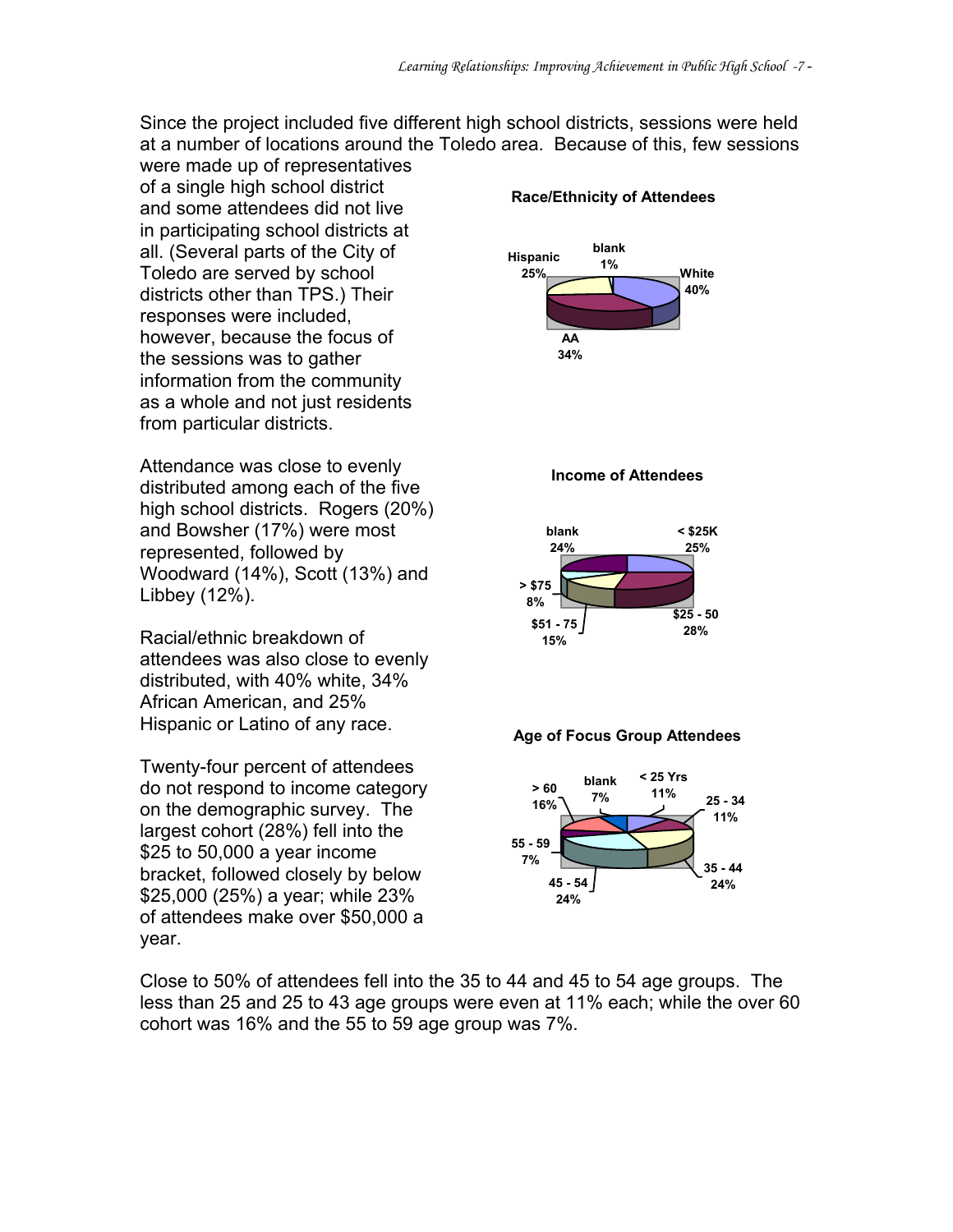### **Results From the Focus Group Discussions**

#### **The Ideal Community**

Early in the focus group sessions, certain trends began to emerge regardless of the group or high school district represented. Concerns about safety, quality of education and effective curriculum were universal. The conversations, however, were not just about the schools and the quality of education but also dealt with issues of community input and participation in the public education process.

The conversations began with a short discussion of ideals and objectives for the community as a whole – the ideal community. While the responses varied from group to group, it quickly became evident there where common concerns regarding safety, cleanliness and the development of a strong sense of community with walkable neighborhoods and locally owned and controlled business districts. In addition, most people indicated that an awareness and knowledge of cultural and language differences was an important method for promoting diversity. Strong communication links within the community also emerged as common theme.

#### **The Ideal School**

When discussing schools in this ideal community, respondents expressed a variety of desires. Principal among these desires was a system that allows student self-expression. Schools would be places that teach critical thinking skills and a desire for lifelong learning in an

environment with strong parental involvement and a challenging curriculum. By providing students a clean and safe learning environment, the schools would become the center of the community and an engine for economic development. In addition, they would become open and inviting places that are full-service facilities and accessible to all members of the community providing an opportunity for improved communication and cultural understanding. When

Schools would be places that teach critical thinking skills and a desire for lifelong learning in an environment with strong parental involvement and a challenging curriculum.

pressed to explain how the schools could be "full-service," respondents indicated they would like to see school facilities open for after school activities, available to non-school organizations, or perhaps offer educational programs for adults on nights and weekends. The schools should also be friendly and inviting places where students can learn what it means to be a responsible citizen.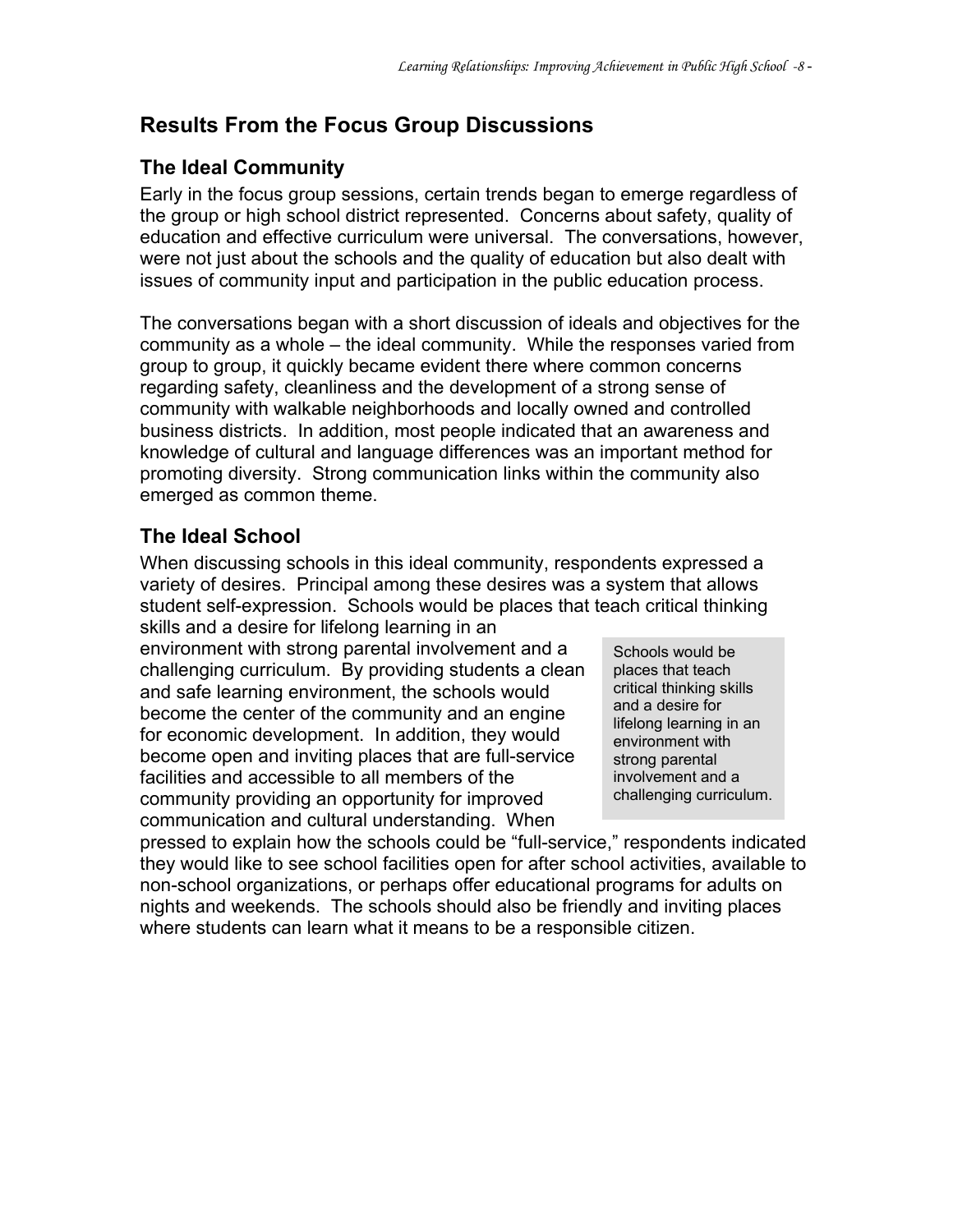#### **Roadblocks To The Ideal**

The stated roadblocks keeping the schools from reaching these goals were as diverse as the groups participating in the sessions. Most often, a lack of money was listed as a primary obstacle. Unfunded mandates from state and federal governments added to the fiscal difficulties. Almost universally, respondents suggested there was very little collaboration between the numerous stakeholders and a disconnect existed between the school and parents. Apathy was also mentioned but in reference to the lack of involvement. Significantly, this lack was frequently cited as arising due to undefined roles for interaction among parents, students and teachers. People wanted more interaction, and for that action to be well defined and to render meaningful results for the students and the participants.

Discipline issues arose quite frequently as a potential source of impediment. Participants often expressed a concern that current discipline guidelines were ineffectual. Students were often identified as being out of control or

They want students to be able to read at their grade level, write clearly, handle basic mathematics challenges, have basic technology skills and be able to speak effectively.

"unmanageable." The rapid pace of life and the numerous distractions available to students was argued to cause a lack of focus and to generate a negative impact on student performance.

The quality of staff also emerged as an issue. Frequently the teaching staff was described as being inexperienced, poorly trained – particularly to identify children with special needs, and relative to the life conditions, culture, and experiences of urban, especially minority, children – and stuck in old and outdated processes. It was asserted that many teachers do not live in the districts where they teach and are both unfamiliar with and unable to relate to the school community.

In addition, teachers were depicted and being apathetic and/or resigned to being unable to "fight the politics within the school bureaucracy and/or collectively bargained practices" when it came to being innovative or creative.

Participants had some very basic desires for what they want from students when they complete their educations and were very specific in their suggestions. Most frequently topping the list was a desire that all students receive a well-rounded, quality education that met the needs of all students. They want students to be able to read at their grade level, write clearly, handle basic mathematics challenges, have basic technology skills and be able to speak effectively. Students should also have a desire to continue learning beyond their formal public school (k-12) education.

Students should also be happy, healthy and successful citizens of the community with self-confidence and the ability to form their own opinions. They should have a firm sense of community and responsibility with strong values, an acceptance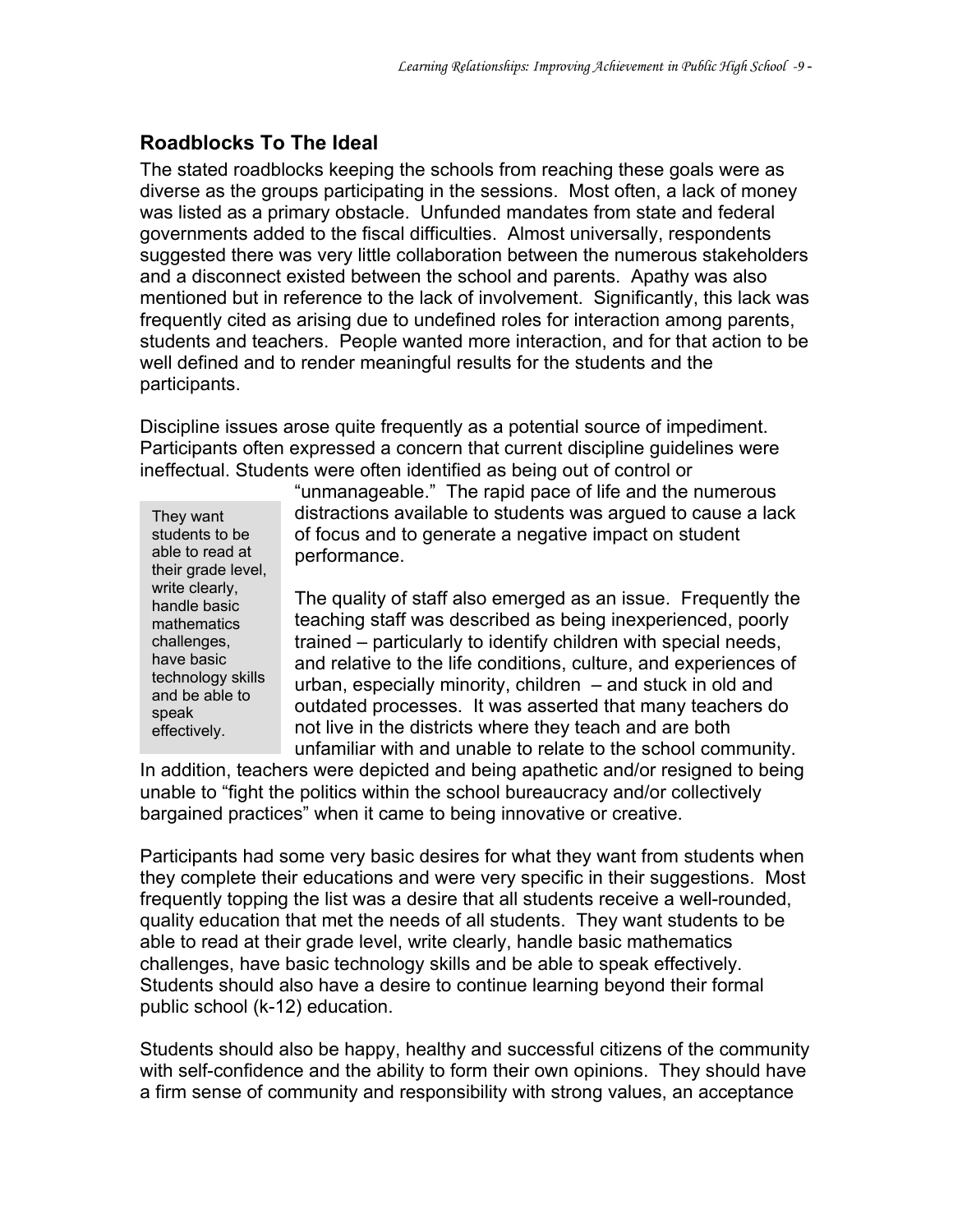of diversity, and a positively focused integration into their community. Participants also stressed a need for students to have a sense of service and responsibility toward their community, an awareness of the community, a connection to the future, and a sense of others within the community.

They should also be prepared to succeed following their graduation from high school with knowledge of how to dress properly in situations such as job interviews, in the workplace, or social situations. A need for basic life skills including how to handle parenting and inter-personal relationships was also suggested. In addition, students should have a positive feeling toward their school and their high school experience.

#### **Aspirations for our schools**

While the discussion of the aspirations for our schools echoed the ideals of the community, participants were fairly specific when discussing what they wanted in their high schools. They wanted a challenging curriculum with innovation and

creativity to capture and hold the student's attention. Dedicated and qualified teachers who expose students to diverse topics that appeal to the interests of the students are essential. Also, it is important to do more than simple "teach to the test" in the hope students will pass mandated proficiency tests. Most respondents voiced dissatisfaction with the Ohio tests and it was suggested that students not be measured on a standard scale but to move the schools to more of a "narrative" grading system.

High schools should be safe and secure places that interact more closely with the community, opening their doors for programs for all students such as enlisting high school students to tutor younger students, creating mentoring programs with local businesses, and sports

High schools should be safe and secure places that interact more closely with the community, opening their doors for programs for all students such as enlisting high school students to tutor younger students, creating mentoring programs with local businesses, and sports and other activities.

and other activities for all students. Participants also suggested there should be less focus on sports and more on preparing students for life after high school.

Cultural programs in the schools should promote diversity by helping people understand the socio-economic challenges faced by many residents in the district. Language programs for non-English speaking parents and children, as well as multi-lingual support for teachers and staff, would bring the community and schools closer together in areas where language differences make communication difficult. Participants also noted that other non-academic programs for students and their families such as health and fitness programs or picnics or other social activities could also help bridge the gap between schools and the community.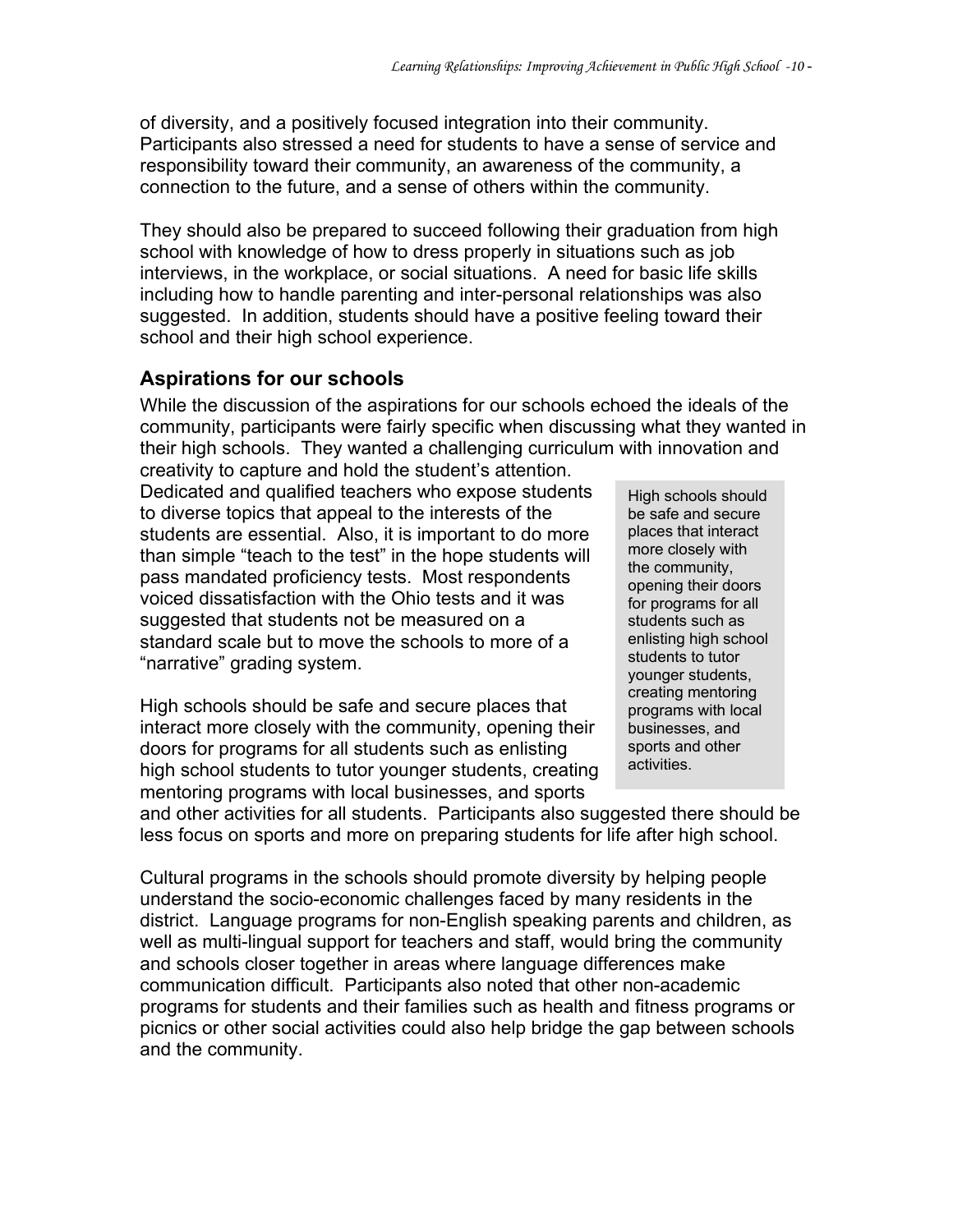Teachers should become part of the student's life and serve as a role model by

dressing appropriately and showing an enthusiasm for their profession as a method for gaining the respect of their students. The respondents argued that the overall quality of the teaching staff should increase. While teachers should be given flexibility and autonomy, they should also be held accountable and be provided with strong leadership that many said they felt was lacking. In addition, teachers should work on improving their communication and culturally appropriate, social interaction with the community, as well as serve as a representative of the school. At the worst, some people described teacher's interactions as intimidating and/or arrogant toward parents.

Nearly all the respondents thought all these aspirations for the schools were possible. However, they indicated a belief that preparing students for life by providing them

...preparing students for life by providing them with a quality education in a safe environment with good communication between school and community was the absolute minimum the schools should strive to achieve.

with a quality education in a safe environment with good communication between school and community was the absolute minimum the schools should strive to achieve.

#### **What Is Going Right?**

Overall, people tend to believe that the schools are doing well for those students who exhibit the ability to excel in the current environment and that each school has had its share of successful students. They also see the beginnings of innovation and a general desire to do a better job. To some extent, the schools are viewed as being open to parents and community organizations and that sports programs provide somewhat of a connection between the schools and the community. Perhaps significantly, few programs other than sports were indicated as providing a welcome venue for parents & community members to interact with students and faculty.

#### **Where Can We Improve?**

Many participants criticized administrators and teachers as being uncaring and deaf to the concerns of the community. They view the school system – teachers, administrators, union officials, board, and staff – as an entrenched and unresponsive bureaucracy that is resistant to change. They believe that the schools focus on controlling students rather than motivating them. Interestingly, despite this focus on control, discipline is seen as being ineffective and inconsistent. Thus even in the area where most structural and procedural focus is believed to be oriented; there is a belief that the school is not "successful" in this endeavor. There is poor communication between stakeholders and the positive achievements and accomplishments that exist often go unheralded. They are viewed as exceptions to the rule and as victories despite the institutional pressures, rather than because of the institutional operations.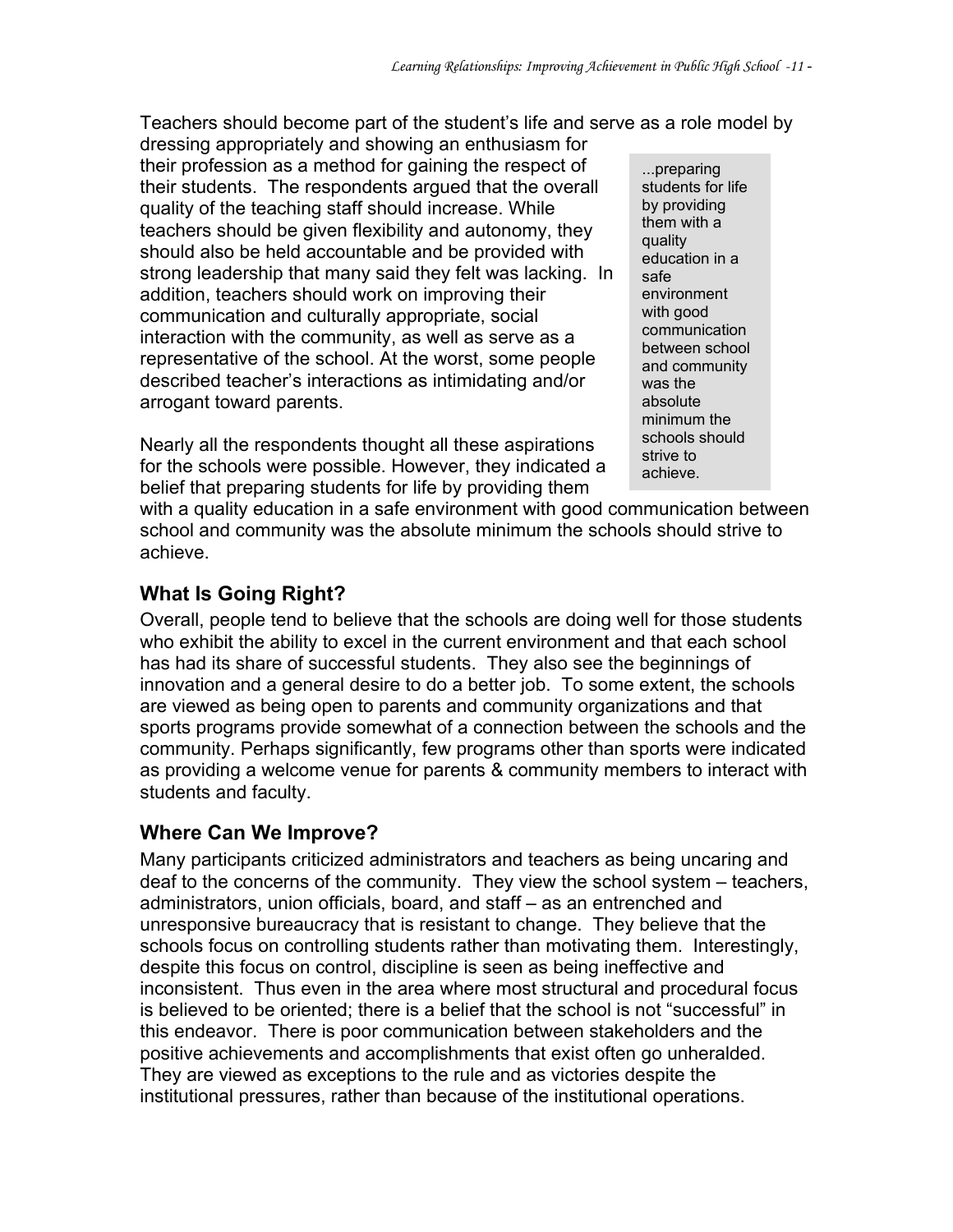Respondents believe that little attention is paid to the language and cultural barriers that exist between and among the various stakeholders.

Students are left feeling powerless according to participants. It is widely believed that students often receive poor academic and career advice from the faculty and staff – leaving students with poor preparation and unrealistic expectations relative to their preparation. Forced to work in facilities that are overcrowded and poorly maintained, teachers and school administrators are faced with the challenge of doing more with a shrinking pool of resources. Significantly, parents and community members do see themselves as a roadblock by desiring that the schools be "the schools of the past" which can hinder change and innovation. They do not simply blame others.

#### **Discussion On Small Schools – One Possible Step Toward Improvement**

#### **Positive Factors**

As the topic of discussion moved toward the subject of small schools, people indicated a variety of impressions – most positive and optimistic. A majority said they suspected smaller schools would be proud, safe and self-sufficient. Students would be a close-knit community and exhibit better behavior so the schools would be under better control.

On the positive side, communication among students, parents, teachers and administrators would improve and the schools would be more personalized and focused. Better communication would lead to more community interaction and accountability. Parental involvement would increase and teachers and staff would cease to intimidate parents.

Still others suggested that small amenities, such as the quality of the food served to students, would improve and in so doing, create a better learning environment for

In more than one instance, respondents said when they thought of small schools, they were reminded of Hogwart's School from the popular *Harry Potter* book series.

students. In more than one instance, respondents said when they thought of small schools, they were reminded of Hogwart's School from the popular *Harry Potter* book series. Smaller schools are thought to provide more personal attention resulting in better performance from the students and a bettercoordinated use of services.

#### **Negative Factors**

Not everyone was totally supportive of a possible move to smaller learning environments. A few people were concerned the smaller schools would be a sheltered environment and would not adequately prepare students for the "real world." Roughly twenty-five percent indicated they were reminded of rural schools and feared they might be too small to function effectively in an urban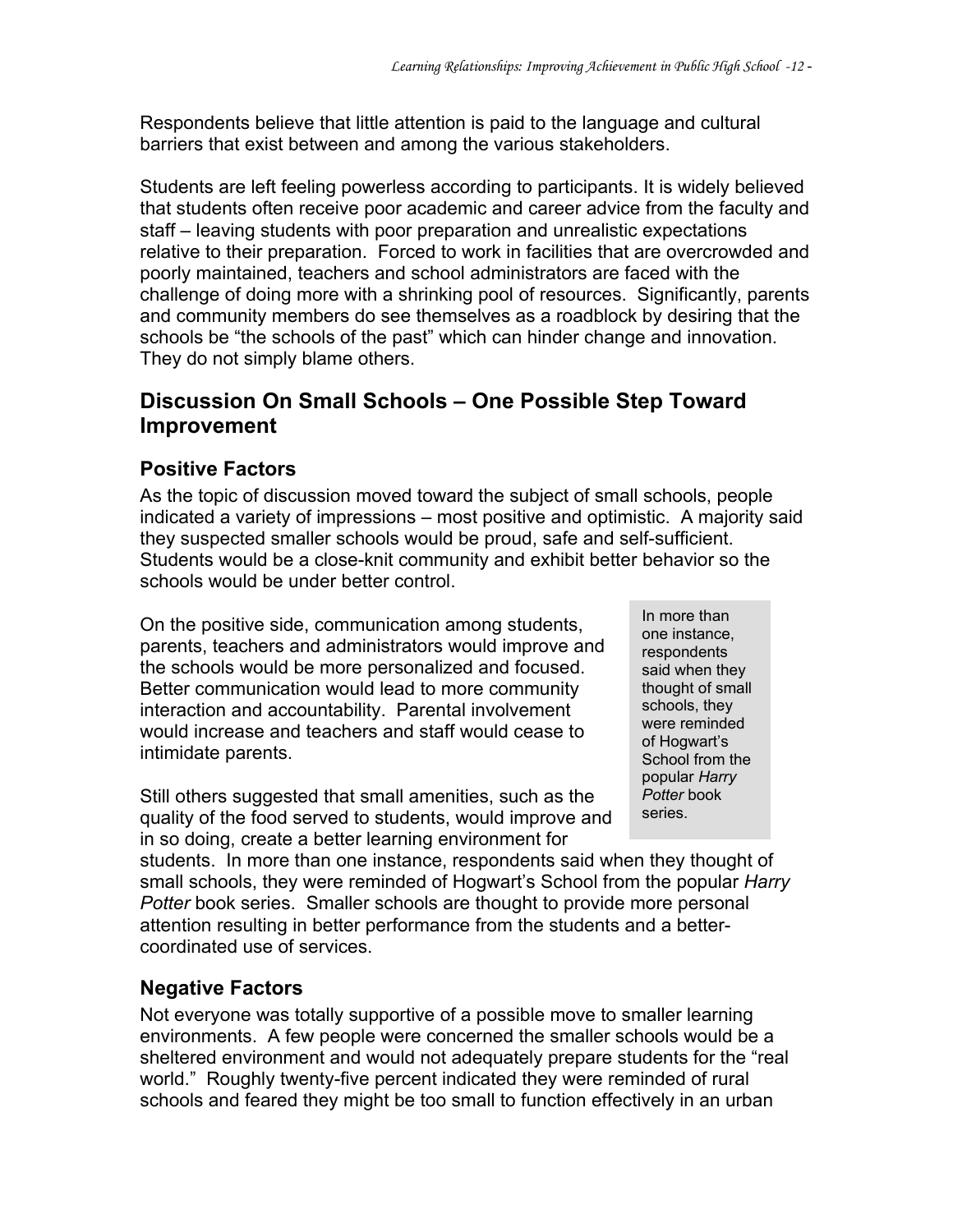environment. A smaller number thought they might be overcrowded, expensive with larger operating budgets, have limited offerings and choices, be 'snotty," and boring.

Others feared that TPS would continue to work in a vacuum in creating smaller schools. Without proper feedback, on-going evaluation and complete implementation, the experiment would fail. The schools, they suggested, are

A few people were concerned the smaller schools would be a sheltered environment and would not adequately prepare students for the "real world."

likely to remain proficiency test focused and not concentrate on providing a quality, well-rounded education. Some suggested that teachers and administrators would not be properly prepared to teach and operate smaller schools and that parents, students and other stakeholders would not be adequately briefed on the new schools prior to attending them.

Financing smaller schools was also a concern with some people worrying that there would be insufficient resources to properly fund the schools; that property taxes would increase and that "economies of scale" within the current system

would be lost. Staffing issues were also seen as a potential problem and several people voiced apprehension regarding the options and variety of the courses that would be available. Others worried that smaller schools might lead to less diversity among students and faculty.

Many expressed questions regarding potential losses of large school extracurricular activities such as band, drama and sports. They also feared that the school-within-a-school concept could divide the students and create stronger cliques than currently exist. It was also suggested that having some of the overall district's schools utilizing a small school design while others did not could possibly divide the community as well.

#### **Overall Support**

Most people seemed to favor the concept although nearly all participants expressed a desire to learn more about small schools from people who have been more directly involved in setting up and running similar programs. *At nearly every session, it was suggested that TPS bring in small school experts to explain how the program works, what is required from the community, what it means to students, parents and teachers, how quickly the programs can be implemented and how it can have a positive impact in a systems where the rules remain the same.*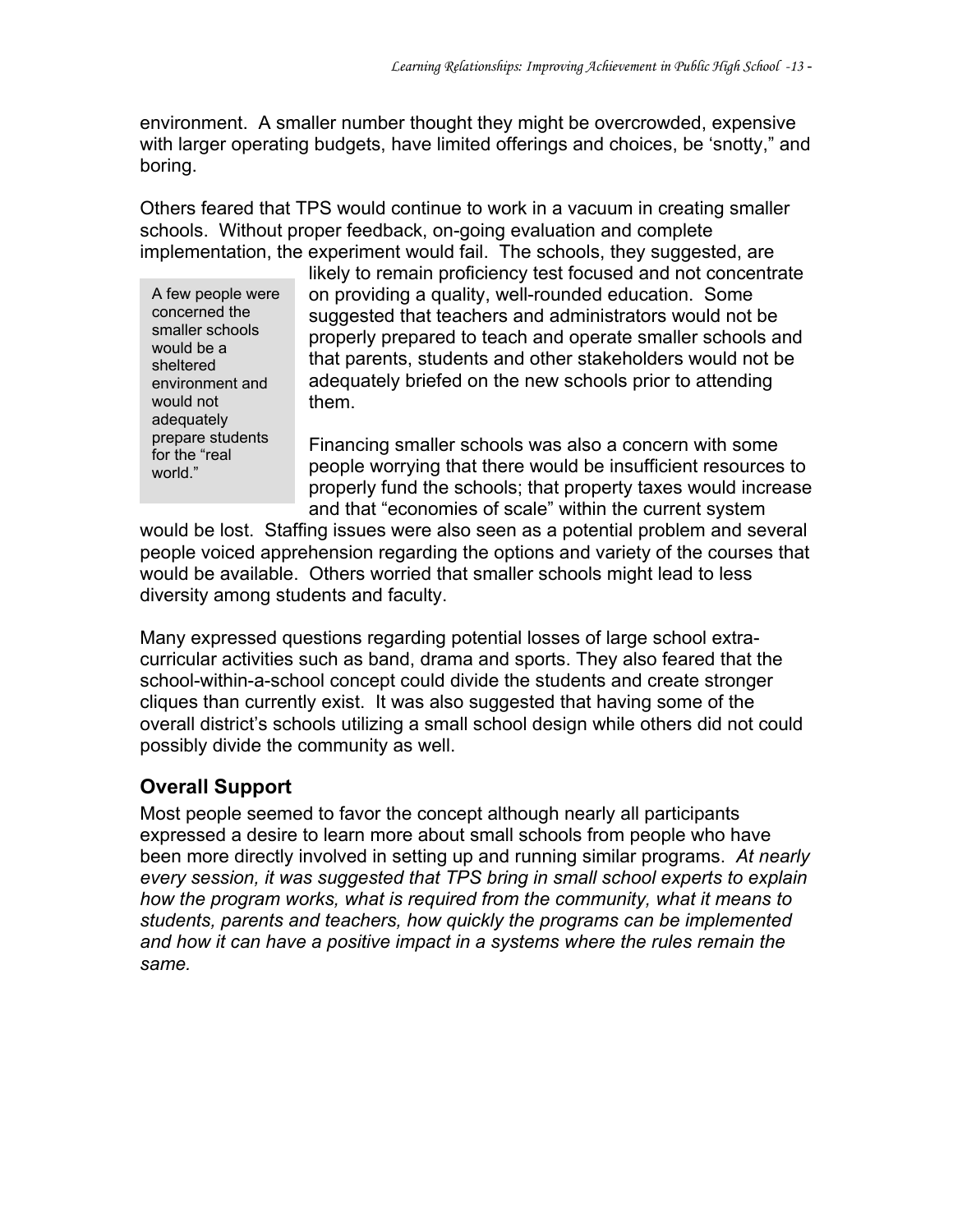#### **The Ongoing Community-Engagement Process**

Focus group attendees thought a wide range of stakeholders should be involved in the process including, but not limited to, teachers, parents, students, senior

*At nearly every session, it was suggested that TPS bring in small school experts to explain how the program works, what is required from the community, what it means to students, parents and teachers, how quickly the programs can be implemented and how it can have a positive impact in a systems where the rules remain the same.* 

citizens, members of the business community, law enforcement and the clergy. Of course, our various meetings collectively brought together people from all these backgrounds, but there was no single meeting with all the various types of stakeholders that one could identify, in a single room. It is important to note however, that suspicion was raised when asked who should keep the various stakeholders informed about the process. Most people voiced distrust regarding any information coming from the TPS upper administration. Information from elected officials and the media was also suspect.

On the other hand, neutral observers from the local universities (such as those involved in this study) were thought to be trusted sources of information. Other suggestions included a team of stakeholders involved in the process, parent groups, teachers or students could be believed; an insight consistent with the efforts of the Center of Strength concept and supported by both of the university institutions involved in this effort.

The Public Engagement & Small Learning Environments Survey The Public Engagement & Small Learning Environments Survey was developed by the Center of Strength consultants, and based on questions suggested in the *Public Engagement and Small High Schools* conversation workbook published by the Harwood Institute. Selection of word themes for use in the range of responses used in this survey for ranking purposes was determined by evaluation of key words from the first five focus sessions held by the CITE-UAC team.

The survey was conducted in an effort to reach a larger audience than was possible through the focus group sessions. Often residents have opinions but not the time to attend a 2 to 3 hour focus session, or lack effective transportation to locations of focus group meetings.

The survey was made available "on-line" through the Urban Affairs Center website and by hard copy upon request. Responses were fairly even in their choice of media. Respondents were first approached by email and then by a reminder email. The original and the reminder email explaining the survey purpose was sent to over 800 mailboxes through the Regional Network, CATNeT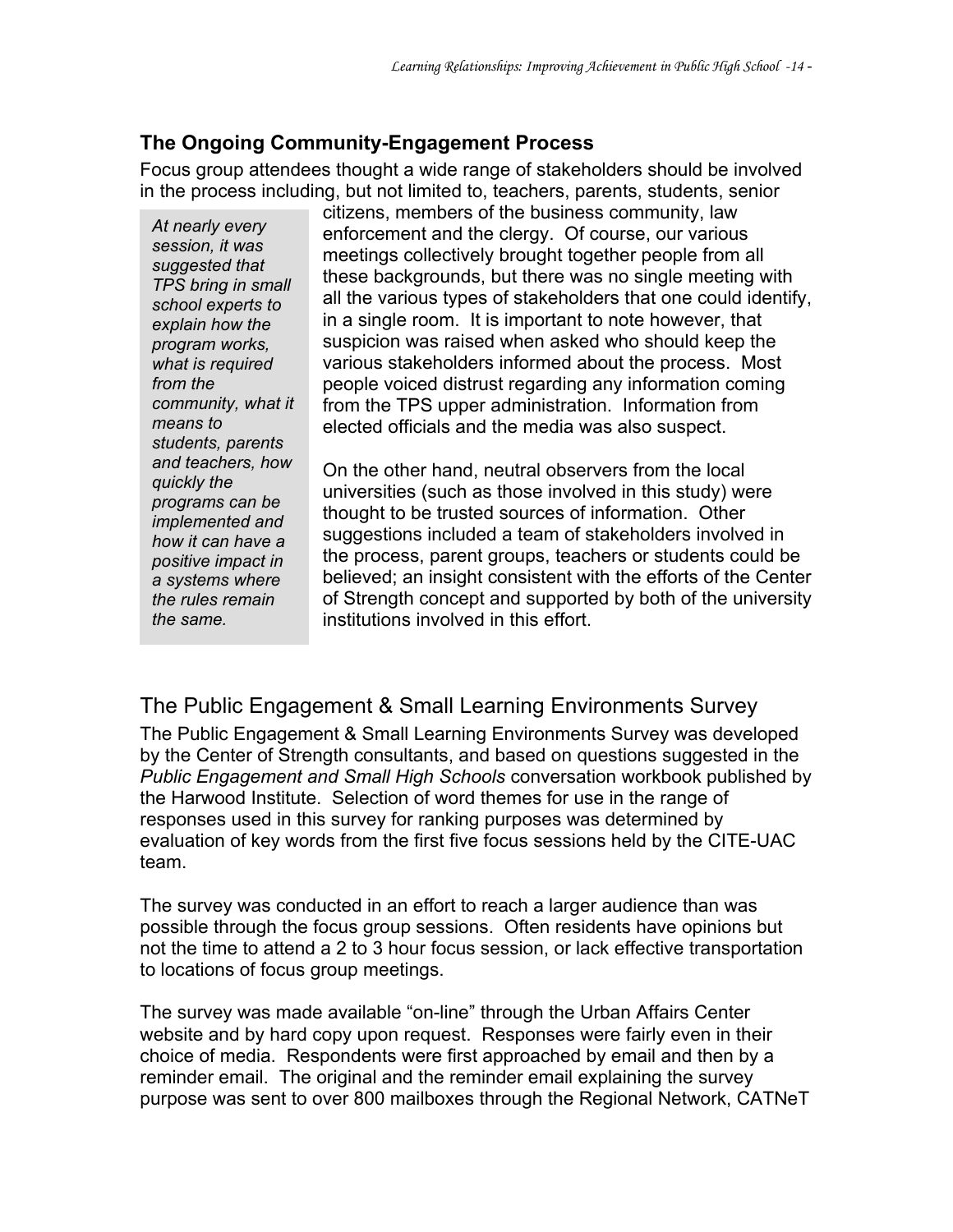and the University of Toledo listservs. Other listservs, such as Black Data Processors Association, picked up and forward the notice to their membership. Paper copies with UAC addressed and stamped envelopes were distributed at monthly CATNeT meetings, focus group meetings, and Libbey High School. Eighty-eight surveys were returned.

#### **Respondent Demographics**

Of the 88 respondents 70 percent live within one of the five high school districts in the focus area. Libbey's district contained the most at 24% of total respondents. Respondents from districts outside the focus area formed the second highest response rate (22%); these consisted of Start HS (10.2%), Sylvania (3.4%), Waite (1.1%) and Oregon (1.1%). The least percentage of responses is from Rogers (5.7%), with Woodward



close at 6.8%. Bowsher accounts for almost 16% of the responses and Scott 10%.

Thirty-one percent of respondents have lived in their current home for 1 to 5 years, while 17% have lived in their current home for 6 to 10 years. Approximately 3 percent have lived in their home for less than one year.

Close to 48 percent of respondents are white, while 32 percent are African Americans and 8 percent are Hispanic or Latino. Twelve percent did not respond to the question concerning ethnic background. Close to 16 percent also did not respond to the question concerning age. The age most represented is the 35 to 54 at close to 41 percent, with the 55 to 64 cohort close behind at 33 percent.

#### **Survey Responses**

In ranking the importance of several key themes that emerged from the first focus sessions on the kind of community one would like to live in, Safe scored far above the others with a rating of 409. Communication was second (355), followed by welcoming (334), and locally controlled (317). Citizenship scored lowest with 311. Key words identified by respondents in the other choice were "clean environment" and "culturally diverse".

Safety (397) was also the first choice of respondents when ranking what they think is most important in a public school system; followed by critical thinking (377), lifelong learning (370), student self expression (321) and, lastly, community center (311). Other drew interesting comments whose key words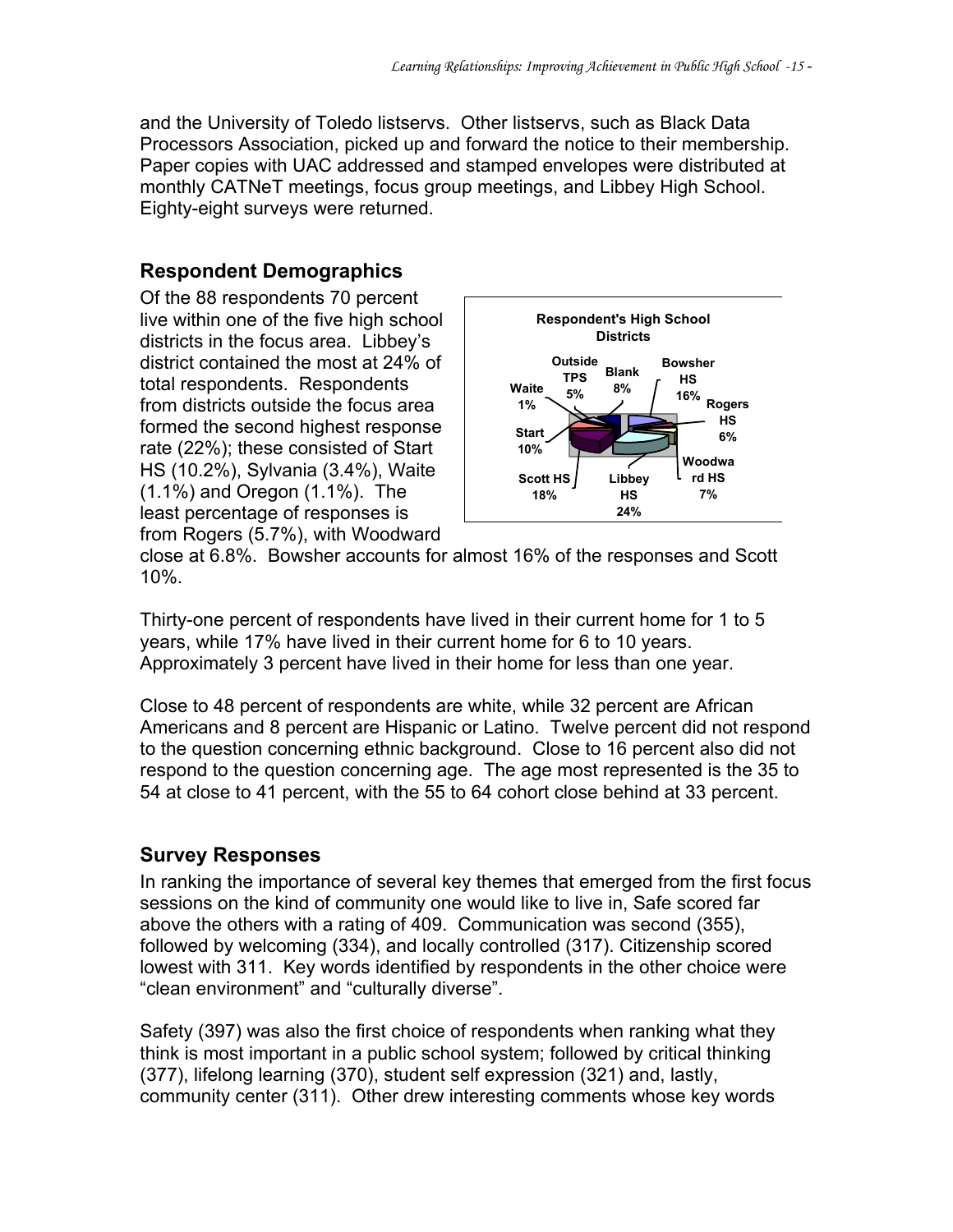include accessibility, quality administration and teachers, accountability, cultural diversity.

When asked to rank challenges to getting the kind of public schools the respondents identified in the above question, choices were fairly evenly distributed. Ranking the responses is difficult, because there is no real statistical

Providing a quality education and preparing students for life were ranked the highest as the qualities the respondents would like to see in high schools.

difference. Respondents felt the quality of staff/teachers (352), discipline (351), money (350), apathy (348) and communication (337) could all be challenges in moving toward the kind of schools they would like to see. In responses where they chose other; parental involvement, fiscal accountability and trust were key themes that emerged.

Respondents were also asked to rank skills of graduating high school seniors that are most important to young people. Communication (372) and critical thinking (371) scored the highest followed by strong values (358), lifelong learning

(356), math (348) and technology (335). Other skills identified include creativity, teamwork, tolerance of others, economic and social skills.

Providing a quality education (395) and preparing students for life (389) were ranked the highest as the qualities the respondents would like to see in high schools. Safe (381) was a close third, followed by low student/teacher ratio (332), diversity (329) and, finally, interactive with community (319), which scored almost 90 points below the highest ranked quality. Other qualities identified include accessibility, welcoming, caring teachers and college bound opportunities.

Questions 5 and 6 in the survey are open-ended questions, intended to gather key ideas from the respondents. Answers are not ranked in any specific order, the feeling being that the themes that emerge deserve equal consideration.

Question 5 was in two parts: the first, what is going well in Toledo public high schools; the second, what challenges do Toledo public high schools face. Key themes that emerged in response to the first question, what is going well, include:

- not much or nothing
- diversity
- honors programs/advance placement classes
- good teachers and students
- Option 4 program for students with disabilities
- extra curricular activities, sports and so on
- students learning

Key themes that emerged in response to the second question, what challenges do they face, include: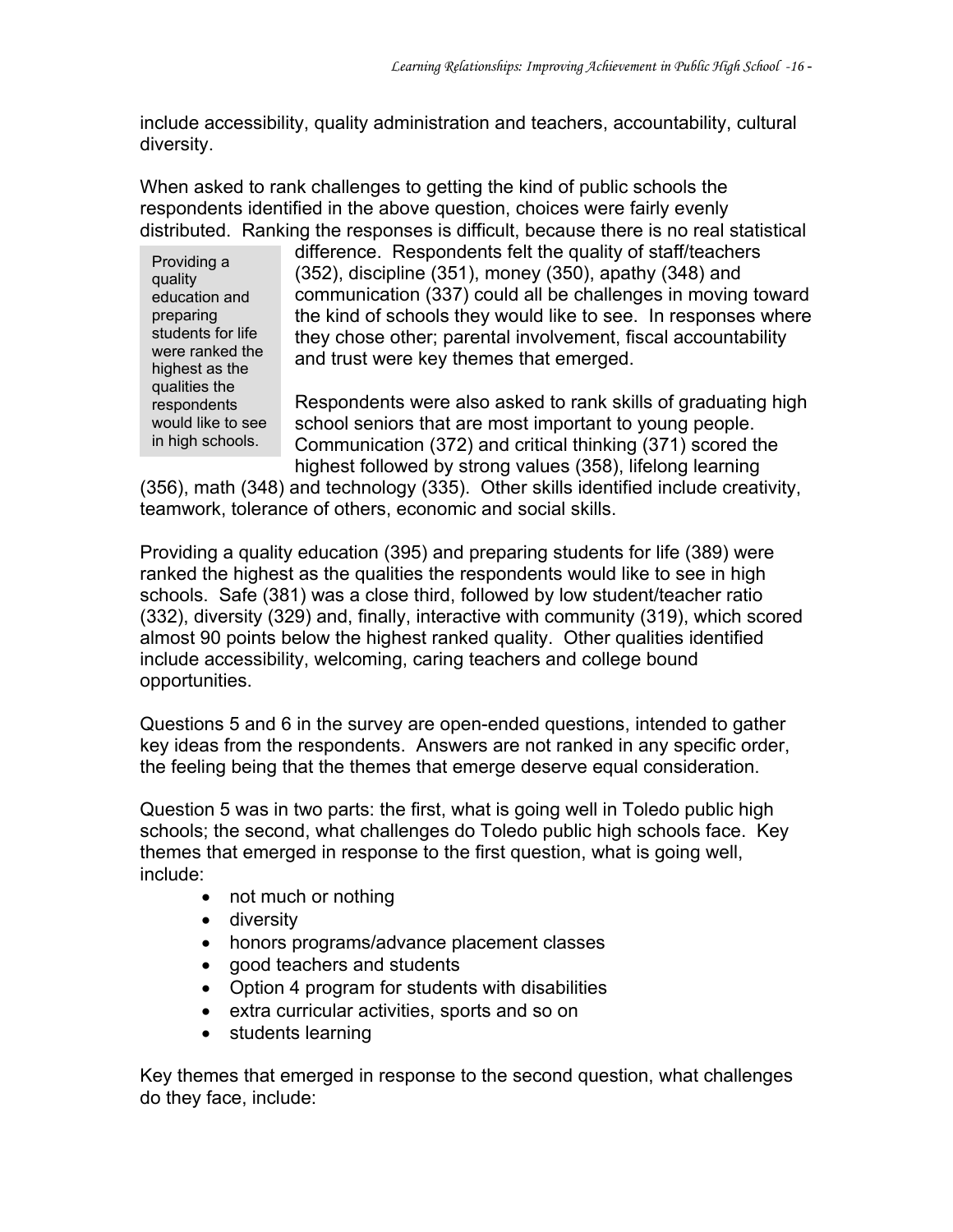- political/financial problems
- apathy among administration, teachers, students and community
- discipline
- drop out rate, teen pregnancy
- lack of quality teachers
- poor communication between parents and school
- lack of parental involvement
- peer pressure
- lack of applying current research on students and learning
- lack of quality education materials
- over crowding
- truancy
- academic performance

In questions 6, respondents were asked to assume that instead of our current large high schools of 1200 to 2000 students that we have high schools with only 400 students. Then, first, list some of the positive possibilities; and, second, list some of the trade-offs.

Key words from responses to the first question, list some of the positive possibilities, include:

- better education
- increased individual attention
- more intimate setting for parents, teachers, and students
- greater flexibility in curriculum
- safer, friendlier atmosphere; students feeling connected
- less gang activity; controlled behavior
- easier to develop community and interaction
- accelerated learning
- personalized instruction
- higher test scores
- opportunity for creativity and expression
- less apathy
- cohesion among students
- less peer pressure
- more focus on learning/teaching, less on discipline

Key words from responses on the second question, list some of the trades-offs, include:

- jobs
- cost, time, money, resources
- limited curriculum
- lack of diversity
- may cut extra curricular activities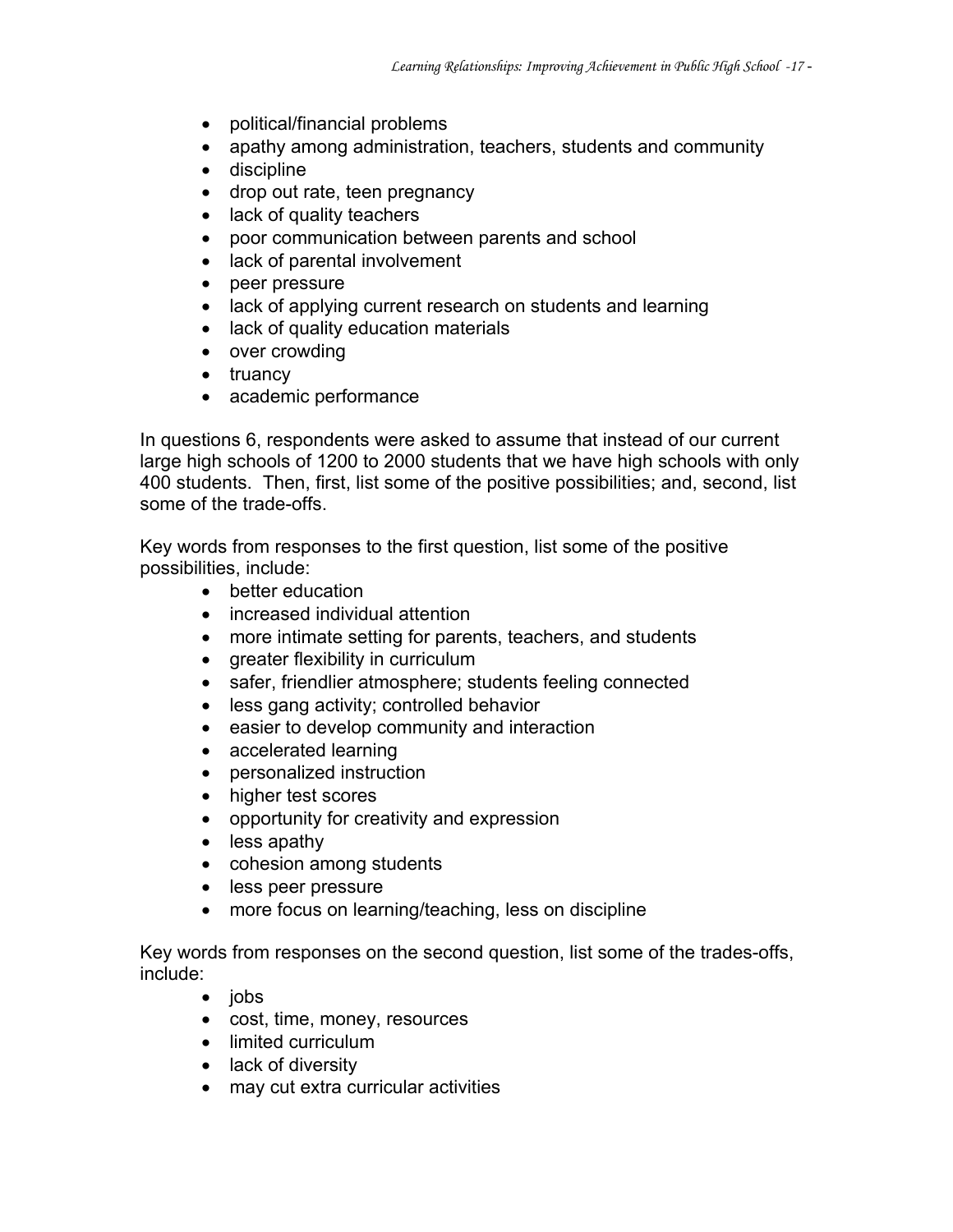- longer bus rides
- requires more qualified staff
- duplication of services

By far, the two highest rated responses to the question: "Who should be involved in the planning and decision-making about smaller high schools in Toledo?" were parents (80), and teachers and students (75). Third choice was administration (56), then taxpayers (55), local colleges (41), students (40), community organizations (35), recent alumni (34), businesses (26), religious leaders (21) and senior citizens (20).

Parents (44), teachers and students (44) and neutral observers, i.e. UT, BGSU (43) were all first choices for the question: "Who else should be included in the discussion concerning small high school learning environments?" Taxpayers (36) and administration (36) were second, then students (31), community organizations (28), local colleges (25), businesses (23), recent alumni (21), and senior citizens (20). Other comments included neutral observers outside the region, anyone living and working in the district, and "anyone interested".

Finally, the question, "Are there any other comments you would like to make about small high school learning environments?" brought many responses. Some are negative, but most are very positive. As in question 5 and 6 responses are listed here with no regard to ranking. One is considered to be just as important as the next response.

There is concern over: higher taxes; size being not as important as the quality of personnel or as important as a student's respect for parents and teachers; small high schools not having room for specialized teachers; lose of diversity; a bussing nightmare; support services for special education students.

But, a majority of respondents feel that: collaboration among various stakeholders will help; it is a good idea; a plus in the education process; the benefits of this are extremely positive; smaller classes make sense; it will foster a friendlier, safer learning environment; it may be the only way to move TPS forward; it might be better for students in special education by allowing them to be a visible part of their school.

#### **Conclusions**

The primary concentration of this portion of the project was the community engagement component and interaction with respondents. The survey data confirm the findings from the focus sessions. The answers to the survey echo issues that emerged in the focus groups with various members of the community. Issues and concerns can be seen as universal, validating the overall findings.

By and large, people indicated a strong desire to investigate alternative solutions for their troubled schools. Some went as far as suggesting that "anything" is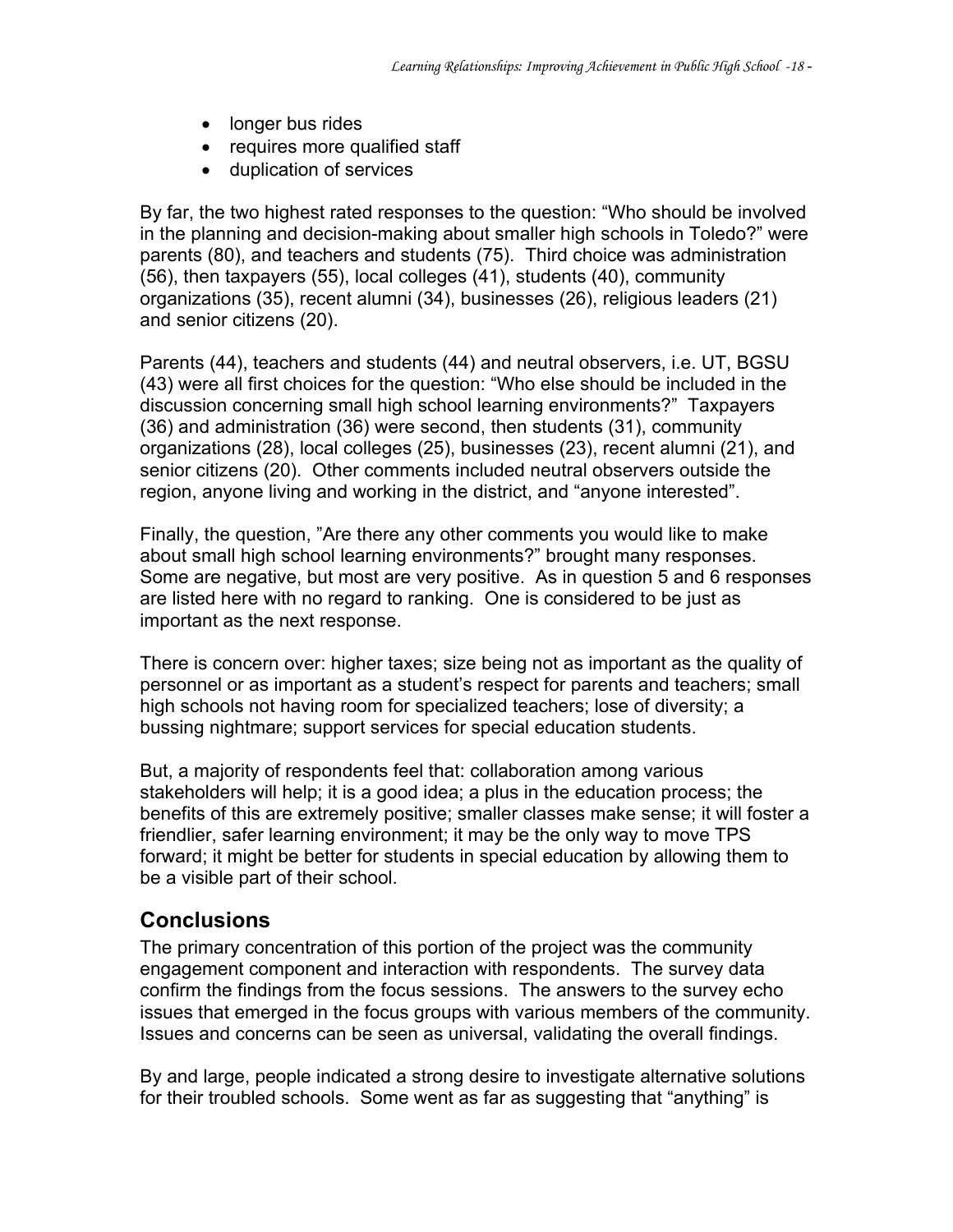better than what is currently being done. Few people placed blame entirely on the schools, the teachers or the administrators and indicated they thought the community's lack of involvement deserved at least part of the blame for declining quality. Still, most expressed concern that they were unwelcome in the schools and, while interested in helping, they were discouraged from genuine participation.

A significant majority expressed belief in the schools' desire to improve; but also understood that a number of outside influences hinder improvement. They did

By and large, people indicated a strong desire to investigate alternative solutions for their troubled schools. Some went as far as suggesting that "anything" is better than what is currently being done. Few people placed blame entirely on the schools. . . they thought the community's lack of involvement deserved at least part of the blame for declining quality.

acknowledge the gradual progress being made in proficiency scores and the innovative new programs at a few schools. Nevertheless, they also expressed a belief that more could be done.

Both teachers and students should be given more choices and autonomy. Students become bored with classes that have no relevance to them and teachers grow to be complacent in their approach to teaching. Methods for keeping both teachers and students engaged were a common concern. Greater variety in the curriculum was seen as one possible solution.

The lack of communication between the schools and the community was a frequent theme as well. Small learning environments were identified as a possible way of bridging the gap between students, teachers and parents. Smaller classes and more intimate surroundings were considered a way to bring the children and their families into better

contact with teachers and school staff. More interaction and increased participation in the schools should build tighter bonds and stronger relationships.

In addition to the expressed need for increased communication between the schools and the community is the need for further knowledge regarding small schools and small learning environments. More information is needed so the community can fully understand the changes that will take place and what it means to students and their families. Small schools experts and school personnel who have been through the implementation of new schools should be invited to meet with concerned members of the community to talk about the process.

It can safely be concluded from the data that the community will support a move toward smaller schools and learning environments. While attendance at the engagement sessions could have been higher, the responses from attendees show strong commitment to change and a desire to be an active participant in the process. This sentiment is confirmed in the survey data.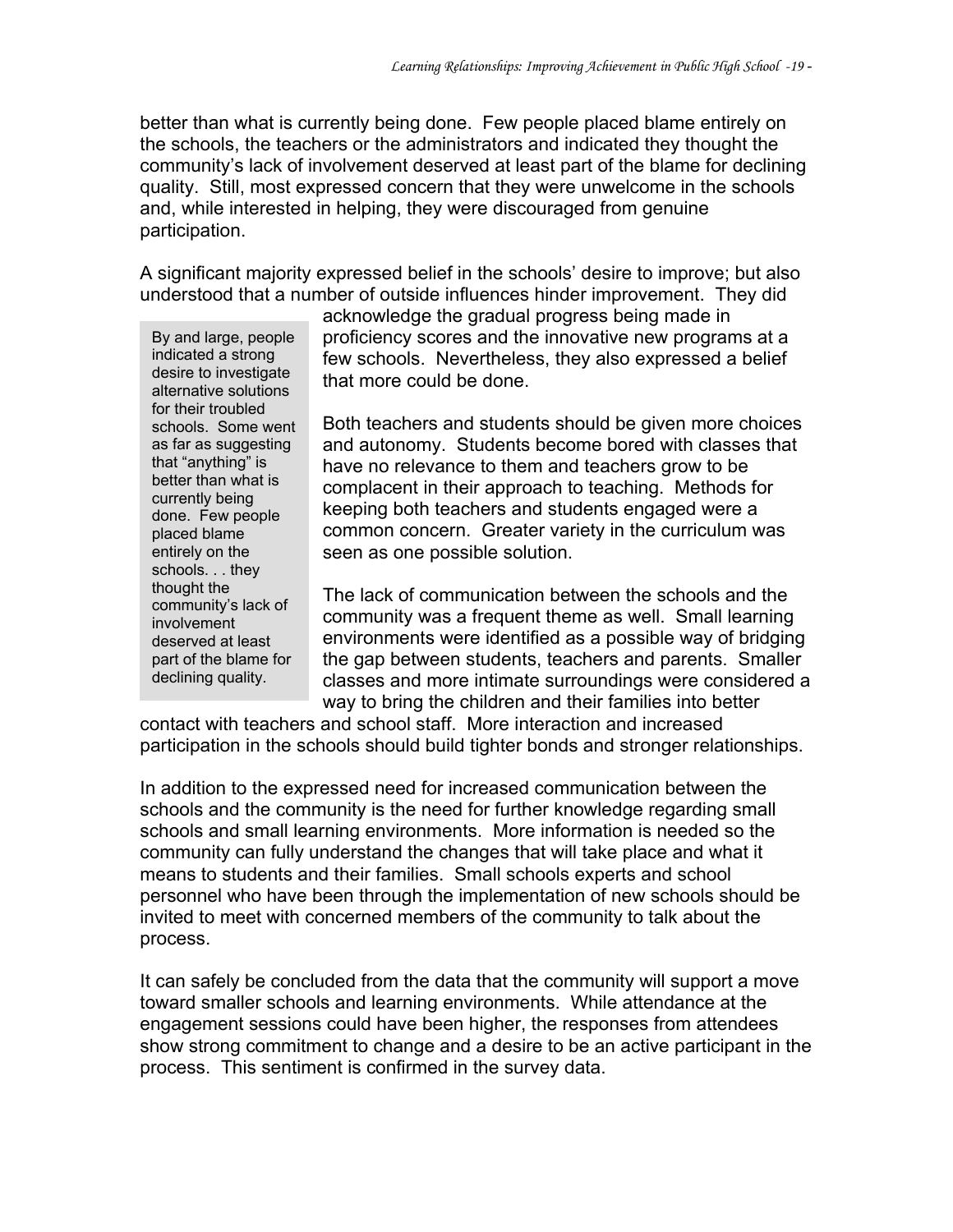Residents in the community indicated a strong desire to take an active and participatory role in improving the quality of Toledo's schools. They seem to

realize that the schools are an important part of their community and have a powerful impact on the community as a whole. The quality of the schools is reflected in the quality of life in the neighborhoods surrounding the schools therefore, schools and community cannot survive in isolation from one another.

Ongoing interaction between the schools and the community is essential for the success of any school reform. Outreach programs conducted by the schools themselves are seen by the community as token efforts to involve parents and others interested in school issues. The focus groups clearly showed that the

**While** attendance at the engagement sessions could have been higher, the responses from attendees show strong commitment to change and a desire to be an active participant in the process.

community distrusts information distributed through the school and the administration. Outside sources such as representatives of the region's universities or independent citizen panels should be given the responsibility of reconnecting the schools and the community.

Ultimately, school reform, particularly a transition to smaller learning environments, could work in Toledo. The schools involved in the Ohio High School Transformation Initiative have shown they are dedicated to the process and have worked diligently in an effort to build a quality plan for implementation. The public is also in support of the concept but continued interaction between the schools and the community is essential for people to understand the changes that will take place and their role in those changes. Building the bridge between the community and the schools will be a difficult task however, with both sides working together; strong bonds can still be built.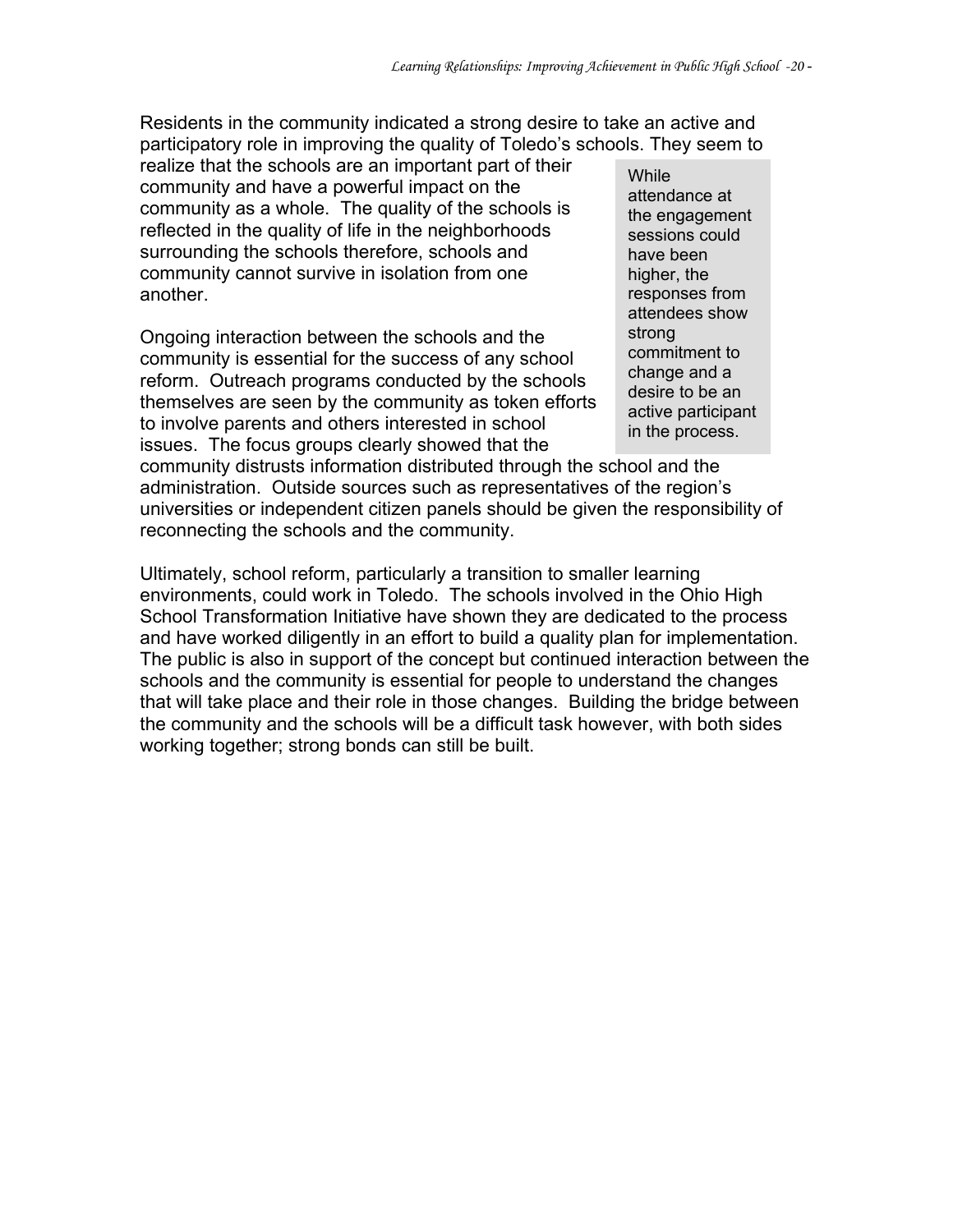#### Appendix A

#### **Participating Centers and Organizations**

- Adelante
- Aurora Gonzales Community & Family Resource Center
- Collingwood Arts Center
- Grace Community Center
- Indiana Missionary Baptist Church
- J. Frank Troy Senior Center
- New Covenant Evangelical Ministries
- North River Development
- Organized Neighbors Yielding eXcellence (ONYX)
- Parents for Public Schools
- Smart Growth Partnership

#### **Participating Parent Organizations**

- Bowsher High School Parents
- Rogers High School Parents
- Woodward High School Parents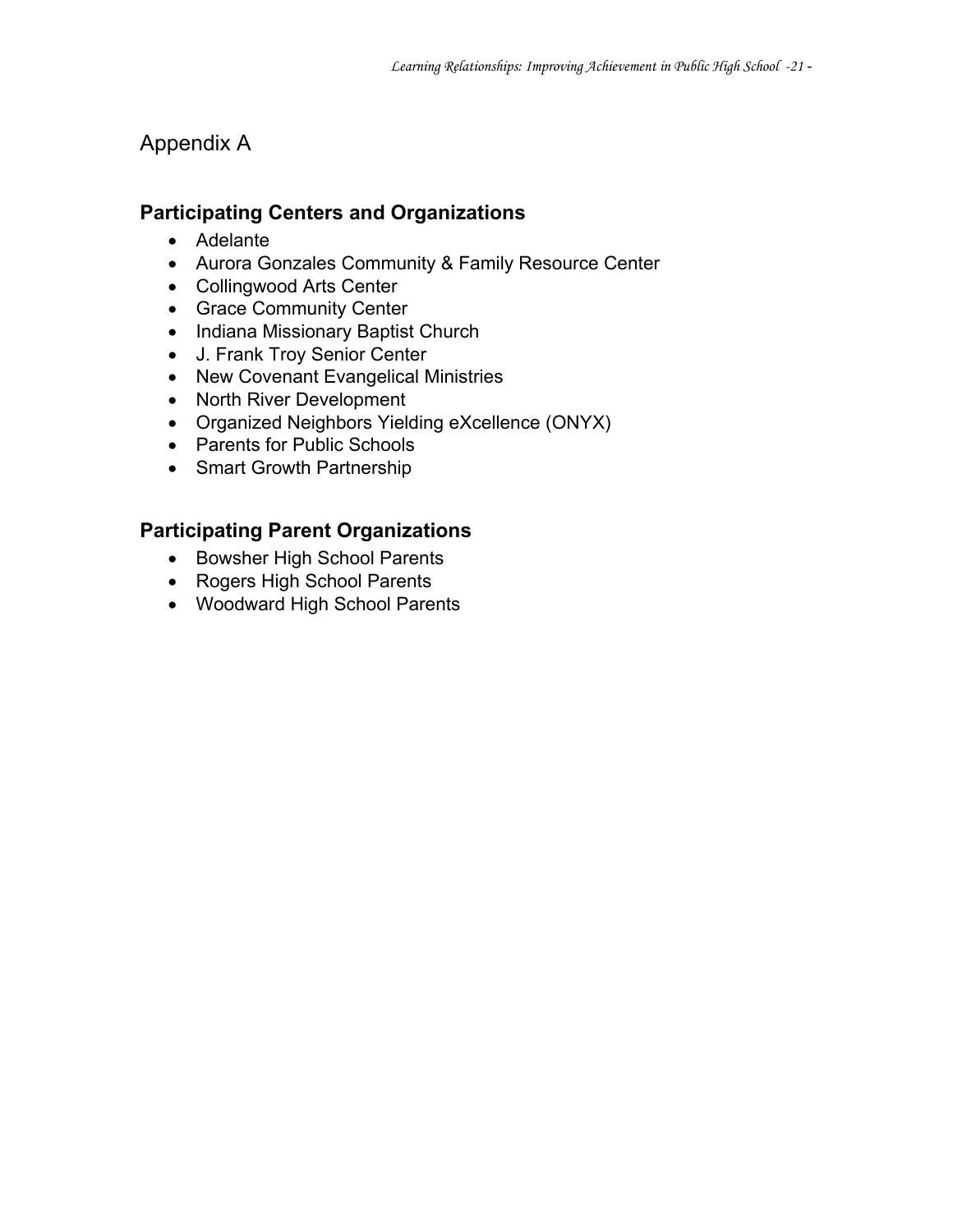#### Appendix B

#### **Public Engagement & Small Learning Environments Survey**

- 1. Rank the following according to what is least/most important in the kind of community you would like to live in.
	- Keeping our teachers
	- Multi-racial
	- Neat, clean, homes well kept
	- Accessible to people with disabilities
	- Accessible to people with disabilities
	- Accessible with equal opportunity for all
	- Appearance
	- Attractive appearance and clean
	- Availability of stores, libraries, etc. to pedestrians, mass transit
	- Clean
	- Clean environment
	- Clean with a pleasant atmosphere conducive to learning
	- Diverse
	- Diversity, acceptance and tolerance
	- Integrated multi-cultural environment
	- Quality of schools and community natural resources (parks, etc.)
	- Technologically superior
- 2. Rank the following according to what you think is least/most important in a public school

#### system.

- Excellent educational standards
- Quality teachers
- Teachers
- Accessible to students/people with disabilities
- Accountability by students/parents and teachers

| Choice                   | Score | Average |
|--------------------------|-------|---------|
| Safety                   | 397   | 4.7     |
| Student self-            | 321   | 3.7     |
| expression               |       |         |
| <b>Critical thinking</b> | 377   | 43      |
| Lifelong learning        | 370   | 4.3     |
| Community                | 311   | 3.6     |
| center                   |       |         |
| Other                    |       |         |

- All schools accessible to students with disabilities
- Be creative in problem solving, less fear of trying new ideas
- Clean
- Control of education not be removed from public
- Cultural diversity
- Curriculum that provides better understanding of business and economics
- Diverse
- Interdependence (on one another/tolerance/social skills)

| Choice             | Score | Average |
|--------------------|-------|---------|
| Safe               | 409   | 47      |
| Locally controlled | 317   | 3.7     |
| Citizenship        | 311   | 3.6     |
| Communication      | 355   | 4.1     |
| Welcoming          | 334   | 3.9     |
| Other:             | 92    | 4.0     |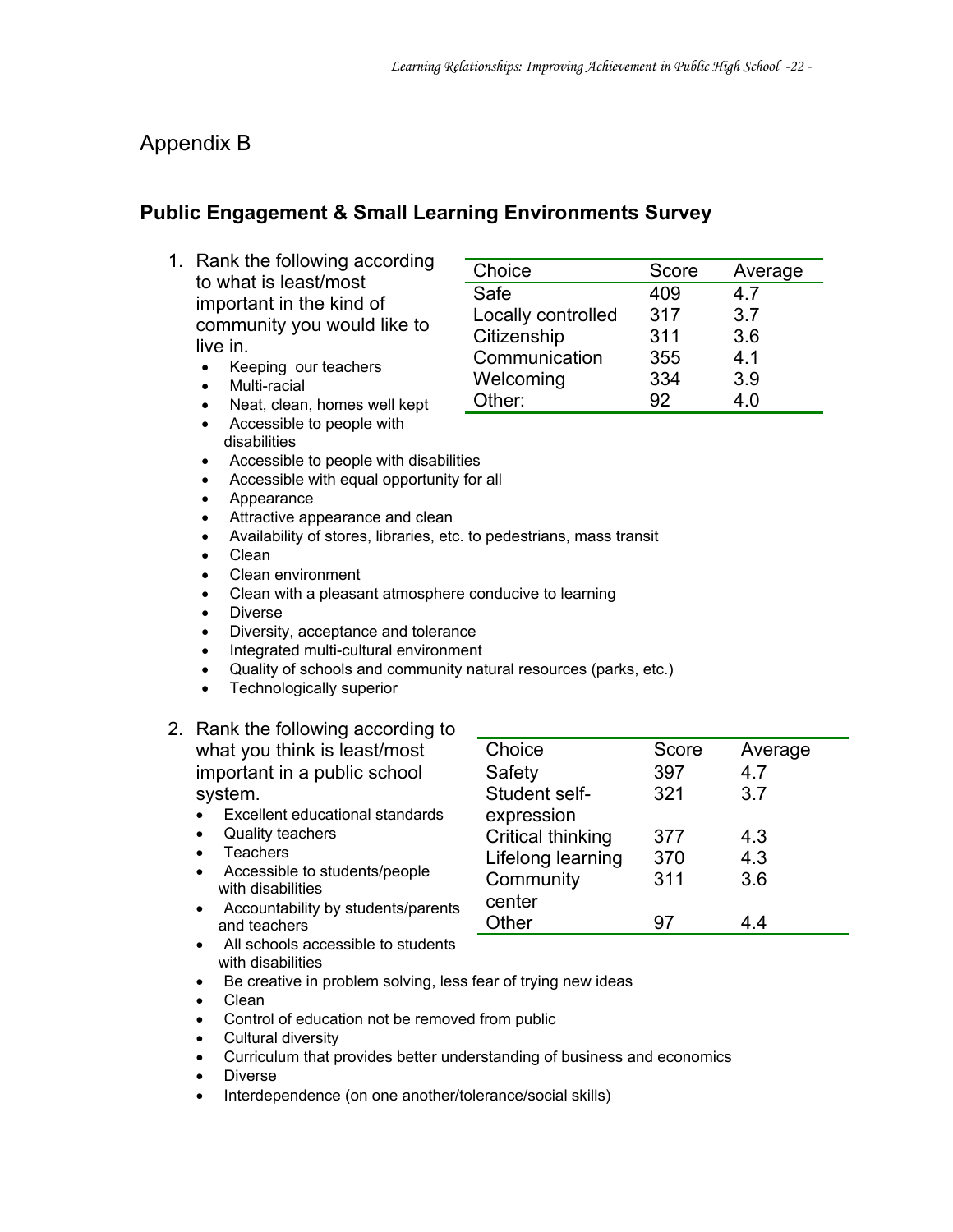- Physical and program access for all, equal opportunity for all to participate in ALL aspects of the school community
- Qualified, competent, innovative administration and teachers
- Quality education-developing skills to compete academically & socially
- Teach student for life!
- Treat others as you would want them to treat you!
- Well behaved, respectful students
- 3. Rank the following according to what you consider to be the least/greatest challenges to getting the kind of Choice Score Average

public schools you want.

- Enforcement of procedures/rules
- Wrong values
- Allowing Christian morals and ethics back into school!
- Community involvement
- Creative vision, community cooperation
- Discipline 351 4.1 Communication 337 4.0 Money 350 4.1 Apathy 348 4.0 Quality of staff/teachers 352 4.2 Other 105 4.6
- Fiscal accountability
- Identifying and dismissing the nonproductive and ineffective staff and teachers
- Ignorance/lack of education about what it takes to achieve these criteria and the criteria mentioned in "other" in the previous question
- Many schools are not accessible to people with disabilities
- Materials used in classrooms are not current enough
- Money management
- Nobody wants to be accountable
- Parent involvement and accountability
- Parental involvement
- Parental involvement
- PARENTAL INVOLVEMENT IS KEY
- Quality curricula
- QUALITY parental involvement and engagement
- The Toledo education industry gaining the trust of the community
- 4. Rank the following according to what sills are least/most important to young people when they leave school
	- Confidence in education Received
	- A sense of a "greater good"; volunteerism, philanthropy, compassion
	- Being able to read and science knowledge/process skills
	- Being understanding of people with disabilities • Creative skills
- Choice Score Average Math skills 348 4.1 Technology skills 335 4.0 Lifelong learning skills 356 4.4 Communication skills 372 4.5 Strong values 358 4.2 Critical thinking skills 371 4.4 Other 86 4.3
- Decision making skills
- **Diversity**
- Greater understanding of the economic system they live under
- History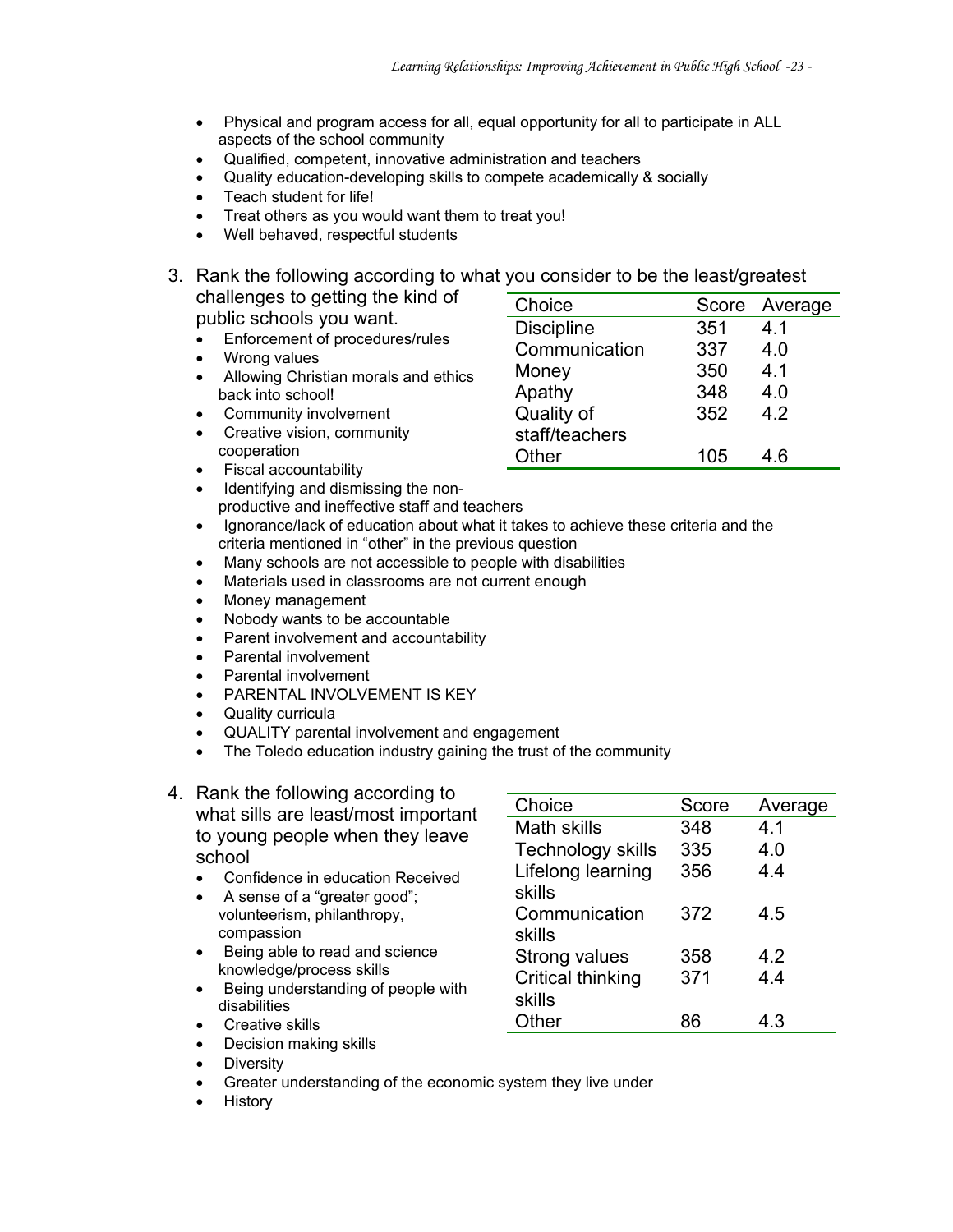- Pride in their school and community
- Science, if not considered technology, above
- Social skills, ability to inner act in a healthy way
- Team work skills
- Understanding, acceptance and willingness to include others regardless of race, religion or disability—it starts with educators and the example they set in the school (as well as with parents at home!)
- 5. Rank the following according to what are least/most important qualities you'd like to wee in high schools in particular.
	- Comfort and friendliness
	- Need less students in class, so teacher student can work 1-1
	- Accessible to students with disabilities in all areas
	- Parent involvement and accountability
	- Promote a sense of belonging
	- Promote going on to college at every opportunity
	- Teacher/student low ratio in ALL classes, not just mean
	- Teachers that care about students
	- The Arts
	- Welcoming to students, valuing diversity, instead of "dismissing" students with behavior issues greater emphasis will be put on identifying the real root of the problem!
- 6. When you think of public high schools in Toledo:
	- a. What is going well?
	- not much
	- skills level & professionalism of teaching staff
	- Nothing, they are failing our children.
	- Quality specialized Courses
	- They try to make students ready for the world
	- a small core of active parents
	- Administration seeking interaction with public
	- Communication with the City of Toledo and TPS
	- Community & Church Participation
	- disciplined
	- Diverse opportunities for all levels of students
	- diversity
	- **Diversity**
	- diversity of most schools
	- Don't have any information to judge
	- extra curricular, advance placement classes

| Choice               | Score | Average |
|----------------------|-------|---------|
| Interactive with     | 319   | 3.8     |
| community            |       |         |
| Safe                 | 381   | 4.5     |
| <b>Diversity</b>     | 329   | 3.9     |
| Provide quality      | 395   | 4.7     |
| education            |       |         |
| Prepare students for | 389   | 45      |
| life                 |       |         |
| Low student/teacher  | 332   | 4 በ     |
| ratio                |       |         |
| Other                |       | 42      |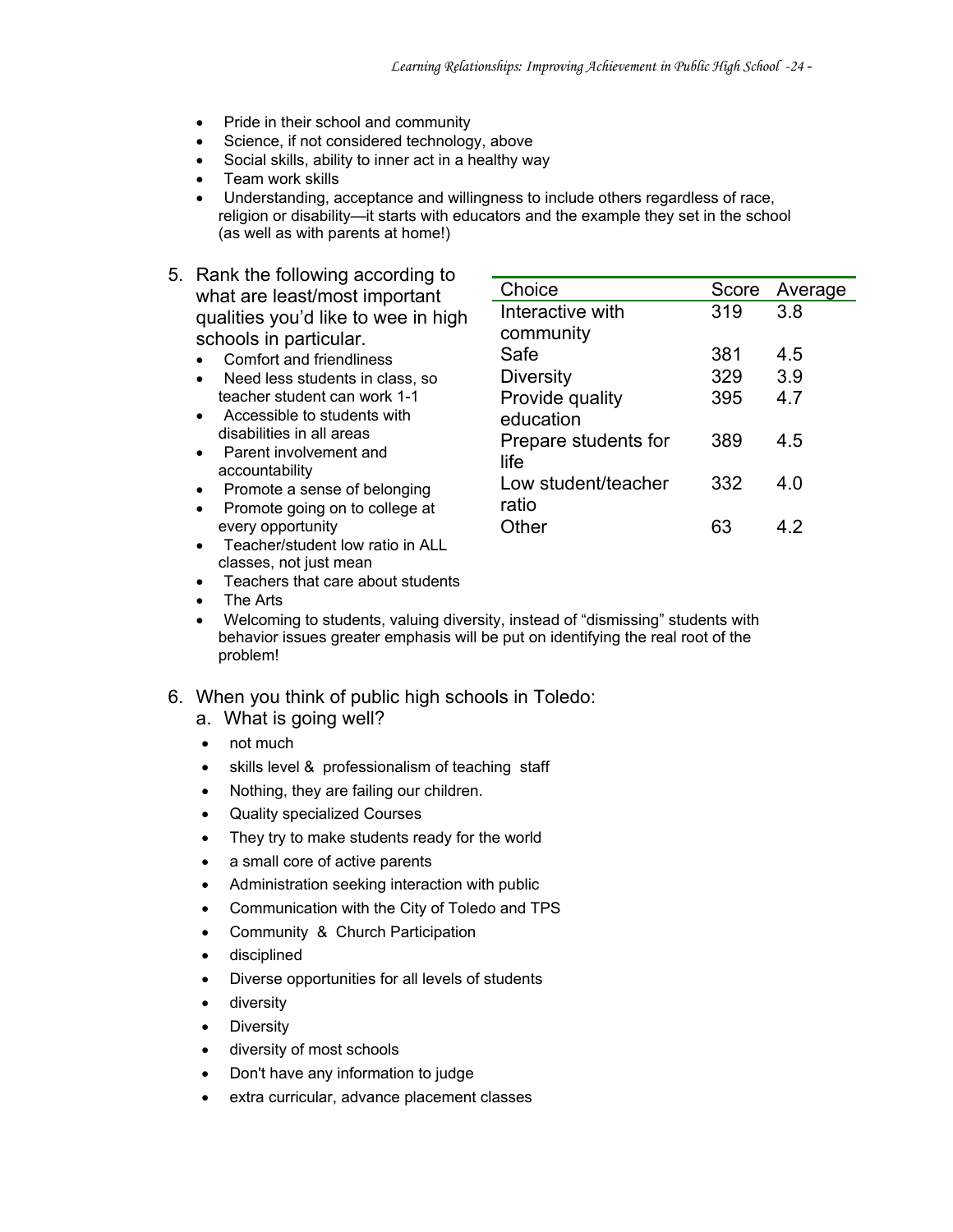- Focus on what the entire community can do.
- Honestly, very little nothing in particular stands out
- honors programs for hard working students
- I believe there are a lot of good teachers and students
- improving test scores, decreasing pregnancy in teams
- Increasing emphasis on what is right with high school students and their educational experiences
- **Learning**
- **Less Crime**
- my experience with libbey staff was not positive, apathetic personnel
- No idea
- Not much
- Not Much
- Not much comes to mind
- not much need for improvement
- nothing
- Nothing
- nothing
- nothing
- Option 4 Program for students with disabilities does a fine job preparing them for employment
- Parent involvement is better
- Quality education is being provided
- scholarships sports
- showing improvement, it isn't going to happen overnight and they are showing some progress
- some excellent teachers, language programs
- Some students are able to achieve in spite of the system
- some students succeed, many people are trying to improve it
- sports
- sports! Too much emphasis on sports and not enough on academics.
- Start HS
- Student participation in extra-curricular activities
- students Learning
- Success stories do not receive the press like the failures
- Teachers do care and are concerned with overall improvements.
- The effort to strengthen the community -TPS relationship
- the passage of a levy for future building
- the test scores
- They are located in a great city, with many community resources & learning centers, and they are still (barely) managing to convince the city to pass their levies.
- they are maintaining, i wouldn't say well
- TPS is seeking teachers certified in important areas
- truancy no tolerance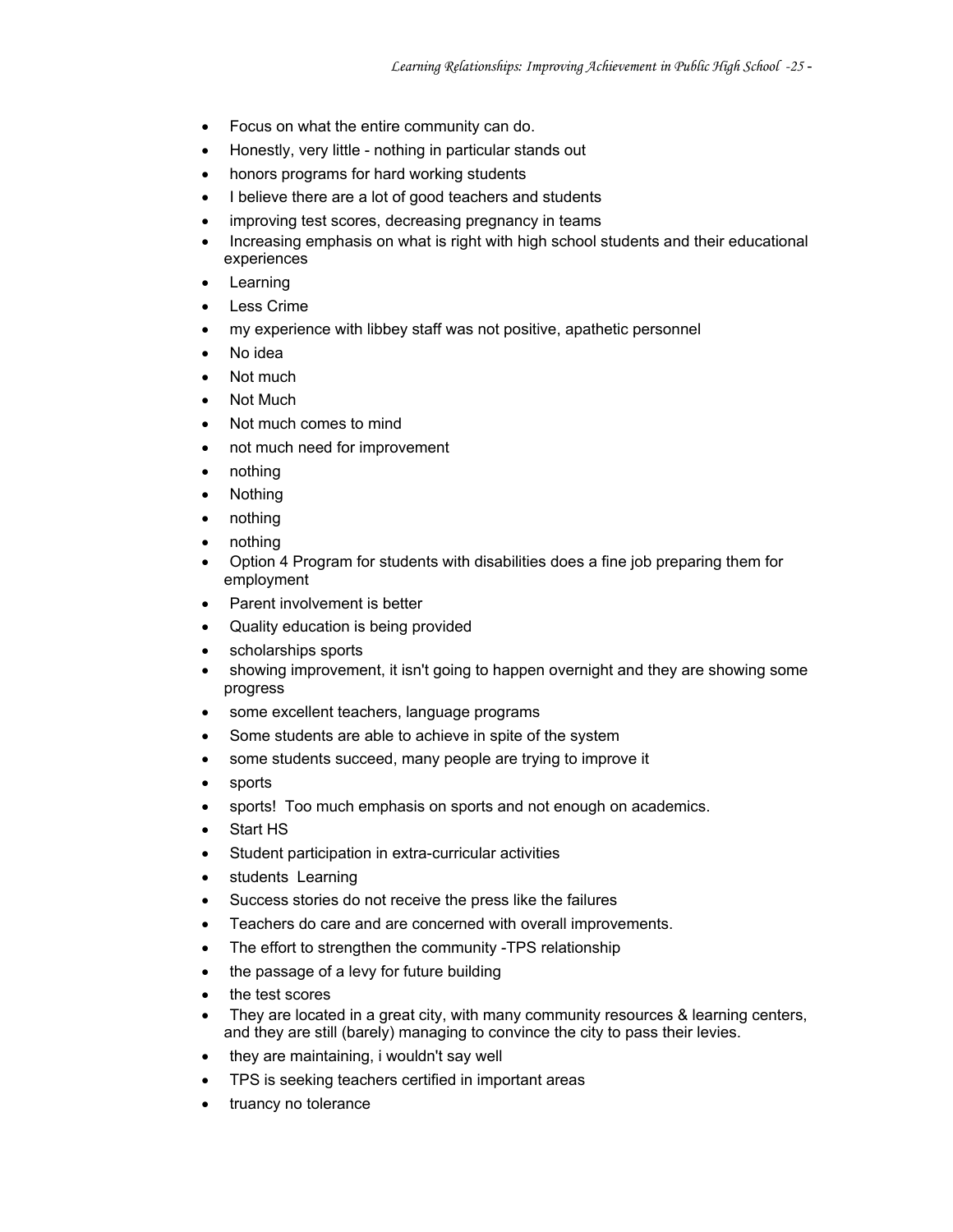- Very little
- Violence has not been too bad.
- wide range of opportunities for interested students, many dedicated teachers
- You're doing a fine job of hiking my property taxes beyond my financial abilities.
- b. What challenges do they face?
- not enough money.
- Improving Quality of Education
- money, salaries, benefits, facilities
- Peer Pressure
- Political/ Financial Problems
- \$\$ apathy, not enough parent involvement
- Apathy among administration and teachers
- Apathy, lack of parental participation, critical and life long thinking/skill deficits.
- Apathy. People will complain but seldom get involved for positive change.
- Attracting teachers that can make a difference, Getting parents to get involved in their children's education
- being competitive
- better educated students to face a changing world
- certainly the economic support from the State is critical
- Control of school system by the teachers should be the community
- discipline
- Discipline and large number of students in schools. Being able to work closely with students who need help so they don't fall through the cracks.
- discipline problems prohibit the education of all students
- discipline problems, apathy of students and parents, lack of knowledge that should be obtained in lower level
- Discipline, apathy for parents
- discipline/good teachers/ parental involvement
- drop out, teen pregnancy
- Education
- Educators that are driven by a union instead of best practices, poor communication between parents and school (applies in both directions!)
- everyday life, what they want from themselves and what they want out of life
- financial cut-backs will make every aspect of education harder
- gang attitudes, lack of respect for each other and teachers, anti social behavior
- Getting the public to be supportive
- growing number of students, low funding, teacher and parent apathy!
- inadequate facilities, poverty, apathetic administrators
- just about everything
- keeping the budget control
- Lack of discipline throughout school and family has led to some chaos
- Lack of parental involvement
- Lack of parental involvement; overly bureaucratic service-delivery system; tenuous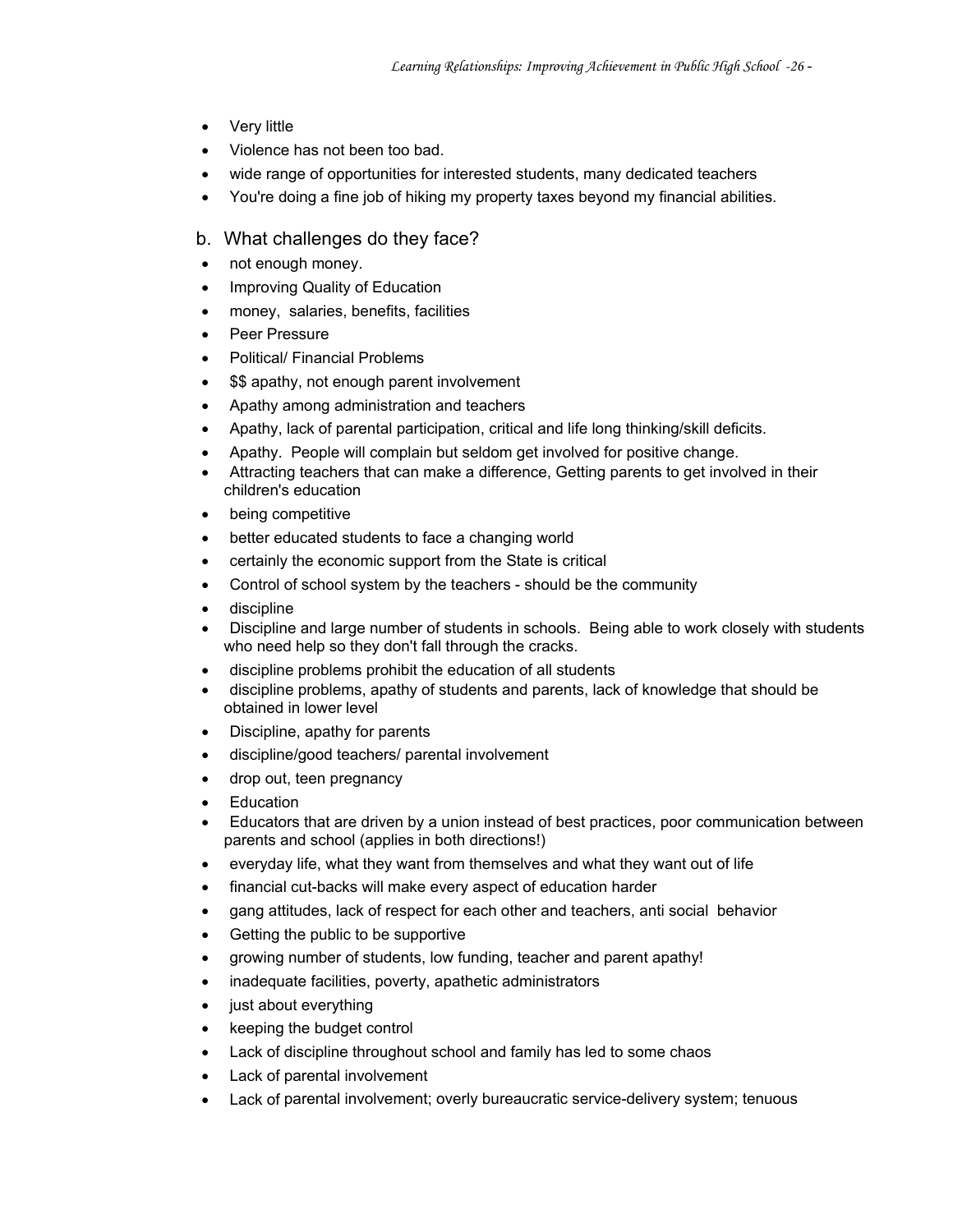relationship with the Union; and clearly our "emergency" standing with the State, amongst many other challenges - many environmental in nature, some not.

- lack of parental involvement; poor buy-in from community; private schools; \$; unions
- lack to teachers and classroom space & safety
- life long learned/ job readiness
- Meeting the educational needs of a student population with such a diverse economic/social background.
- Money and misunderstanding between various factions
- money problems
- money problems
- money, apathy, students with many impediments and personal burdens, disinterested parents
- Money, Quality of Education
- Most teachers still are lecturing; schools are not applying current research --especially on brain research-the way students learn (just one example)
- not enough challenges academically
- not enough money
- not enough money, not enough discipline
- Parent/Student involvement
- peer pressure
- peer pressure (fitting in)
- Poor staff and volunteer leadership, community apathy
- preparing students for life
- proficiency tests, math and reading skills, technology for workforce
- Providing a excellent education with the resources they have
- Providing a quality and meaningful education
- Putting the need for education before the perceived need to entertain.
- qualified teachers who can help African American children learn to read and classroom management
- Quality education materials, Better teachers
- Quality instruction and quality results
- quality of teachers, integrity of students
- quality teachers, union road blocks
- safety, over crowded, updated books and equipment
- Student apathy, home environments not supportive of learning
- Student Attention
- support from the community
- teaching youth
- The teacher's union and an acceptance of mediocrity
- Toledo High Schools need some sort of qualitative replacement for proficiency tests, perhaps portfolios
- too little discipline
- Too little time to actually teach students
- truancy issues, academic performance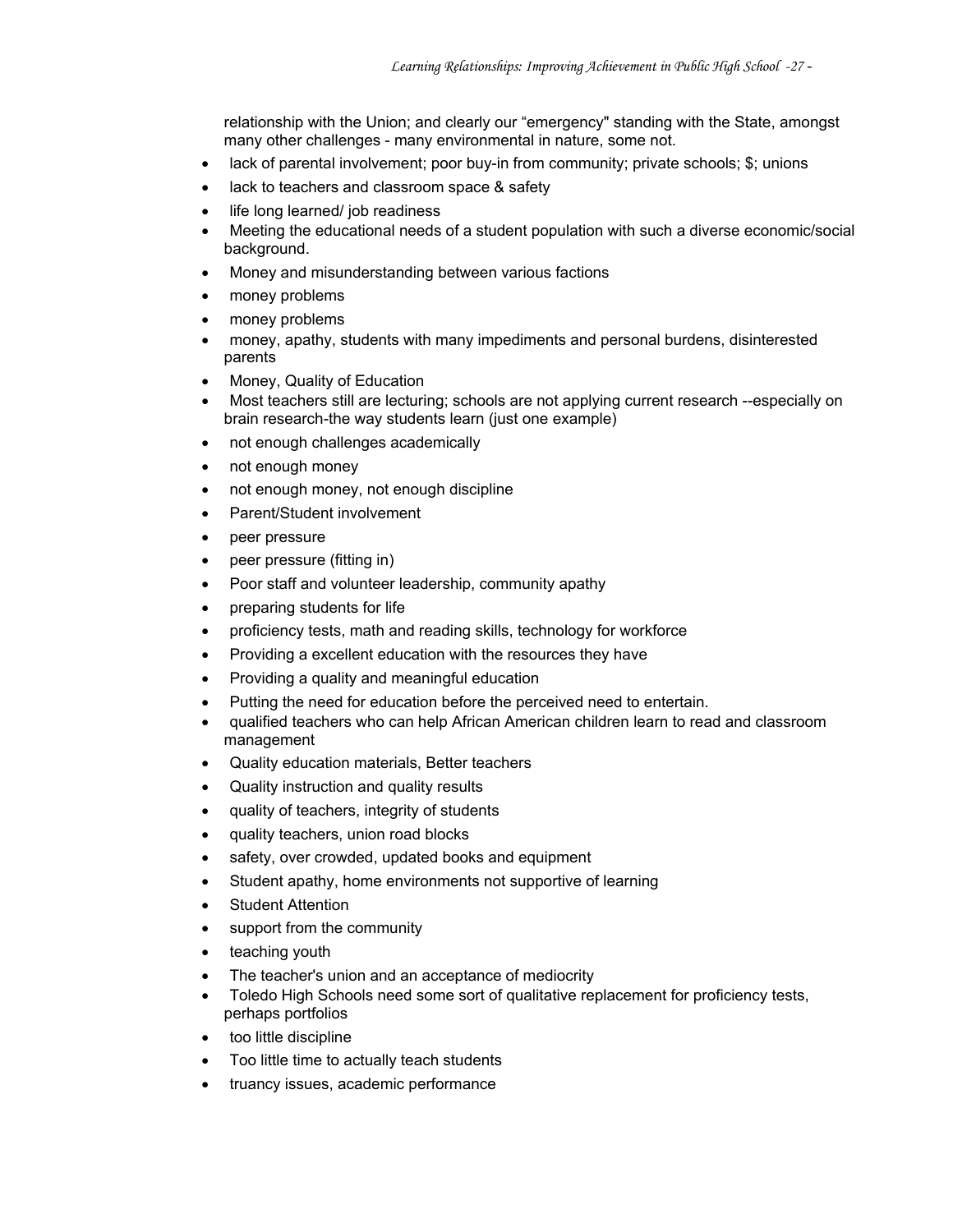- 7. Now assume that instead of our current large high schools of 1200 to 2000 students that we have high schools with only 400 students.
	- a. List some of the positive possibilities:
		- 1. more personalized instruction
			- 2. get to know the background of students.
		- **Better Education**
		- Better teachers/student ratio, safer, cleaner, less disciplinary problems and much more.
		- Longer Teaching one on one
		- more one on one teachers/ students learning
		- Teachers will be able to do more one on one with students.
		- increased individual attention to individual needs. a better learning environment. increased sense of community.
		- well if you have a lot of teachers, then the students can learn well.
		- "Shakey" students might not be as able to "hide", and teachers might not be as able to overlook or dismiss them.
		- A more intimate setting for parents, teachers, and students to get involved in the school. Less chance of getting lost in the shuffle. More personal attention is possible. Maintaining a safe environment would be easier.
		- ability to work with students at different levels
		- attention to student needs; greater flexibility in curriculum; hopefully this would mean smaller class size also?
		- Better ability to manage and empower student accountability, academic progress, activities and encourage parental involvement.
		- Better community, more opportunities to contribute in extra-curricular activities, safer, friendlier atmosphere for students and families.
		- Better interaction with teachers Less gang activity
		- better learning littler classrooms
		- better student teacher ratios, smaller classes allowing more inquiry-based pedagogy, more personal attention
		- Better teacher-student interaction More time for teachers to interact with parents Students feeling safe and connected
		- better trained students with more individualized attention
		- Closer and better relationships between students and teachers. More accountability for everyone (from custodians to students) at a particular location.
		- Coming from a large school and interacting with people from small schools, I do not see much of a difference. The quality of the education and teachers are more important than size.
		- Community oriented, young adults will have a better chance of being notice and not getting lost in a large group.
		- Curriculum could be established that better fits the economic/social background of the population. It is much easier to establish curriculum to fit 400 students as opposed to 1200-2000 students. There is a big difference between the needs of a kid who lives in poverty versus the kids who live in a \$200,000.00 home next to Heatherdowns Country Club. Smaller more centrally located schools would be able to address their different needs while providing both with the quality education they both need.
		- Easier to develop community and inner action. Safer, less people to deal with. Smaller classes, more one on one with the teacher. Would be able to have more local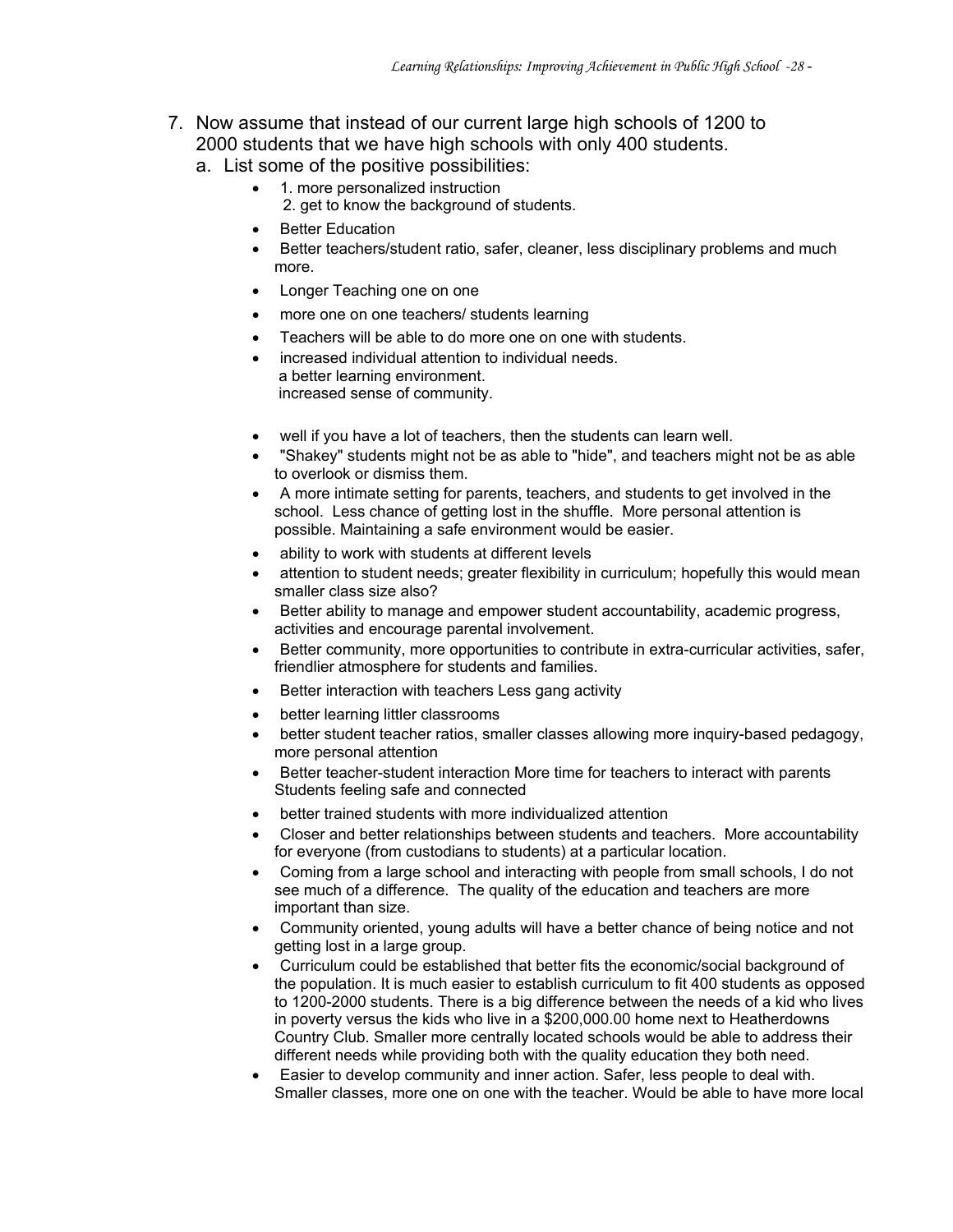schools so children won't have to go so far to get to a central high school.

- Economies of scale with facilities (pools, football fields, equipment, etc.)
- education, jobs and training
- effective block scheduling that prepares student for the collegiate environment. Personal attention for students. Better utilization of limited resources.
- great idea, how would this help students improve academically
- hopefully smaller class size, which might result in accelerated learning & more personalized instruction; socialization would definitely be affected, but could be both a good & bad thing.
- I don't think the size of the school makes any difference. It is the quality that is important
- individual attention, identification /addressing of social problems that students have. They can't always learn D/T some of the conditions they live with
- Low student teacher ratio, higher test scores
- lower student/teacher ratio.
- Lower student/teacher ratio, better learning opportunity
- more attention/help from teacher. fewer gangs/bullies
- more attention; ability to channel in on individual gifts; more opportunity for creativity and expression; better preparation
- more direct instruction, controlled behavior
- more educated and less stress and less violent
- More identification of and attention to individual needs and identification of and emphasis on strengths, opportunity for personal involvement with students which might address some of the "family" issues which coincide with school-related problems.
- More individual attention, better time spent on reading, math, etc. rather than babysitting and discipline.
- More interaction between students and teachers
- More interaction between students and teachers.
- More one on one for children who need more opportunities for personal growth and personal/ individual gifts to show.
- More personalized attention
	- Teachers being able to get to know students better
- More spending on intramural activities instead of focusing on individual students and their needs. I hate to sound so negative, but I grew up in the Toledo Public School system and it has MAJORLY declined since the 70s.
- More student-teacher interaction
- More uniquely structured curricula in each school; School could focus on one type arts school, math and science school
- None
- not necessary need more parent involvement
- One-on-one interaction which is critical. Less apathy among children and teachers. Higher concentration on purpose of being in school vs. surviving school.
- Personal attention improved
- personalized instruction, better access to facilities and equipment
- possibly more individualized attention for students
- Principal and teachers would be able to interact with the students more. Students would know each other better.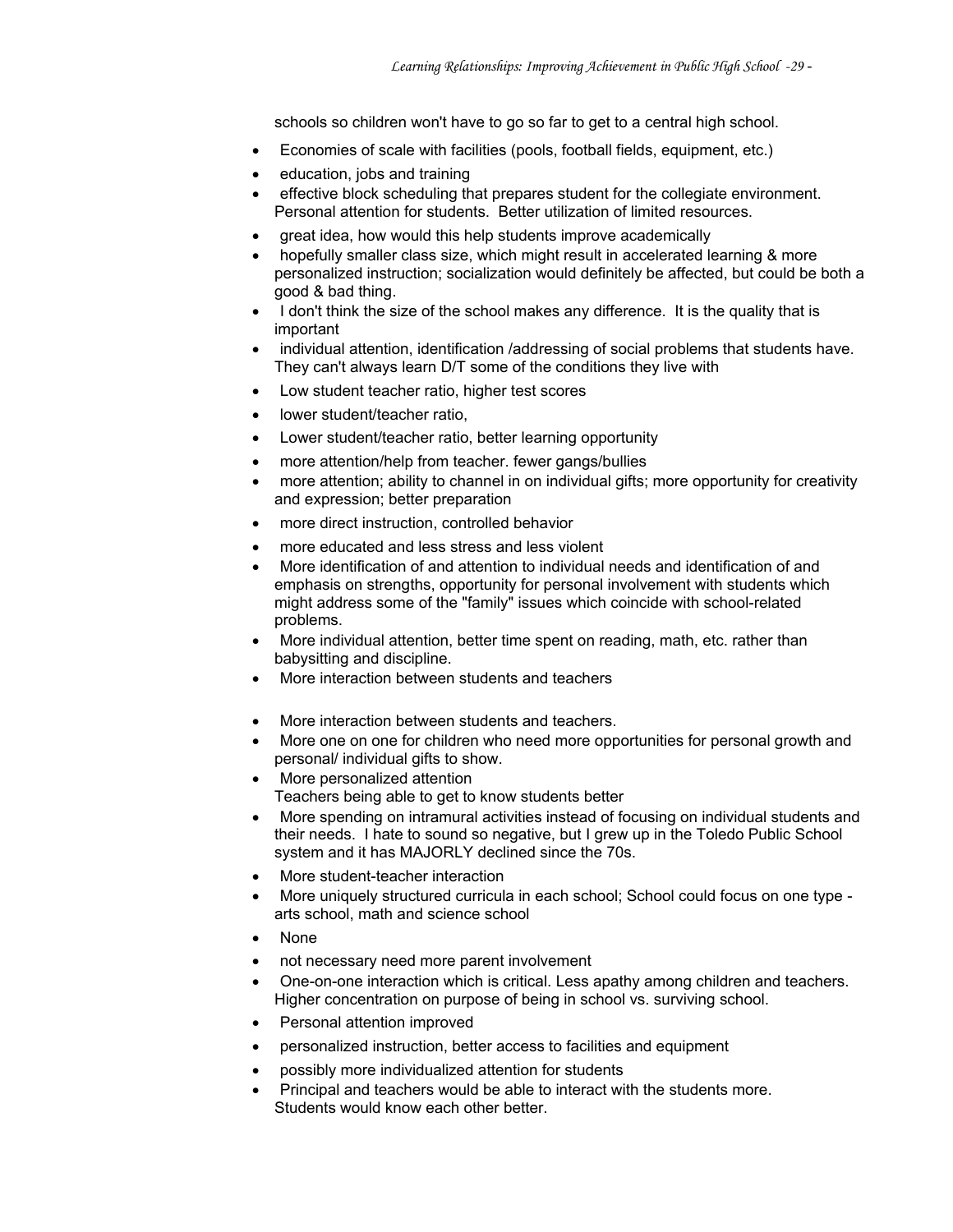- relationships with students stronger
- Smaller Class Size, Increased personal attention, Decreased emphasis on sports.
- smaller class sizes, more involved staff, better quality of education, more cohesion amongst students
- Smaller class sizes, not as much peer pressure in the classroom allow students to interact with the teacher and not think that whatever they say is dumb and that they will look like a fool if they answer questions. It will give students a feeling of a safe environment.
- smaller classes for better students/teacher communication, easier to fit in
- smaller classroom, ideal opportunity for leaning, more money for equipment and books, more time spent on classroom teaching than disciplining students, closer teacher/student relationships, better variety of classes, higher pay for teachers
- smaller student to teacher ratios! more individual attention
- student teacher ratio, one-on-one attention
- student/teacher ratio, easier to control students
- students know each other. teachers know the students. More concern and focus on student learning, less needed on discipline. Better chance for students to successfully participate in extra-curricular activities. A much better learning environment since there would be fewer distractions.
- students learn better with less distractions
- students not as apt to get lost in the crowd
- Teachers will get to know students one on one, know students diverse needs and how to meet these needs; students, teachers and staff will have greater psychological sense of community/belonging; educational materials will be more available.
- There will be more student and teacher involvement and interaction. I think that diversity can be looked at.
- We are losing kids "through the cracks". We live in a "good" neighborhood, our children our good citizens, no one has taken an interest in them. A very large percentage are dropping out, taking their GED and missing out on their high school years
- While smaller classes and schools may not lead to more attention from the teacher, it may encourage students to become more involved with each other. Smaller groups tend bond more cohesively.
- b. List some of the trade-offs (56 responded):
	- Jobs
	- less extra-curricular and sport programs. less money
	- cost effectiveness
	- - Cost
		- -Time
		- -Money
	- more teachers more salaries to pay. More buildings more bills to pay.
	- you'd have to build more schools & we don't have enough money tax wise.
	- \$\$
	- Additional buildings would be required which entails more money for building and maintaining property. More staffing required for maintenance and tracking problems (snow removal, etc.)
	- can't think of any
	- Can't think of any as of now....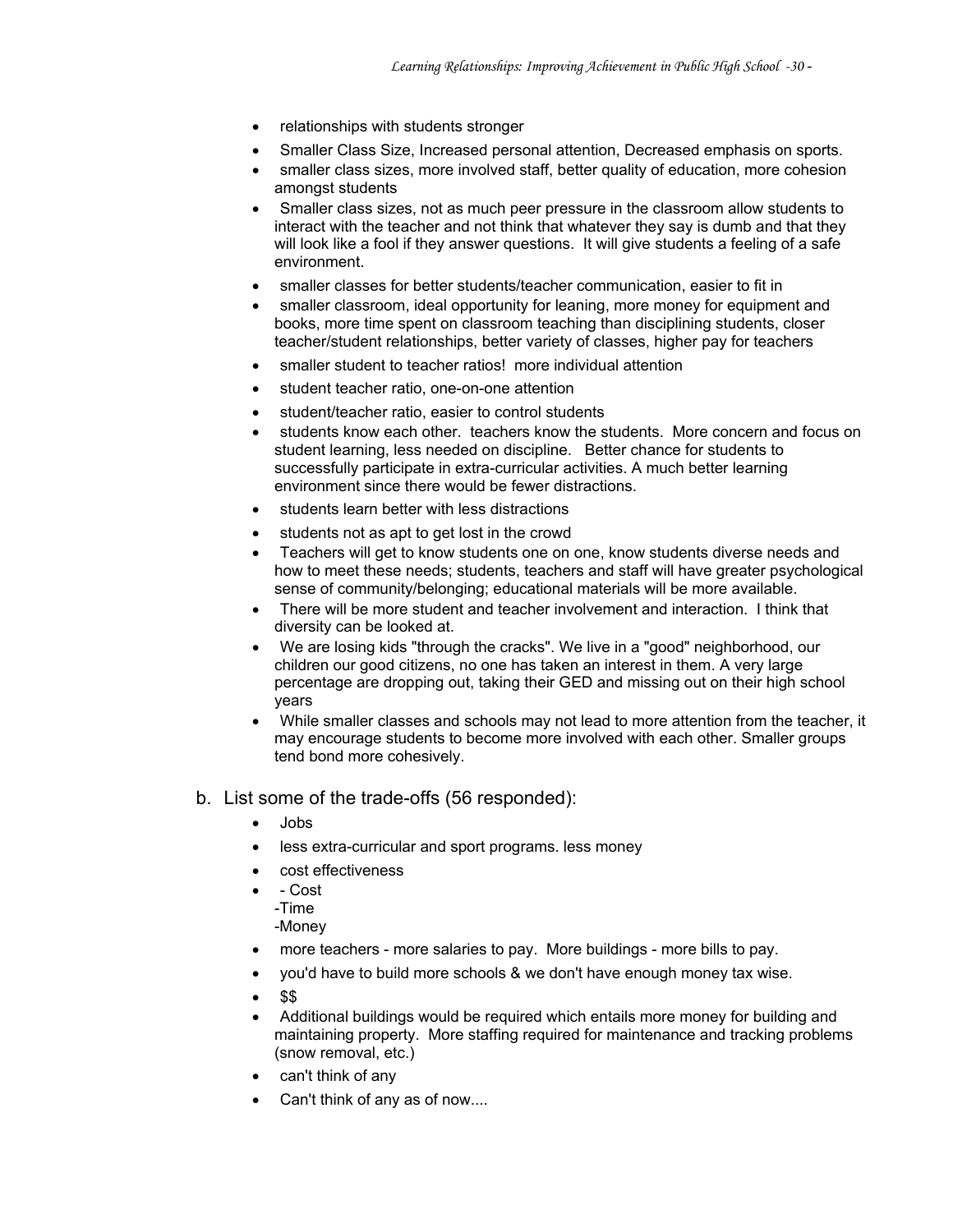- cost of buildings and staff to operate
- Cost of more administration and personnel.
- Cost of the small schools, ability to field athletic teams
- Cost prohibitive
- Cost; Teachers having less work doesn't necessarily mean they will all work that much harder to make a positive impact on students
- Curriculum may be more limiting, flexibility is lost
- diversity may lack; financial responsibility may be too great;
- Expense of duplication of services; transportation would be a nightmare; what would this do to sports programs?
- funding would be high
- higher cost, potentially a more narrow offering of courses
- Higher costs
- Hopefully more individualized attention and less feeling like "a number" for the students.
- I want "someone" to keep track of our children when they are in school; make sure that they understand their lessons and are willing to be there for our kids. Help them when they need help.
- It may cost more but would be well worth it. I see no other trade-offs.
- lack of interested and qualified students may eliminate some activities, including some athletics, less monies from fund-raising events
- Lack of resources i.e. enough students to participate in certain events, etc.
- Larger staff, more costs involved
- lay offs from teachers, counselors
- logistically much more complex; costs; may need to limit or cut extracurricular activities that require a large student population, or combine with other schools
- Loss of some of things that require economies of scale such as science and language labs and music and arts programs
- low social development
- Money money money
- Money.
- More buildings need to be constructed, it can be harder to offer a wide variety of classes
- more one on one? more creative activities, more interactive programs to improve test scores
- need more card
- not enough students to justify some classes (drama, music?)
- not realistic with the job market. Students need to be ready to go into college.
- not the same ability to meet very different types of people
- One of the trade-offs will probably be longer bus rides for students. If the population is divided into smaller groups, some students are going to need to travel farther to find a school to accept them.
- Perhaps more costly. Will you have enough teachers for this? May affect sports but maybe that is not a bad thing.
- possibly lessening of an environment for learning i.e. all students maybe will not have access
- Requires more qualified staff and monies.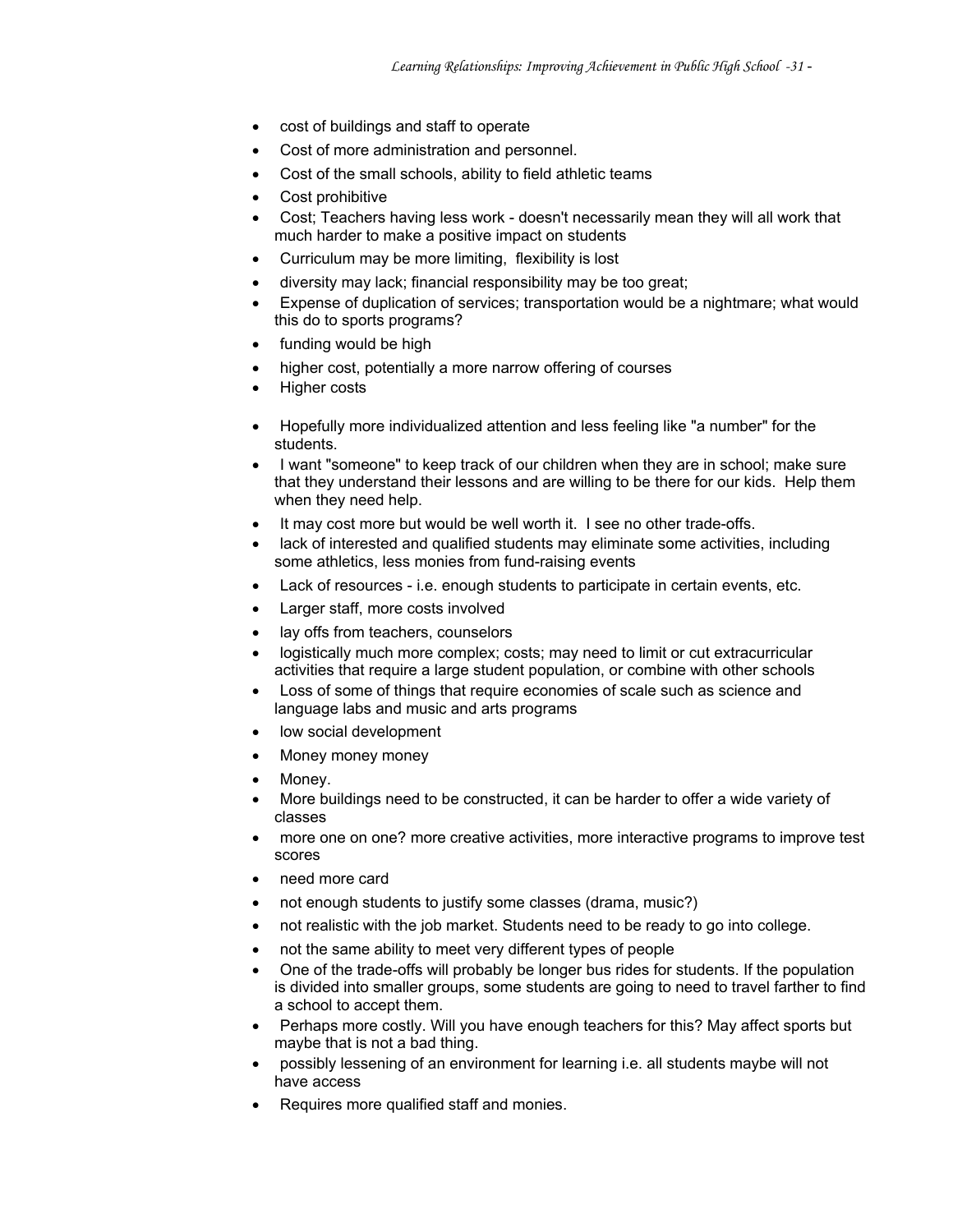- Schools could not offer the large list of classes that they do now. This includes vocational training unless a high school would be set up for just that - example, Toledo Technology Academy.
- Small schools duplication of services
- Smaller classes might mean that few classes can be offered and some of the less popular like Russian could not be offered to all students or at all schools
- Smaller schools = more schools = more  $$$ . Let's stop thinking that more  $$$  = quality. It does not.
- Smaller schools will probably be less diverse and cost the school system more money to run, taking money out of the classroom for computers and books.
- Space/logistics costs duplication of services. None insurmountable.
- Sports smaller pool to get top players.
- Teams not as good
- The students would be limited in the number of people with which to interact with.
- TOO COSTLY TO RUN; Students need the diversity of curricula and community; No need for small schools. Libbey is small and has very few students graduating. Limits the teacher expertise in each building
- Transportation, maintenance cost, loss of diversity
- wouldn't have as many different class opportunities; wouldn't have as many special interest clubs or groups; with proper direction students could be part of small, more specialized study clubs and groups
- 8. There is a planning process going on in Toledo to think about how smaller high school learning environments could be helpful in improving education.
	- a. Who should be involved in the decision-making about smaller high schools? (You may check more than one.)
		- agencies working with people with disabilities
		- basically no one should be eliminated because everyone is affected and most adults who would want to be involved in the decision are taxpayers
		- City and County Government
		- Janitorial services
		- Outside leaders who have first-hand experience of "best practices" to share with this concept

| Choice              | Responses |
|---------------------|-----------|
| <b>Students</b>     | 40        |
| Teachers & students | 75        |
| Parents             | 80        |
| Administration      | 56        |
| Senior citizens     | 20        |
| <b>Taxpayers</b>    | 55        |
| <b>Businesses</b>   | 26        |
| Recent alumni       | 34        |
| Local colleges      | 41        |
| Religious leaders   | 21        |
| Community           | 35        |
| organizations       |           |
| Other               |           |
|                     |           |

**Residents**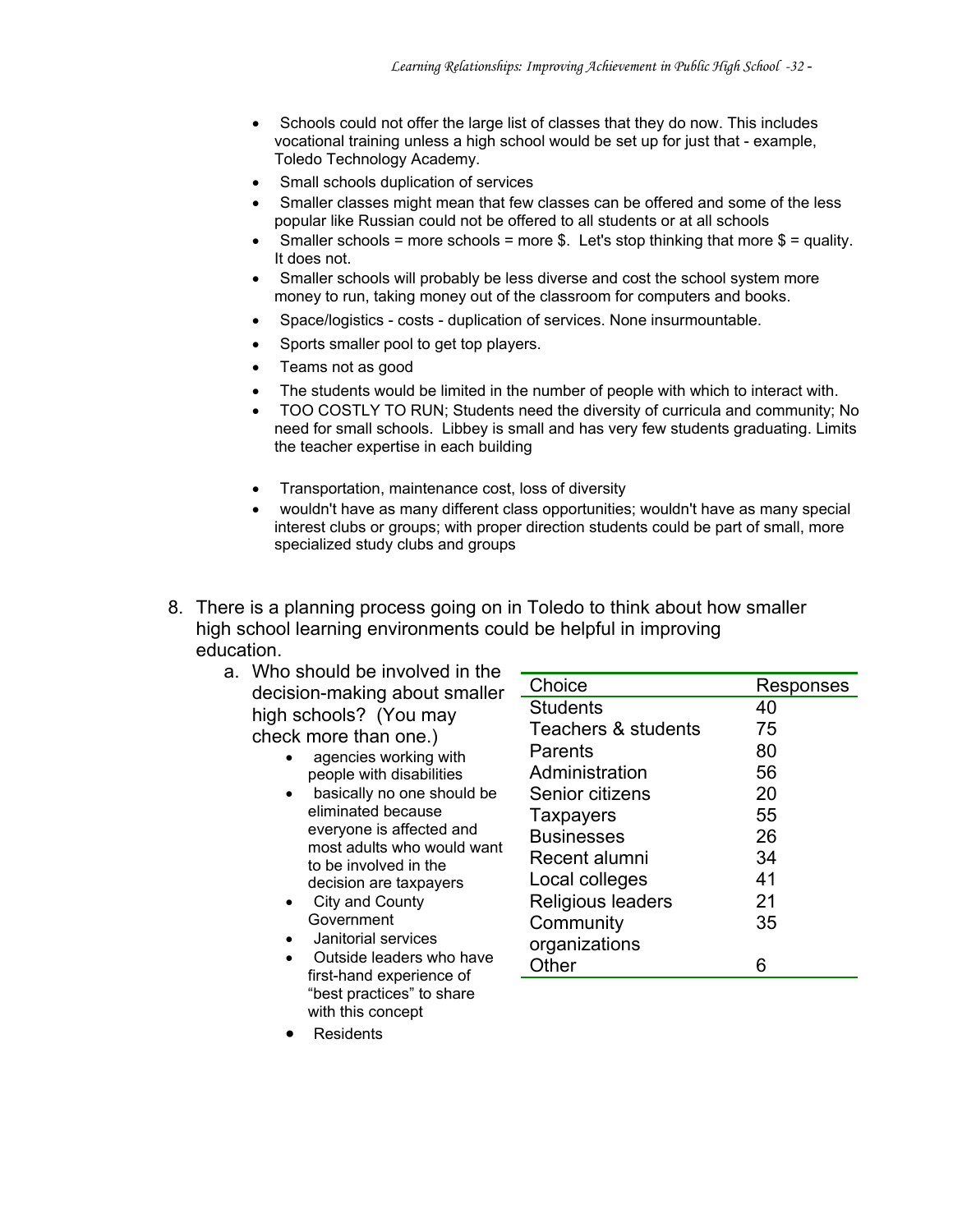| b. | Who else should be included in                                |                                     |           |
|----|---------------------------------------------------------------|-------------------------------------|-----------|
|    | the discussion concerning small                               | Choice                              | Responses |
|    | high school learning                                          | Neutral observers,<br>i.e. UT, BGSU | 43        |
|    | environments? (You may<br>check more than one)                | <b>Students</b>                     | 31        |
|    | All people/organizations<br>Any one living/working in a       | Teachers &<br>students              | 44        |
|    | community where there's a                                     | Parents                             | 44        |
|    | high school                                                   | Administration                      | 36        |
|    | Neutral observers outside                                     | Senior citizens                     | 20        |
|    | the regional area and non-<br>educational system              | Taxpayers                           | 36        |
|    | participants                                                  | <b>Businesses</b>                   | 23        |
|    | NON-Local Colleges or                                         | <b>Recent Alumni</b>                | 22        |
|    | other who have implemented                                    | Local colleges                      | 25        |
|    | this successfully in their                                    | Religious leaders                   | 21        |
|    | communities<br>Anyone interested should<br>be included in the | Community<br>organizations          | 28        |
|    | DISCUSSION part                                               | Other                               | 8         |

- Owens Community College
- See comments above

DISCUSSION part

- State administrators for funding opportunities
- UT and BGSU are not neutral-they have teaching colleges
- 9. Finally, are there any other comments about small high school learning environments you would like to make?
	- as long as they put classes in them, to help our kids learn a trade.
	- Keep up the good work!
	- I feel that smaller schools will raise taxes.
	- Collaboration among various stakeholders will help. How to get parents involved in their children's education is very important!
	- Every child is different and must be taught at their level and not made to feel different if they are having trouble. Our teachers need to be able to teach "ALL" children.
	- I am not in favor of them. The discipline problems, poor teaching, poor curricula will still exist in schools whether large or small. The size of the school is not as important as the quality of personnel and the size of the classrooms. Large schools with small size classrooms can provide an excellent learning environment. Teachers who are out-dated in their teaching methods, or are handicapped by having 30+ in a math class or English class, are unable to meet the needs of the students. Therefore, students fall through the cracks and get lost in the system. Smaller buildings do not prevent this, but rather school personal with smaller groups to monitor, can change this problem. Lastly, GET RID OF THE DISCIPLINE PROBLEMS - especially those REPEAT
		- offenders!!!!!!!
	- I believe discussions should be available to anyone that has an idea, but the ones making the decisions should be the people who are affected the most. There needs to be a balance between all involved.

Also, get the politics out of teaching. I personally know at least 10 teachers. It seems there are a lot of political games that are played within the school system. This interferes with a teacher's main job - to teach.

Contrary to popular opinion, I also believe teachers are paid well. It may start out on the low end, but where else can you work 75% of the year and make \$50K after 10 years or so.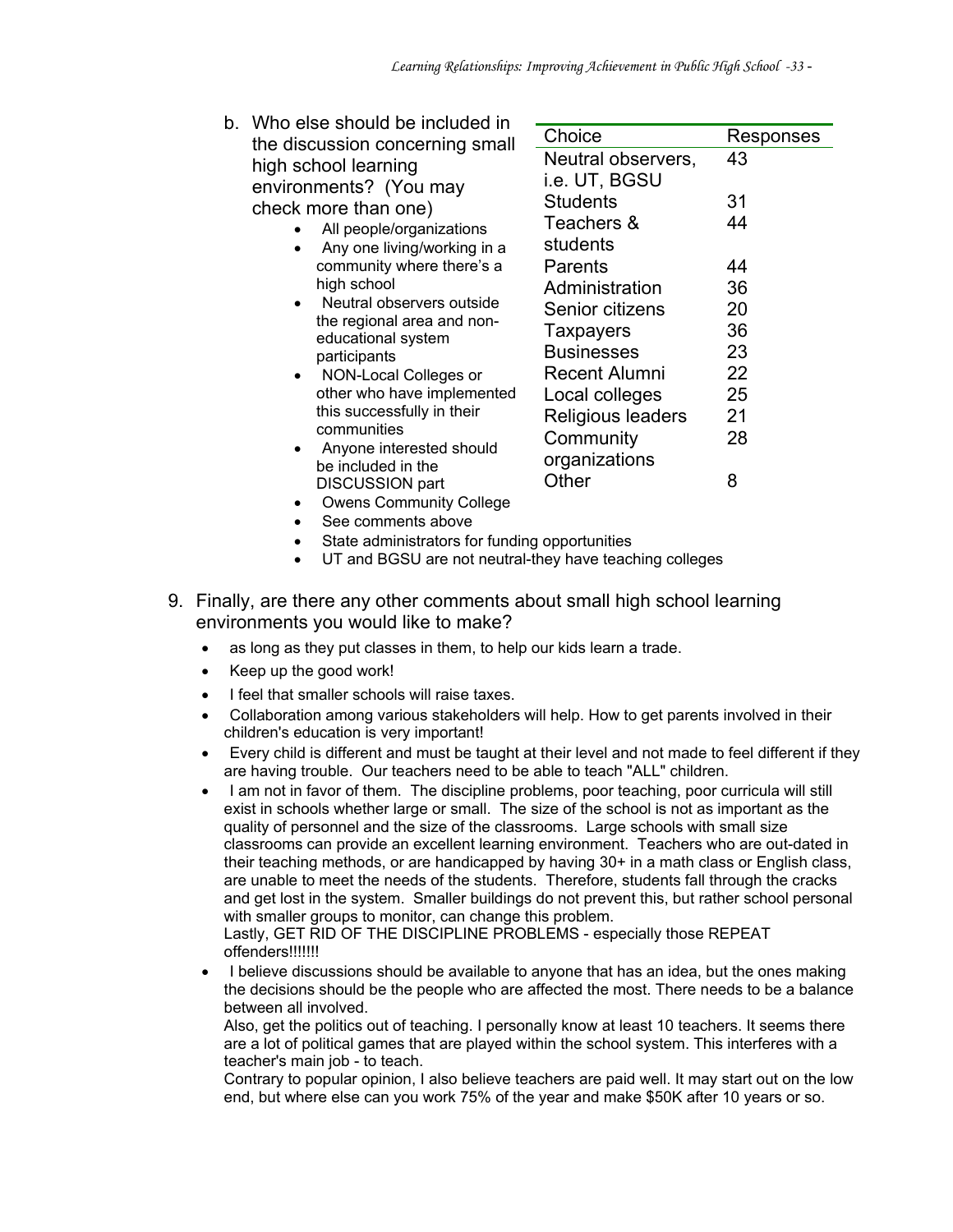Teachers should know the pay range when they decide to chose it as a profession. Just my \$.02.

- I honestly don't feel that smaller is better. I think learning hinges on the respect that the student has for the teacher. If the student is not taught respect from his parents, he will not have any for his teachers. If the teachers are not respectful of the students and their needs, or if they do not understand that in order to be respected, they must earn it---that it is not a "given"--- then regardless of the "size" of the school, there will not be success.
- I think it is a good idea.
- I think it will be a plus in the educating process
- I think it's an excellent idea.
- I think the benefits of this are extremely positive.
- I work at OCC and see some of the poor quality students that are graduating from TPS
- I would like to see any program implemented that will work. Smaller classes make sense!
- In hosting international students, smaller high schools provided a friendlier environment.
- It is easier to handle smaller groups than larger ones. The students might feel safer. But those who are left in the inner city must not be penalized by their location, economic status, etc. They already have enough problems.
- It may be the only way to move TPS forward, and to improve the quality of students and workers in our community.
- more computers means higher learning
- need better prepared teachers
- no
- no
- not in favor of the concept in cities
- Size matters, but not as much as quality of the product delivered
- small high school might not have room for specialized teachers (e.g., physics certified)
- Smaller environments shouldn't imply exclusion of certain students! Groups should still create a valuing of diversity, whether in thought, background or diversity!!!!!!
- The schools need to be more efficient before I am going to spend more money as a tax payer to support smaller class sizes. Also, families who do not pay real estate taxes but are sending their children to public schools should have to pay something for the school systems!!!!
- While I can see the potential benefit of fewer kids per building, I also foresee a bureaucratic mess in trying to establish where new boundaries would be for each high school, funding would have to be stretched even farther, children in special education classes would still have to be bussed somewhere other than home school district in order to make a full unit just to get state funding, there is great benefit to special education students being able to remain in one building rather than having to adapt to a new environment every time regular education needs to use a classroom assigned to special ed - within a smaller community we would not have enough students to make a full unit under any of the various disability categories - that would work for me because then they could be included in regular classrooms & given accommodations as the law provides.

Smaller communities might also be better for students in special education by allowing them to actually be a visible part of their school, get to make friends, and participate in all school activities.

I attended school in Maryland, where I was part of a graduating class of over 700; the upcoming sophomore class had over 1200 students - they attended in 2 shifts. That experience wasn't bad in my opinion, but it did leave something to be desired in terms of feeling part of something. There were so many of us, the school was so big, transportation was an issue because we were spread out over a large area. While the areas in your scenario would be smaller than currently exist, we don't know yet what kind of provisions we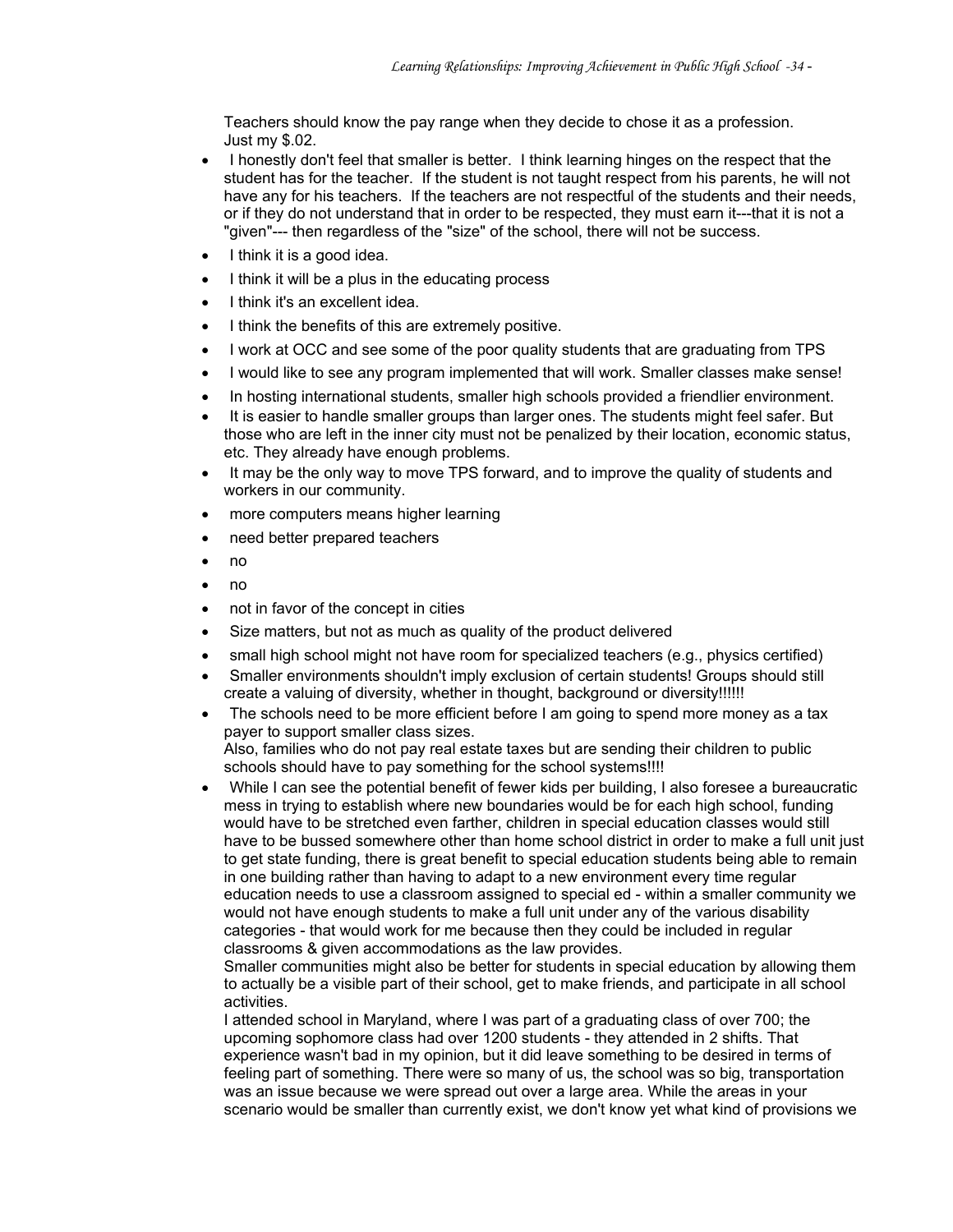will make regarding who attends which school - what if the next school over offers something your home school does not? How will you get there? TARTA does not go everywhere. Another thing that concerns me is the support services provided to special education students - OT, PT, speech therapy, etc. Currently, therapists can be housed at most of the high schools. In this new scenario, therapists will have to travel, which means less instructional time per student who qualifies for those therapies. If we could get teachers & other staff to incorporate those therapies into the student's daily program, thus ensuring daily therapy, then loss of instructional time or direct service due to travel time might be offset by increased frequency of service.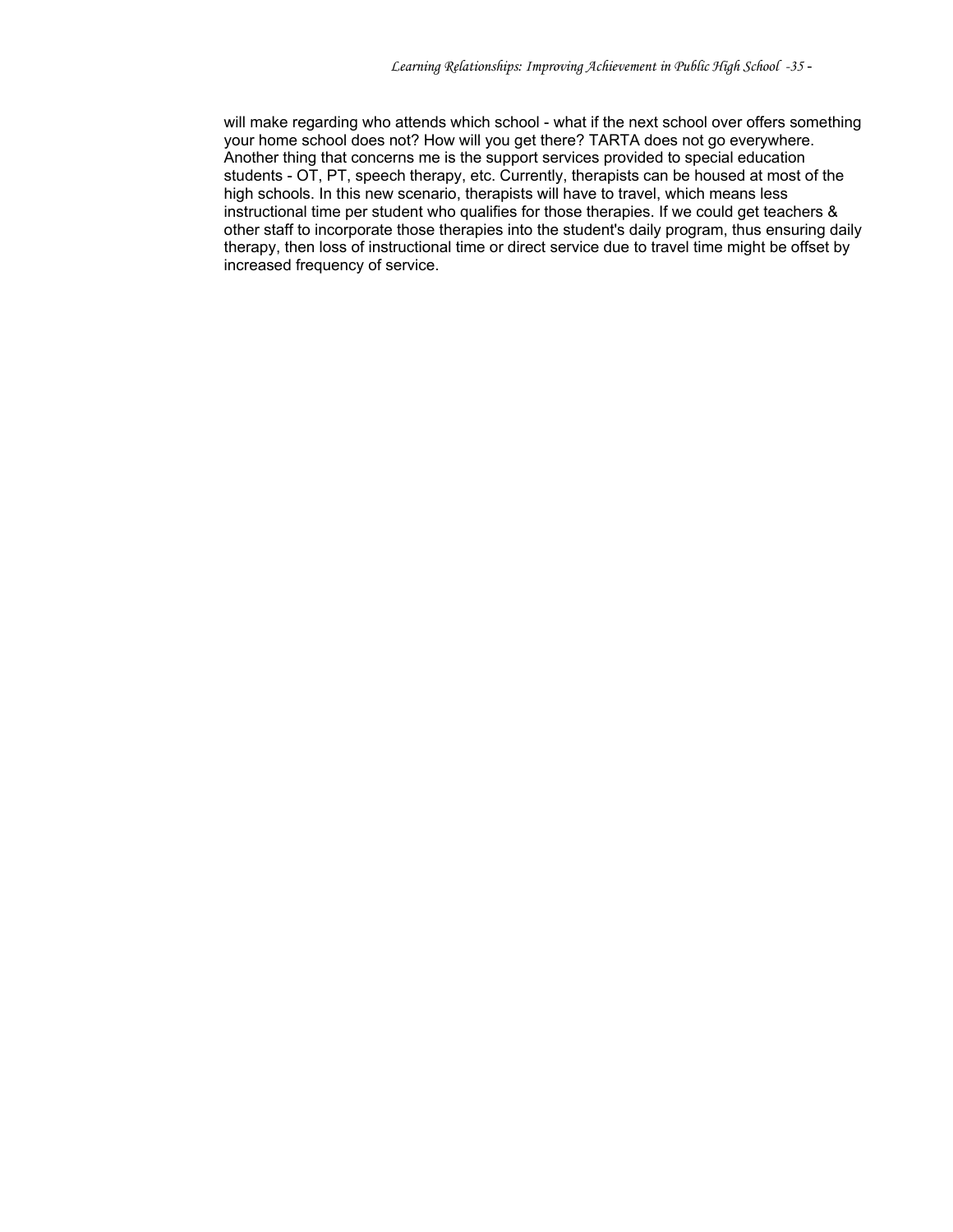#### **Demographics of Survey Respondents**

TPS High School District:

- City of Toledo resident, Sylvania School district
- Community advocate
- None
- Oregon schools • Outside TPS

| <b>School District</b> | Responses |
|------------------------|-----------|
| Bowsher HS             | 15.9%     |
| Rogers HS              | 5.7%      |
| <b>Woodward HS</b>     | 6.8%      |
| <b>Libbey HS</b>       | 23.9%     |
| <b>Scott HS</b>        | 18.2%     |
| Start                  | 0.2%      |
| Waite                  | 1.1%      |
| Sylvania               | 3.4%      |
| Oregon                 | 1.1%      |
| (blank)                | 5.7%      |

Time at current address:

| Time               | Responses |
|--------------------|-----------|
| Less than 1        | 3         |
| year               |           |
| 1 to 5 years       | 27        |
| 6 to 10 years      | 15        |
| 10 to 20 yrs       | 10        |
| $20 + \gamma$ ears | 12        |
| (blank)            | 21        |

Number of children in high school:

| Children | Responses |
|----------|-----------|
| 0        | 41        |
|          | g         |
| 2        | 4         |
| (blank)  | 34        |

Do not attend public school.

|         | Responses |
|---------|-----------|
| Check   | 11        |
| (blank) |           |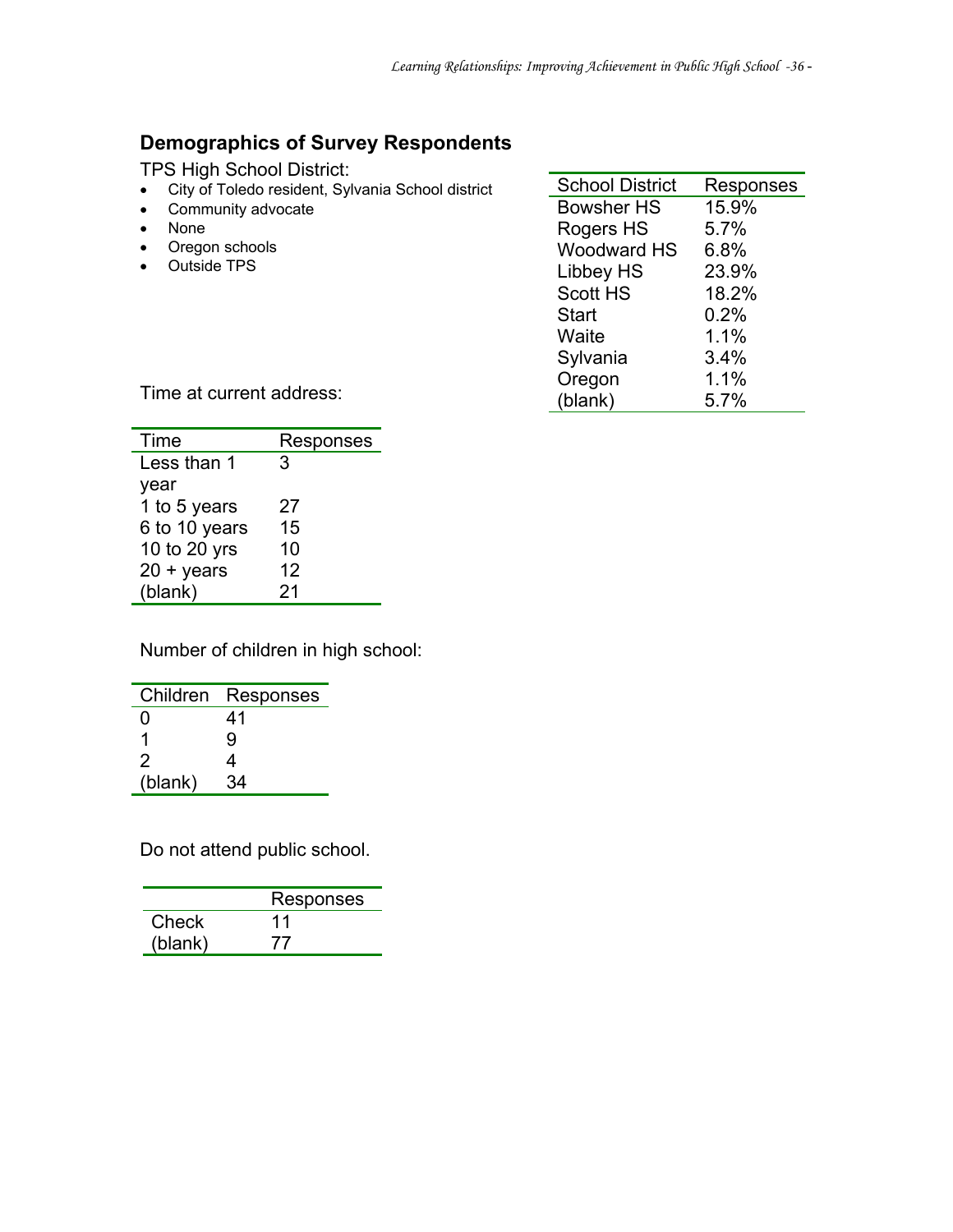Check all that apply:

| Grade     |    |
|-----------|----|
| Level     |    |
| Freshman  | 7  |
| Sophomore | 4  |
| Junior    | 2  |
| Senior    | 2  |
| Graduated | 9  |
| (blank)   | 66 |

Number of children entering school in the next five years: 45

Age of respondent:

|                | Responses |
|----------------|-----------|
| Under 25 years | 2         |
| 25 to 34 yrs   | 4         |
| 35 to 44 yrs   | 19        |
| 45 to 54 yrs   | 17        |
| 55 to 59 yrs   | 22        |
| 60 to 64 yrs   | 7         |
| 65 to 74 yrs   | 3         |
| 75 to 85 yrs   | O         |
| More than 85   | 0         |
| No answer      | 13        |

Race/Ethnicity

|                               | Responses |
|-------------------------------|-----------|
| White                         | 42        |
| African American              | 28        |
| AmerIndian                    | O         |
| Asian                         | 0         |
| Native Hawaiian/Pacific       | O         |
| <b>Islander</b>               |           |
| Hispanic or Latino (any race) |           |
| (blank)                       | หิ        |

Occupation:

| Homemaker / school volunteer | 1. |
|------------------------------|----|
| Homemaker                    | 4  |
| Professional                 | 3  |
| retired                      | 2  |
| skilled labor                | 1  |
| administrative assistant     | З  |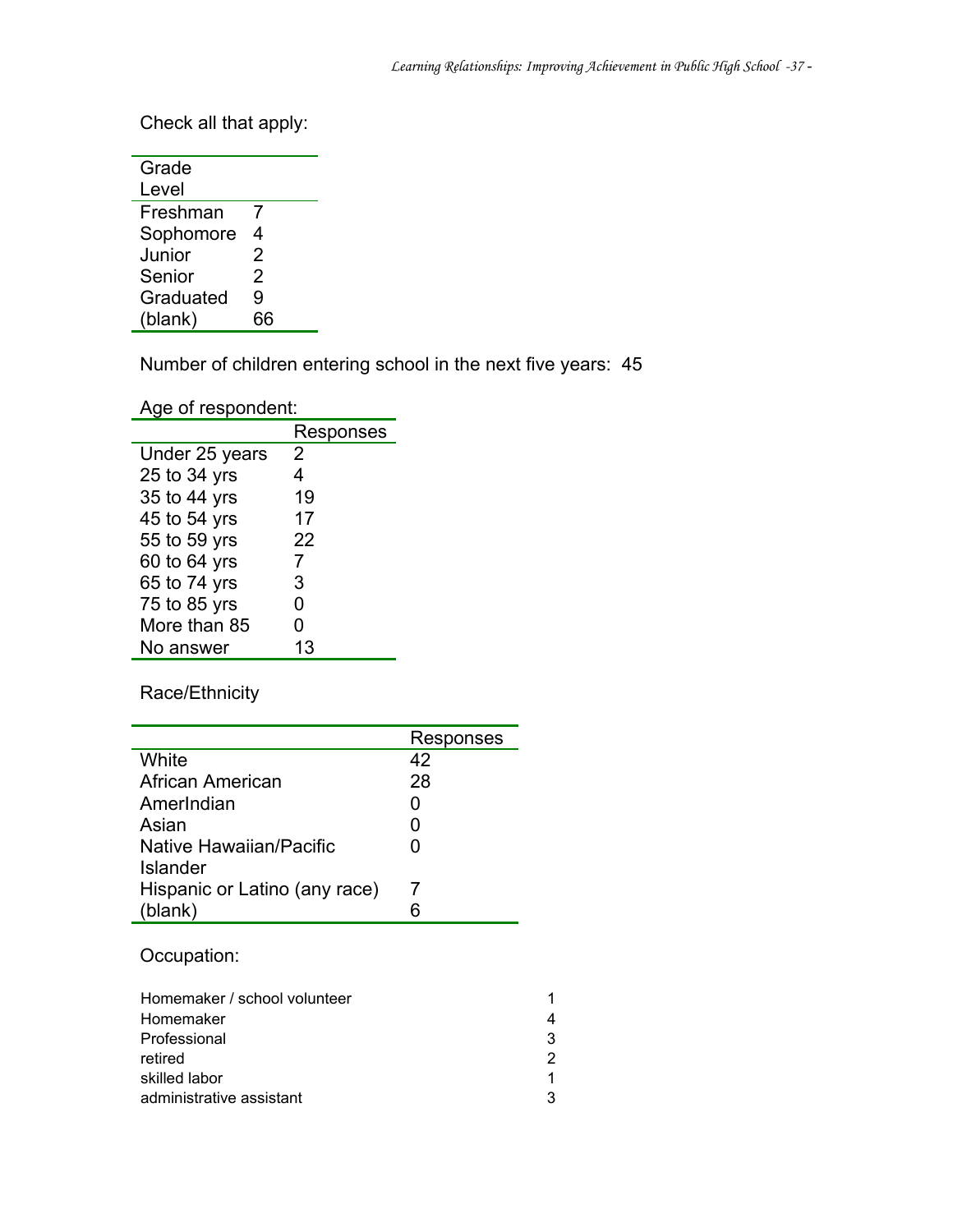| Banking                                                                                 | 2  |
|-----------------------------------------------------------------------------------------|----|
| <b>Business</b>                                                                         | 1  |
| city of Toledo                                                                          | 1  |
| <b>Community Partner TPS.</b>                                                           | 1  |
| <b>Disability Rights Advocate</b>                                                       | 1  |
| disabled                                                                                | 1  |
| Education Consultant - previous TPS teacher                                             |    |
| Information & referral, and parent-to-parent<br>support (parents with children who have |    |
| disabilities)                                                                           | 1  |
| Management                                                                              | 5  |
| <b>Medical Insurance Specialist</b>                                                     | 1  |
| Non-profit Executive                                                                    | 3  |
| <b>Process Expert</b>                                                                   | 1  |
| Professional Staff, the University of Toledo                                            | 4  |
| professor                                                                               | 8  |
| school administrator                                                                    | 2  |
| Social worker                                                                           | 2  |
| student                                                                                 | 1  |
| Technology Professional                                                                 | 5  |
| (blank)                                                                                 | 33 |
| Total                                                                                   | 55 |

Family Income:

|                  | Responses |
|------------------|-----------|
| Less than        | 14        |
| \$25,000         |           |
| \$25 to \$50,000 |           |
| \$51 to \$75,000 | 28        |
| More than        | 17        |
| \$75,000         |           |
| (blank)          | 22        |
|                  |           |

Organizations (Please list no more than five current organizational affiliations):

- Church & professional.
- The University of Toledo Membership and Marketing Committee, Alumni Association board of Trustees, Member of SS Peter and Paul Catholic Church - Toledo, Ohio, Lady Rocket Fan Club
- Alpha Kappa Alpha Sorority, Inc., National Association for Campus Activities, National Association for Student Personnel Administrators, Coach, West Toledo Little Football League
- American Geophysical Union, Geological Society of America, American Association of University Professors
- Arc of Lucas County (developmental disabilities); Help Me Grow (birth to age 3 services; Cerebral Palsy Network; Family Information Network (parent-to-parent support & info); Lucas County Board of MRDD Self-Determination Project/Training
- Catholic church, neighborhood development group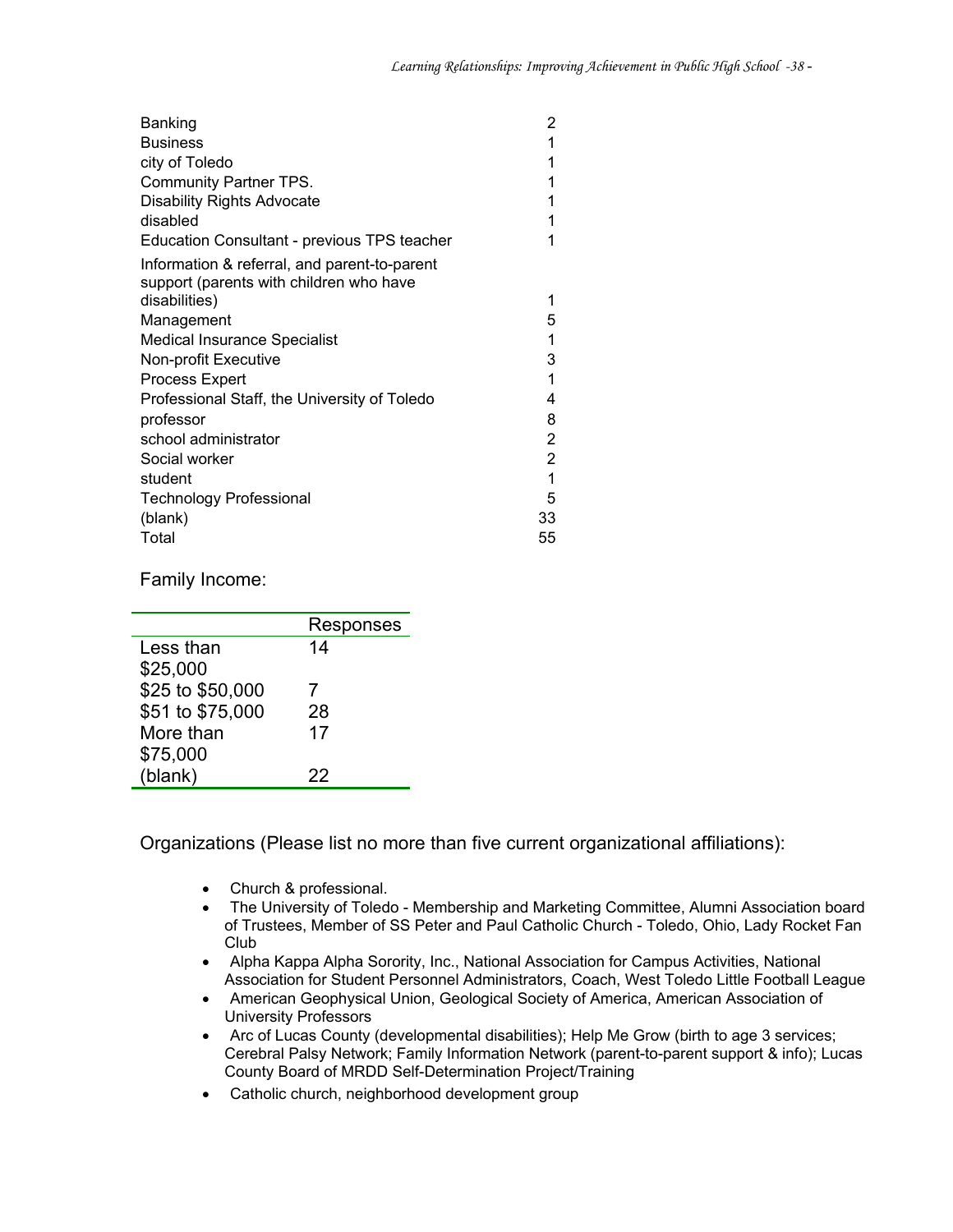- church
- Church of Jesus Christ of Latter-day Saints
- Leadership Toledo The Friendly Center
- National Council of Teachers of Mathematics National Council of Supervisors of Mathematics Jennings Scholar Ohio Council of Teachers of Mathematics Greater Toledo Council of Teachers of Mathematics
- NSTA (National Science Teacher Association) SECO (Science Education Council of Ohio)
- Numerous professional and board affiliations
- Ohio Academy of Science
- Omega Psi Phi Fraternity Inc. K.E.V.I.N. St. Francis de Sales fundraising committee Aspiring Minds of Toledo
- Ottawa Community Development Corporation, Ottawa Coalition, CDC Alliance, TASC, Second Chance Prostitution Remediation Program
- PTO
- PTO
- Question not clear... University of Toledo AAUP; UT's Association of Black Faculty & Staff; PTO--Bowsher; PTO-- Bryndale; Glendale Fielback Families
- St. Joe's Church Maumee, OARnet
- The Ability Center of Greater Toledo
- The Down Syndrome Association of Greater Toledo
- Various University groups; various professional groups (medical and pharmaceutical); St. Pat's Heatherdowns Parish
	- Not sure I understood this question???
- Western Ave. Baptist Church. Dawn Projects. Northwest Ohio Baptist Association.
- Zeta Phi Beta Sorority Inc, All Saints Episcopal Church,